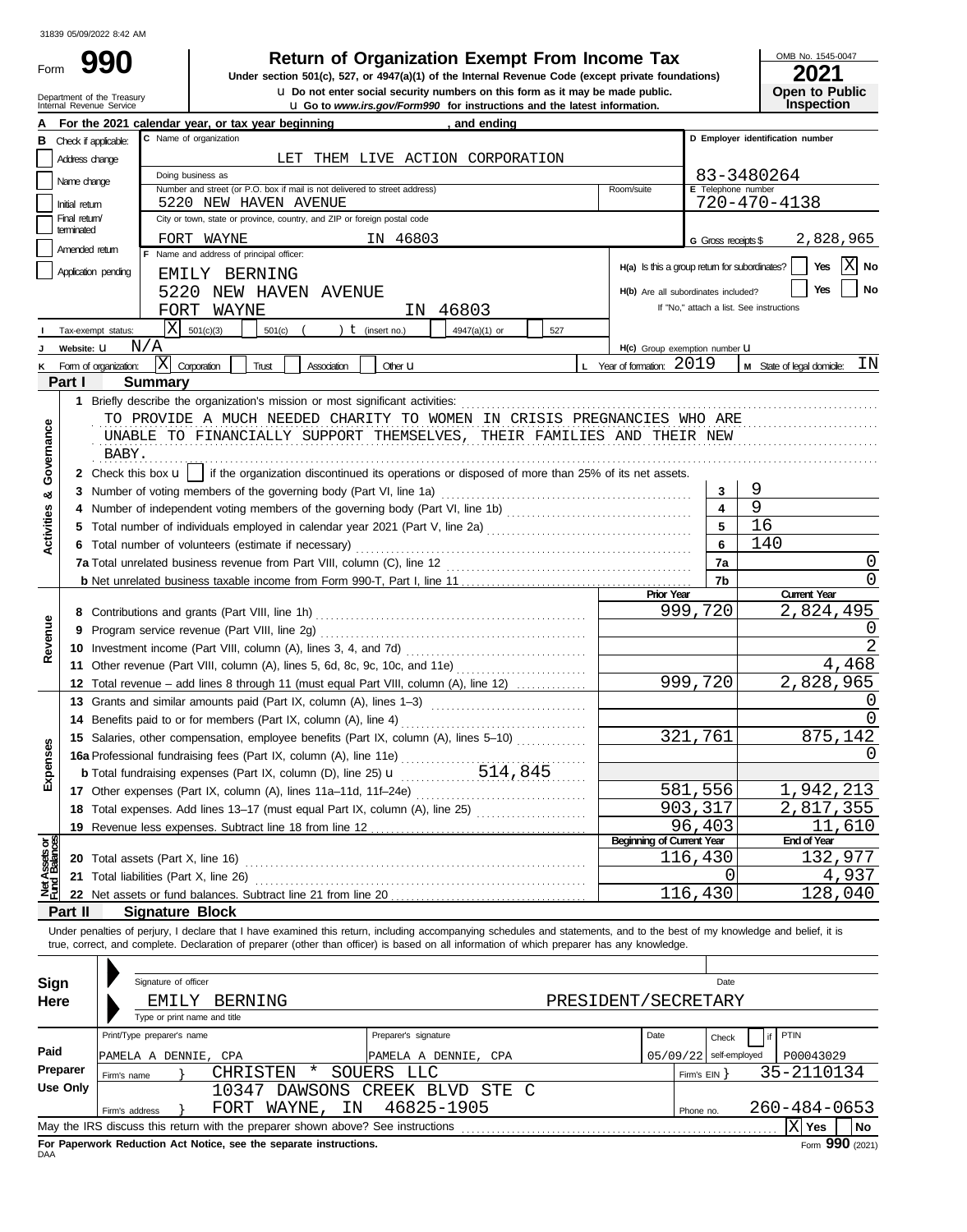|   | 83-3480264<br>Form 990 (2021) LET THEM LIVE ACTION CORPORATION                                                                 | Page 2                             |
|---|--------------------------------------------------------------------------------------------------------------------------------|------------------------------------|
|   | <b>Statement of Program Service Accomplishments</b><br>Part III                                                                |                                    |
|   |                                                                                                                                |                                    |
|   | 1 Briefly describe the organization's mission:                                                                                 |                                    |
|   | TO PROVIDE A MUCH NEEDED CHARITY TO WOMEN IN CRISIS PREGNANCIES WHO ARE                                                        |                                    |
|   | UNABLE TO FINANCIALLY SUPPORT THEMSELVES, THEIR FAMILIES AND THEIR NEW                                                         |                                    |
|   | BABY.                                                                                                                          |                                    |
|   |                                                                                                                                |                                    |
|   | 2 Did the organization undertake any significant program services during the year which were not listed on the                 |                                    |
|   |                                                                                                                                | Yes $\boxed{\mathbf{X}}$ No        |
|   | If "Yes," describe these new services on Schedule O.                                                                           |                                    |
| 3 | Did the organization cease conducting, or make significant changes in how it conducts, any program                             |                                    |
|   | services?                                                                                                                      | $\Box$ Yes $\boxed{\mathrm{X}}$ No |
|   | If "Yes," describe these changes on Schedule O.                                                                                |                                    |
| 4 | Describe the organization's program service accomplishments for each of its three largest program services, as measured by     |                                    |
|   | expenses. Section 501(c)(3) and 501(c)(4) organizations are required to report the amount of grants and allocations to others, |                                    |
|   | the total expenses, and revenue, if any, for each program service reported.                                                    |                                    |
|   |                                                                                                                                |                                    |
|   |                                                                                                                                |                                    |
|   | FINANCIALLY SUPPORT WOMEN IN CRISIS PREGNANCIES.                                                                               |                                    |
|   |                                                                                                                                |                                    |
|   |                                                                                                                                |                                    |
|   |                                                                                                                                |                                    |
|   |                                                                                                                                |                                    |
|   |                                                                                                                                |                                    |
|   |                                                                                                                                |                                    |
|   |                                                                                                                                |                                    |
|   |                                                                                                                                |                                    |
|   |                                                                                                                                |                                    |
|   |                                                                                                                                |                                    |
|   |                                                                                                                                |                                    |
|   |                                                                                                                                |                                    |
|   |                                                                                                                                |                                    |
|   | N/A                                                                                                                            |                                    |
|   |                                                                                                                                |                                    |
|   |                                                                                                                                |                                    |
|   |                                                                                                                                |                                    |
|   |                                                                                                                                |                                    |
|   |                                                                                                                                |                                    |
|   |                                                                                                                                |                                    |
|   |                                                                                                                                |                                    |
|   |                                                                                                                                |                                    |
|   |                                                                                                                                |                                    |
|   |                                                                                                                                |                                    |
|   |                                                                                                                                |                                    |
|   |                                                                                                                                |                                    |
|   | N/A                                                                                                                            |                                    |
|   |                                                                                                                                |                                    |
|   |                                                                                                                                |                                    |
|   |                                                                                                                                |                                    |
|   |                                                                                                                                |                                    |
|   |                                                                                                                                |                                    |
|   |                                                                                                                                |                                    |
|   |                                                                                                                                |                                    |
|   |                                                                                                                                |                                    |
|   |                                                                                                                                |                                    |
|   |                                                                                                                                |                                    |
|   |                                                                                                                                |                                    |
|   | 4d Other program services (Describe on Schedule O.)                                                                            |                                    |
|   | (Revenue \$<br>(Expenses \$<br>including grants of \$                                                                          |                                    |
|   | 2,173,202<br>4e Total program service expenses <b>U</b>                                                                        |                                    |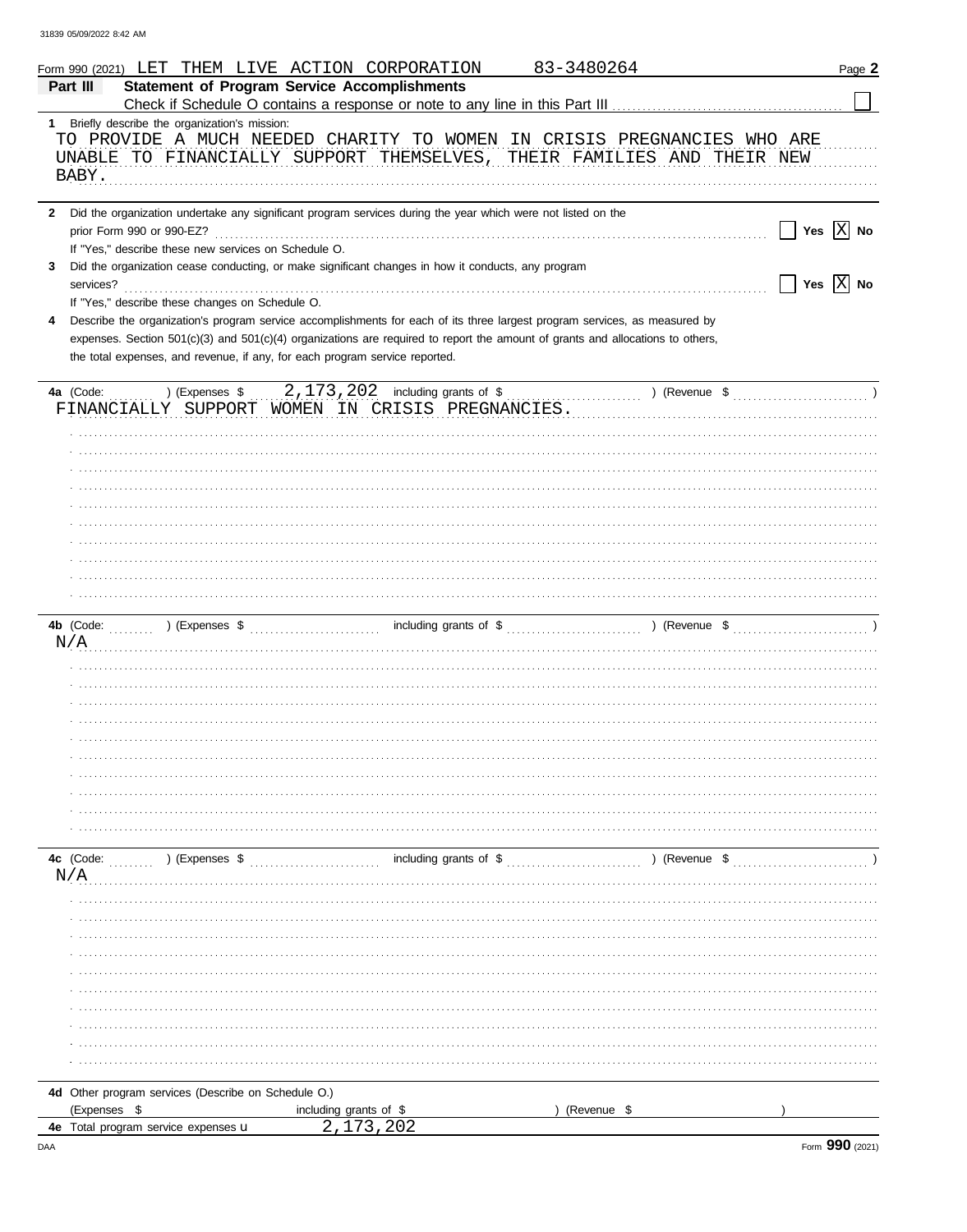|     | 83-3480264<br>Form 990 (2021) LET THEM LIVE ACTION CORPORATION                                                                                |                 |             | Page 3      |
|-----|-----------------------------------------------------------------------------------------------------------------------------------------------|-----------------|-------------|-------------|
|     | Part IV<br><b>Checklist of Required Schedules</b>                                                                                             |                 |             |             |
| 1.  | Is the organization described in section $501(c)(3)$ or $4947(a)(1)$ (other than a private foundation)? If "Yes,"                             |                 |             | Yes   No    |
|     | complete Schedule A                                                                                                                           | 1               | Χ           |             |
| 2   |                                                                                                                                               | $\overline{2}$  | $\mathbf X$ |             |
| 3   | Did the organization engage in direct or indirect political campaign activities on behalf of or in opposition to                              |                 |             |             |
|     | candidates for public office? If "Yes," complete Schedule C, Part I                                                                           | 3               |             | Χ           |
| 4   | Section 501(c)(3) organizations. Did the organization engage in lobbying activities, or have a section 501(h)                                 |                 |             |             |
|     | election in effect during the tax year? If "Yes," complete Schedule C, Part II                                                                | 4               |             | Χ           |
| 5   | Is the organization a section $501(c)(4)$ , $501(c)(5)$ , or $501(c)(6)$ organization that receives membership dues,                          |                 |             |             |
|     | assessments, or similar amounts as defined in Rev. Proc. 98-19? If "Yes," complete Schedule C, Part III                                       | 5               |             | Χ           |
| 6   | Did the organization maintain any donor advised funds or any similar funds or accounts for which donors                                       |                 |             |             |
|     | have the right to provide advice on the distribution or investment of amounts in such funds or accounts? If                                   |                 |             |             |
|     | "Yes," complete Schedule D, Part I                                                                                                            | 6               |             | Χ           |
| 7   | Did the organization receive or hold a conservation easement, including easements to preserve open space,                                     |                 |             |             |
|     | the environment, historic land areas, or historic structures? If "Yes," complete Schedule D, Part II                                          | 7               |             | Χ           |
| 8   | Did the organization maintain collections of works of art, historical treasures, or other similar assets? If "Yes,"                           |                 |             |             |
|     | complete Schedule D, Part III                                                                                                                 | 8               |             | X           |
| 9   | Did the organization report an amount in Part X, line 21, for escrow or custodial account liability, serve as a                               |                 |             |             |
|     | custodian for amounts not listed in Part X; or provide credit counseling, debt management, credit repair, or                                  |                 |             |             |
|     |                                                                                                                                               | 9               |             | Χ           |
| 10  | Did the organization, directly or through a related organization, hold assets in donor-restricted endowments                                  |                 |             |             |
|     |                                                                                                                                               | 10              |             | Χ           |
| 11  | If the organization's answer to any of the following questions is "Yes," then complete Schedule D, Parts VI,                                  |                 |             |             |
|     | VII, VIII, IX, or X, as applicable.                                                                                                           |                 |             |             |
| а   | Did the organization report an amount for land, buildings, and equipment in Part X, line 10? If "Yes,"                                        |                 | Χ           |             |
|     | complete Schedule D, Part VI<br>Did the organization report an amount for investments—other securities in Part X, line 12, that is 5% or more | 11a             |             |             |
| b   |                                                                                                                                               | 11b             |             | Χ           |
| c   | Did the organization report an amount for investments—program related in Part X, line 13, that is 5% or more                                  |                 |             |             |
|     |                                                                                                                                               | 11c             |             | Χ           |
| d   | Did the organization report an amount for other assets in Part X, line 15, that is 5% or more of its total assets                             |                 |             |             |
|     | reported in Part X, line 16? If "Yes," complete Schedule D, Part IX                                                                           | 11d             |             | Χ           |
|     |                                                                                                                                               | 11e             |             | X           |
| f   | Did the organization's separate or consolidated financial statements for the tax year include a footnote that addresses                       |                 |             |             |
|     |                                                                                                                                               | 11f             |             | Χ           |
| 12a | Did the organization obtain separate, independent audited financial statements for the tax year? If "Yes," complete                           |                 |             |             |
|     |                                                                                                                                               | 12a             |             | Χ           |
| b   | Was the organization included in consolidated, independent audited financial statements for the tax year? If                                  |                 |             |             |
|     | "Yes," and if the organization answered "No" to line 12a, then completing Schedule D, Parts XI and XII is optional                            | 12b             |             | Χ           |
| 13  |                                                                                                                                               | 13              |             | $\mathbf X$ |
| 14a |                                                                                                                                               | 14a             |             | $\mathbf X$ |
| b   | Did the organization have aggregate revenues or expenses of more than \$10,000 from grantmaking,                                              |                 |             |             |
|     | fundraising, business, investment, and program service activities outside the United States, or aggregate                                     |                 |             |             |
|     | foreign investments valued at \$100,000 or more? If "Yes," complete Schedule F, Parts I and IV [[[[[[[[[[[[[[[                                | 14b             |             | Χ           |
| 15  | Did the organization report on Part IX, column (A), line 3, more than \$5,000 of grants or other assistance to or                             |                 |             |             |
|     | for any foreign organization? If "Yes," complete Schedule F, Parts II and IV [[[[[[[[[[[[[[[[[[[[[[[[[[[[[[[[[                                | 15              |             | Χ           |
| 16  | Did the organization report on Part IX, column (A), line 3, more than \$5,000 of aggregate grants or other                                    |                 |             |             |
|     |                                                                                                                                               | 16              |             | Χ           |
| 17  | Did the organization report a total of more than \$15,000 of expenses for professional fundraising services on                                |                 |             |             |
|     |                                                                                                                                               | 17              |             | Χ           |
| 18  | Did the organization report more than \$15,000 total of fundraising event gross income and contributions on                                   |                 |             |             |
|     |                                                                                                                                               | 18              |             | Χ           |
| 19  | Did the organization report more than \$15,000 of gross income from gaming activities on Part VIII, line 9a?                                  |                 |             |             |
|     |                                                                                                                                               | 19              |             | Χ           |
| 20a |                                                                                                                                               | <b>20a</b>      |             | X           |
| b   |                                                                                                                                               | 20 <sub>b</sub> |             |             |
| 21  | Did the organization report more than \$5,000 of grants or other assistance to any domestic organization or                                   |                 |             |             |
|     |                                                                                                                                               | 21              |             | Χ           |

|--|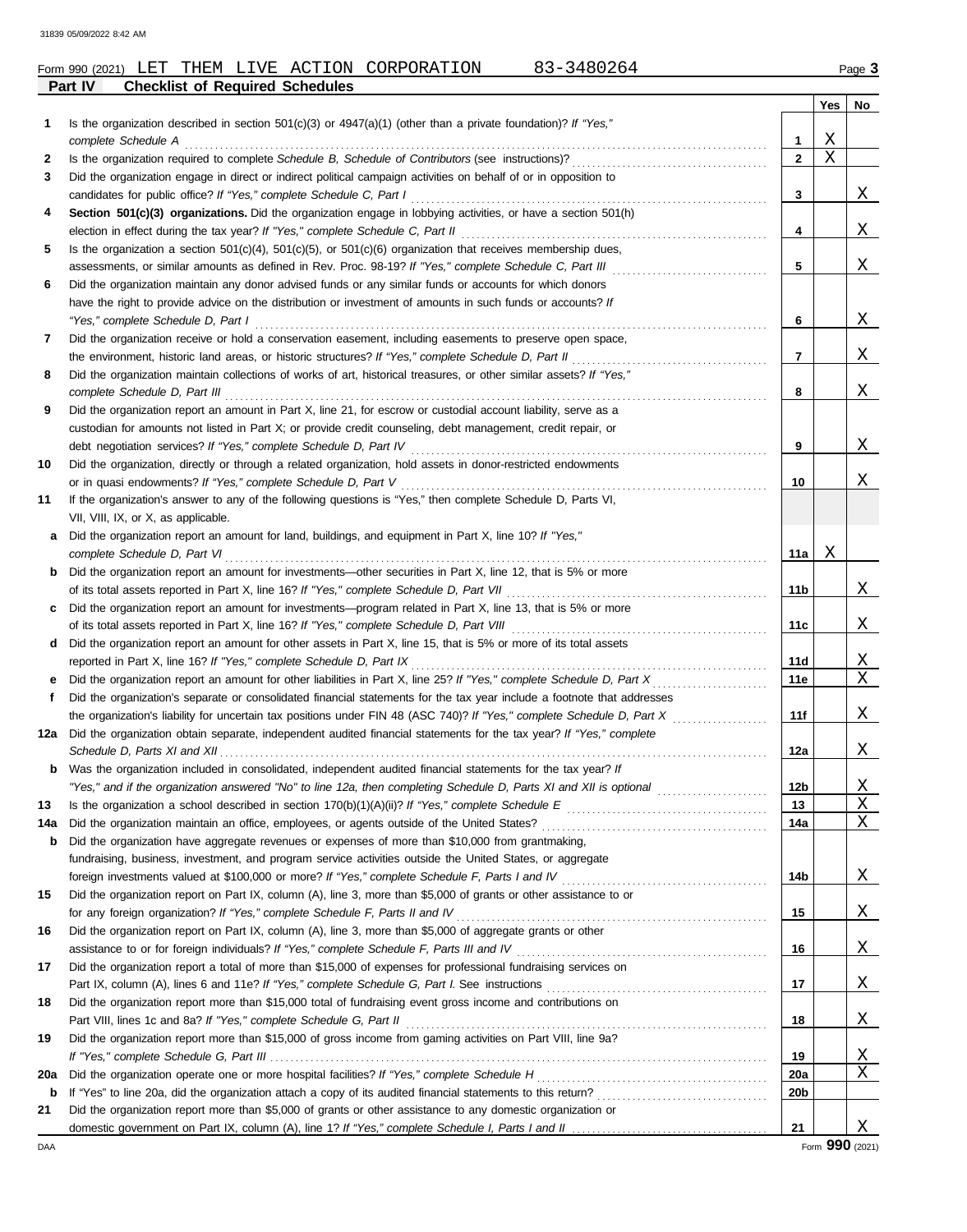|     | 83-3480264<br>Form 990 (2021) LET THEM LIVE ACTION CORPORATION                                                                                                                                                                   |                |    |                 |                 | Page 4    |
|-----|----------------------------------------------------------------------------------------------------------------------------------------------------------------------------------------------------------------------------------|----------------|----|-----------------|-----------------|-----------|
|     | Part IV<br><b>Checklist of Required Schedules (continued)</b>                                                                                                                                                                    |                |    |                 |                 |           |
| 22  | Did the organization report more than \$5,000 of grants or other assistance to or for domestic individuals on                                                                                                                    |                |    |                 | Yes             | <b>No</b> |
|     | Part IX, column (A), line 2? If "Yes," complete Schedule I, Parts I and III                                                                                                                                                      |                |    | 22              |                 | Χ         |
| 23  | Did the organization answer "Yes" to Part VII, Section A, line 3, 4, or 5 about compensation of the                                                                                                                              |                |    |                 |                 |           |
|     | organization's current and former officers, directors, trustees, key employees, and highest compensated                                                                                                                          |                |    |                 |                 |           |
|     | employees? If "Yes," complete Schedule J                                                                                                                                                                                         |                |    | 23              |                 | Χ         |
|     | 24a Did the organization have a tax-exempt bond issue with an outstanding principal amount of more than                                                                                                                          |                |    |                 |                 |           |
|     | \$100,000 as of the last day of the year, that was issued after December 31, 2002? If "Yes," answer lines 24b                                                                                                                    |                |    |                 |                 |           |
|     | through 24d and complete Schedule K. If "No," go to line 25a                                                                                                                                                                     |                |    | 24a             |                 | Χ         |
| b   |                                                                                                                                                                                                                                  |                |    | 24 <sub>b</sub> |                 |           |
| c   | Did the organization maintain an escrow account other than a refunding escrow at any time during the year                                                                                                                        |                |    |                 |                 |           |
|     | to defease any tax-exempt bonds?                                                                                                                                                                                                 |                |    | 24c             |                 |           |
| d   |                                                                                                                                                                                                                                  |                |    | 24d             |                 |           |
| 25а | Section 501(c)(3), 501(c)(4), and 501(c)(29) organizations. Did the organization engage in an excess benefit                                                                                                                     |                |    |                 |                 |           |
|     | transaction with a disqualified person during the year? If "Yes," complete Schedule L, Part I                                                                                                                                    |                |    | 25a             |                 | Χ         |
| b   | Is the organization aware that it engaged in an excess benefit transaction with a disqualified person in a prior<br>year, and that the transaction has not been reported on any of the organization's prior Forms 990 or 990-EZ? |                |    |                 |                 |           |
|     | If "Yes," complete Schedule L, Part I                                                                                                                                                                                            |                |    | 25b             |                 | Χ         |
| 26  | Did the organization report any amount on Part X, line 5 or 22, for receivables from or payables to any current                                                                                                                  |                |    |                 |                 |           |
|     | or former officer, director, trustee, key employee, creator or founder, substantial contributor, or 35%                                                                                                                          |                |    |                 |                 |           |
|     | controlled entity or family member of any of these persons? If "Yes," complete Schedule L, Part II                                                                                                                               |                |    | 26              |                 | Χ         |
| 27  | Did the organization provide a grant or other assistance to any current or former officer, director, trustee, key                                                                                                                |                |    |                 |                 |           |
|     | employee, creator or founder, substantial contributor or employee thereof, a grant selection committee                                                                                                                           |                |    |                 |                 |           |
|     | member, or to a 35% controlled entity (including an employee thereof) or family member of any of these                                                                                                                           |                |    |                 |                 |           |
|     | persons? If "Yes," complete Schedule L, Part III                                                                                                                                                                                 |                |    | 27              |                 | Χ         |
| 28  | Was the organization a party to a business transaction with one of the following parties (see the Schedule L,                                                                                                                    |                |    |                 |                 |           |
|     | Part IV, instructions for applicable filing thresholds, conditions, and exceptions):                                                                                                                                             |                |    |                 |                 |           |
| а   | A current or former officer, director, trustee, key employee, creator or founder, or substantial contributor? If                                                                                                                 |                |    |                 |                 |           |
|     | "Yes," complete Schedule L, Part IV                                                                                                                                                                                              |                |    | 28a             | Χ               |           |
| b   | A family member of any individual described in line 28a? If "Yes," complete Schedule L, Part IV                                                                                                                                  |                |    | 28 <sub>b</sub> |                 | Χ         |
| c   | A 35% controlled entity of one or more individuals and/or organizations described in line 28a or 28b? If                                                                                                                         |                |    |                 |                 |           |
|     | "Yes," complete Schedule L, Part IV                                                                                                                                                                                              |                |    | 28c             |                 | Χ         |
| 29  |                                                                                                                                                                                                                                  |                |    | 29              |                 | Χ         |
| 30  | Did the organization receive contributions of art, historical treasures, or other similar assets, or qualified                                                                                                                   |                |    |                 |                 |           |
|     |                                                                                                                                                                                                                                  |                |    | 30              |                 | Χ         |
| 31  | Did the organization liquidate, terminate, or dissolve and cease operations? If "Yes," complete Schedule N, Part I                                                                                                               |                |    | 31              |                 | Χ         |
| 32  | Did the organization sell, exchange, dispose of, or transfer more than 25% of its net assets? If "Yes,"                                                                                                                          |                |    |                 |                 |           |
|     | complete Schedule N, Part II                                                                                                                                                                                                     |                |    | 32              |                 | Χ         |
| 33  | Did the organization own 100% of an entity disregarded as separate from the organization under Regulations                                                                                                                       |                |    |                 |                 |           |
|     |                                                                                                                                                                                                                                  |                |    | 33              |                 | Χ         |
| 34  | Was the organization related to any tax-exempt or taxable entity? If "Yes," complete Schedule R, Part II, III,                                                                                                                   |                |    |                 |                 |           |
|     | or IV, and Part V, line 1                                                                                                                                                                                                        |                |    | 34              |                 | Χ         |
| 35a |                                                                                                                                                                                                                                  |                |    | 35a             |                 | Χ         |
| b   | If "Yes" to line 35a, did the organization receive any payment from or engage in any transaction with a                                                                                                                          |                |    |                 |                 |           |
|     |                                                                                                                                                                                                                                  |                |    | 35b             |                 |           |
| 36  | Section 501(c)(3) organizations. Did the organization make any transfers to an exempt non-charitable                                                                                                                             |                |    |                 |                 | Χ         |
| 37  | related organization? If "Yes," complete Schedule R, Part V, line 2<br>Did the organization conduct more than 5% of its activities through an entity that is not a related organization                                          |                |    | 36              |                 |           |
|     |                                                                                                                                                                                                                                  |                |    | 37              |                 | Χ         |
| 38  | Did the organization complete Schedule O and provide explanations on Schedule O for Part VI, lines 11b and                                                                                                                       |                |    |                 |                 |           |
|     | 19? Note: All Form 990 filers are required to complete Schedule O.                                                                                                                                                               |                |    | 38              |                 | Χ         |
|     | Statements Regarding Other IRS Filings and Tax Compliance<br>Part V                                                                                                                                                              |                |    |                 |                 |           |
|     |                                                                                                                                                                                                                                  |                |    |                 |                 |           |
|     |                                                                                                                                                                                                                                  |                |    |                 | Yes             | No        |
| 1а  | Enter the number reported in box 3 of Form 1096. Enter -0- if not applicable                                                                                                                                                     | 1a             | 30 |                 |                 |           |
| b   | Enter the number of Forms W-2G included on line 1a. Enter -0- if not applicable                                                                                                                                                  | 1 <sub>b</sub> | 0  |                 |                 |           |
| c   | Did the organization comply with backup withholding rules for reportable payments to vendors and                                                                                                                                 |                |    |                 |                 |           |
|     |                                                                                                                                                                                                                                  |                |    | 1c              | Χ               |           |
| DAA |                                                                                                                                                                                                                                  |                |    |                 | Form 990 (2021) |           |

|  |  | しついいして |  |
|--|--|--------|--|
|  |  |        |  |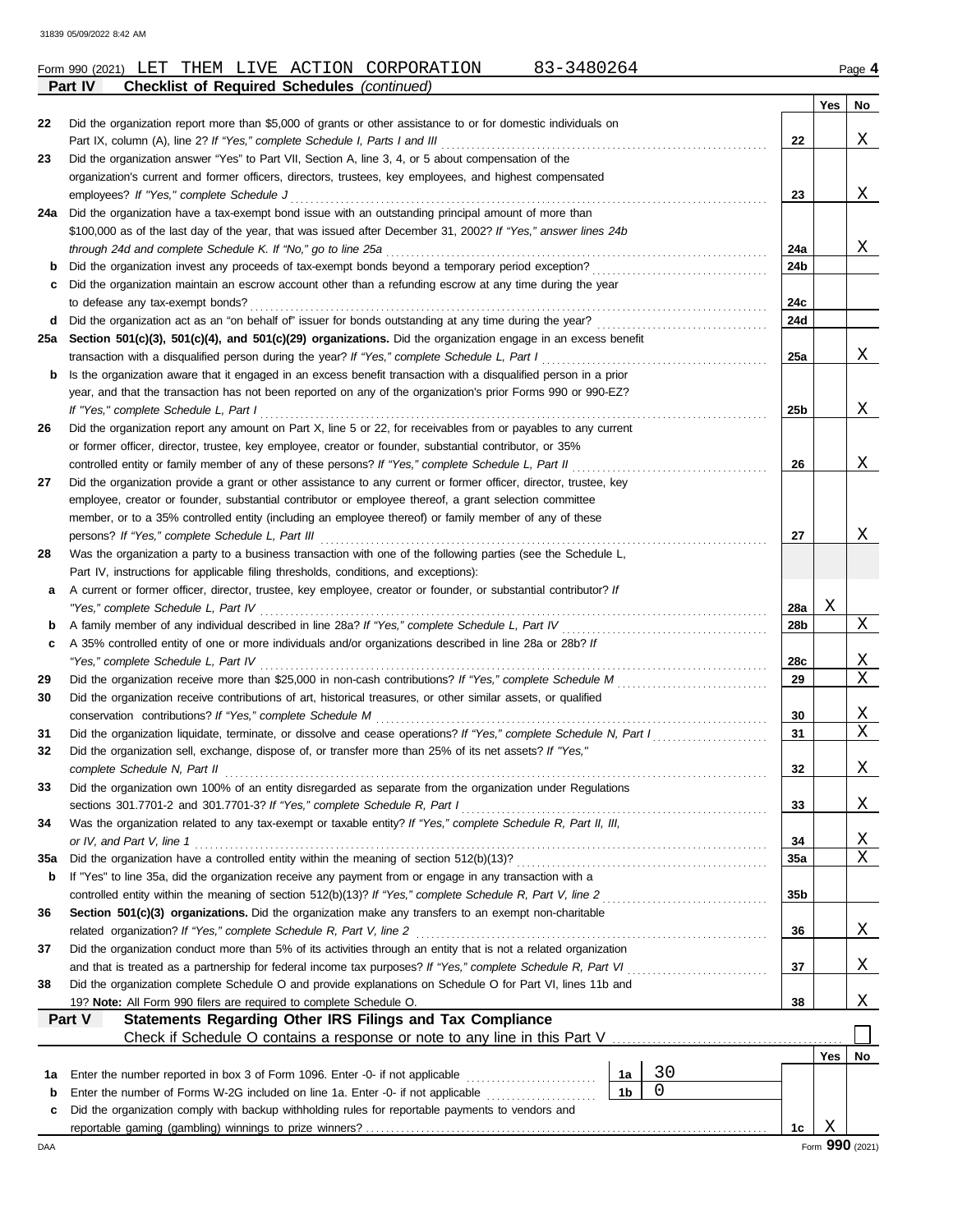|     | Form 990 (2021) LET THEM LIVE ACTION CORPORATION<br>83-3480264                                                                     |                 |    |                |   | Page 5                  |
|-----|------------------------------------------------------------------------------------------------------------------------------------|-----------------|----|----------------|---|-------------------------|
|     | Part V<br>Statements Regarding Other IRS Filings and Tax Compliance (continued)                                                    |                 |    |                |   | Yes No                  |
| 2a  | Enter the number of employees reported on Form W-3, Transmittal of Wage and Tax                                                    |                 |    |                |   |                         |
|     | Statements, filed for the calendar year ending with or within the year covered by this return                                      | 2a              | 16 |                |   |                         |
| b   |                                                                                                                                    |                 |    | 2 <sub>b</sub> | Χ |                         |
|     | Note: If the sum of lines 1a and 2a is greater than 250, you may be required to e-file. See instructions.                          |                 |    |                |   |                         |
| За  | Did the organization have unrelated business gross income of \$1,000 or more during the year?                                      |                 |    | За             |   | Χ                       |
| b   |                                                                                                                                    |                 |    | 3 <sub>b</sub> |   |                         |
| 4a  | At any time during the calendar year, did the organization have an interest in, or a signature or other authority over,            |                 |    |                |   |                         |
|     | a financial account in a foreign country (such as a bank account, securities account, or other financial account)?                 |                 |    | 4a             |   | Χ                       |
| b   | If "Yes," enter the name of the foreign country <b>u</b>                                                                           |                 |    |                |   |                         |
|     | See instructions for filing requirements for FinCEN Form 114, Report of Foreign Bank and Financial Accounts (FBAR).                |                 |    |                |   |                         |
| 5a  |                                                                                                                                    |                 |    | 5a             |   | $\overline{X}$          |
| b   | Did any taxable party notify the organization that it was or is a party to a prohibited tax shelter transaction?                   |                 |    | 5 <sub>b</sub> |   | $\overline{\mathbf{x}}$ |
| c   | If "Yes" to line 5a or 5b, did the organization file Form 8886-T?                                                                  |                 |    | 5 <sub>c</sub> |   |                         |
| 6а  | Does the organization have annual gross receipts that are normally greater than \$100,000, and did the                             |                 |    |                |   |                         |
|     | organization solicit any contributions that were not tax deductible as charitable contributions?                                   |                 |    | 6a             |   | X                       |
| b   | If "Yes," did the organization include with every solicitation an express statement that such contributions or                     |                 |    |                |   |                         |
|     | gifts were not tax deductible?                                                                                                     |                 |    | 6b             |   |                         |
| 7   | Organizations that may receive deductible contributions under section 170(c).                                                      |                 |    |                |   |                         |
| а   | Did the organization receive a payment in excess of \$75 made partly as a contribution and partly for goods                        |                 |    |                |   |                         |
|     | and services provided to the payor?                                                                                                |                 |    | 7a             |   | Χ                       |
| b   |                                                                                                                                    |                 |    | 7b             |   |                         |
| c   | Did the organization sell, exchange, or otherwise dispose of tangible personal property for which it was                           |                 |    |                |   |                         |
|     |                                                                                                                                    |                 |    | 7c             |   | Χ                       |
| d   |                                                                                                                                    | 7d              |    |                |   |                         |
|     |                                                                                                                                    |                 |    | 7e             |   | Χ                       |
| t   | Did the organization, during the year, pay premiums, directly or indirectly, on a personal benefit contract?                       |                 |    | 7f             |   | X                       |
| g   |                                                                                                                                    |                 |    | 7g             |   | X                       |
| h   | If the organization received a contribution of cars, boats, airplanes, or other vehicles, did the organization file a Form 1098-C? |                 |    | 7 <sub>h</sub> |   | X                       |
| 8   | Sponsoring organizations maintaining donor advised funds. Did a donor advised fund maintained by the                               |                 |    |                |   |                         |
|     |                                                                                                                                    |                 |    | 8              |   |                         |
| 9   | Sponsoring organizations maintaining donor advised funds.                                                                          |                 |    |                |   |                         |
| а   |                                                                                                                                    |                 |    | 9a             |   |                         |
| b   |                                                                                                                                    |                 |    | 9b             |   |                         |
| 10  | Section 501(c)(7) organizations. Enter:                                                                                            | 10a             |    |                |   |                         |
| а   |                                                                                                                                    |                 |    |                |   |                         |
| b   | Gross receipts, included on Form 990, Part VIII, line 12, for public use of club facilities                                        | 10 <sub>b</sub> |    |                |   |                         |
| 11  | Section 501(c)(12) organizations. Enter:                                                                                           | 11a             |    |                |   |                         |
| а   | Gross income from other sources. (Do not net amounts due or paid to other sources                                                  |                 |    |                |   |                         |
| b   | against amounts due or received from them.)                                                                                        | 11b             |    |                |   |                         |
| 12a | Section 4947(a)(1) non-exempt charitable trusts. Is the organization filing Form 990 in lieu of Form 1041?                         |                 |    | 12a            |   |                         |
| b   | If "Yes," enter the amount of tax-exempt interest received or accrued during the year conservation                                 | 12 <sub>b</sub> |    |                |   |                         |
| 13  | Section 501(c)(29) qualified nonprofit health insurance issuers.                                                                   |                 |    |                |   |                         |
| а   |                                                                                                                                    |                 |    | 13a            |   |                         |
|     | Note: See the instructions for additional information the organization must report on Schedule O.                                  |                 |    |                |   |                         |
| b   | Enter the amount of reserves the organization is required to maintain by the states in which                                       |                 |    |                |   |                         |
|     |                                                                                                                                    | 13 <sub>b</sub> |    |                |   |                         |
| с   | Enter the amount of reserves on hand                                                                                               | 13c             |    |                |   |                         |
| 14a |                                                                                                                                    |                 |    | 14a            |   | Χ                       |
| b   |                                                                                                                                    |                 |    | 14b            |   |                         |
| 15  | Is the organization subject to the section 4960 tax on payment(s) of more than \$1,000,000 in remuneration or                      |                 |    |                |   |                         |
|     |                                                                                                                                    |                 |    | 15             |   | Χ                       |
|     | If "Yes," see instructions and file Form 4720, Schedule N.                                                                         |                 |    |                |   |                         |
| 16  |                                                                                                                                    |                 |    | 16             |   | Χ                       |
|     | If "Yes," complete Form 4720, Schedule O.                                                                                          |                 |    |                |   |                         |
| 17  | Section 501(c)(21) organizations. Did the trust, any disqualified person, or mine operator engage in                               |                 |    |                |   |                         |
|     |                                                                                                                                    |                 |    | 17             |   |                         |
|     | If "Yes," complete Form 6069.                                                                                                      |                 |    |                |   |                         |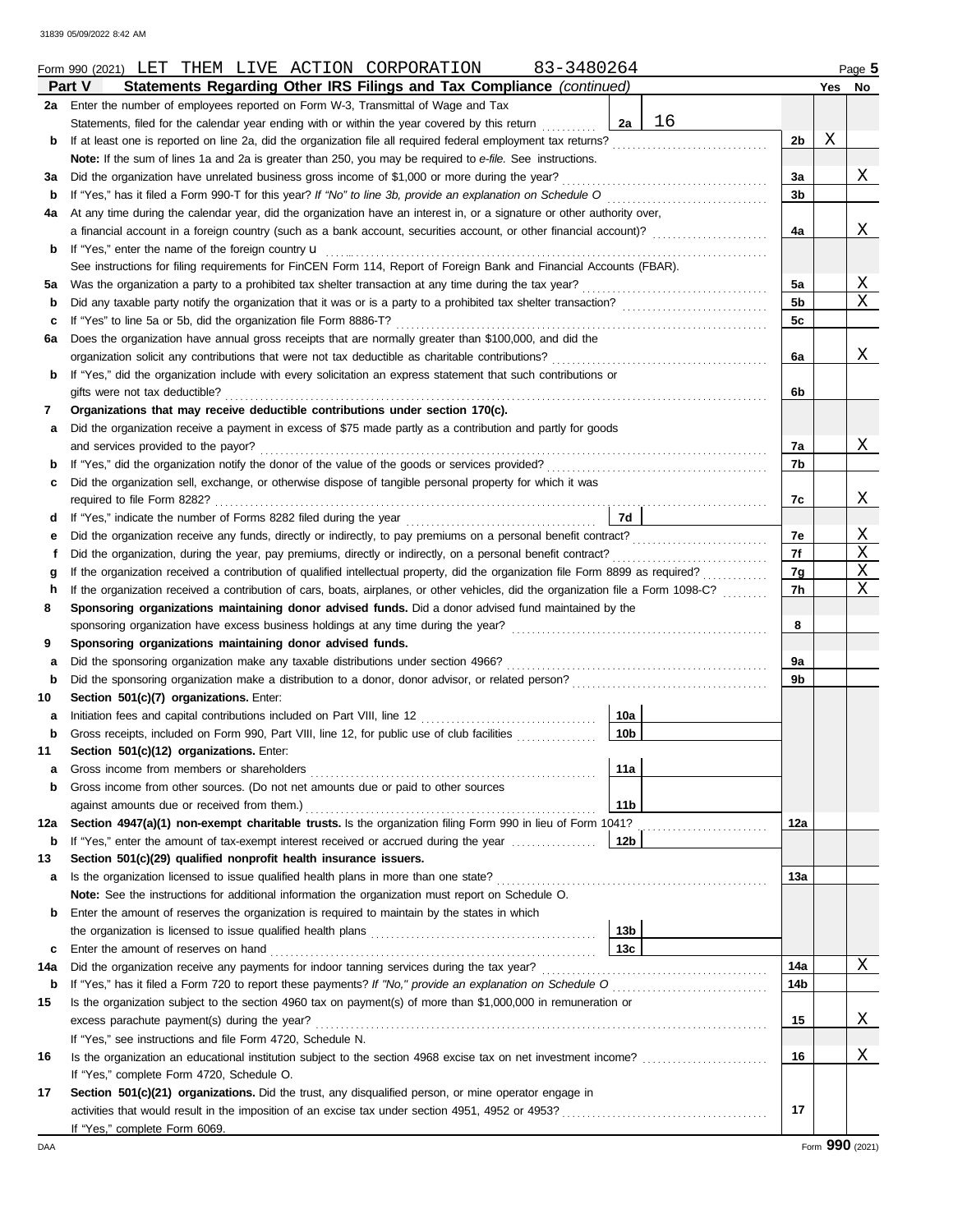|        | 83-3480264<br>Form 990 (2021) LET THEM LIVE ACTION CORPORATION                                                                                                                                                              |                         |             | Page 6                  |
|--------|-----------------------------------------------------------------------------------------------------------------------------------------------------------------------------------------------------------------------------|-------------------------|-------------|-------------------------|
|        | Part VI<br>Governance, Management, and Disclosure For each "Yes" response to lines 2 through 7b below, and for a "No"                                                                                                       |                         |             |                         |
|        | response to line 8a, 8b, or 10b below, describe the circumstances, processes, or changes on Schedule O. See instructions.                                                                                                   |                         |             |                         |
|        |                                                                                                                                                                                                                             |                         |             | $\overline{\mathrm{x}}$ |
|        | Section A. Governing Body and Management                                                                                                                                                                                    |                         |             |                         |
|        |                                                                                                                                                                                                                             |                         | Yes         | No                      |
| 1а     | 9<br>1a<br>Enter the number of voting members of the governing body at the end of the tax year                                                                                                                              |                         |             |                         |
|        | If there are material differences in voting rights among members of the governing body, or                                                                                                                                  |                         |             |                         |
|        | if the governing body delegated broad authority to an executive committee or similar                                                                                                                                        |                         |             |                         |
|        | committee, explain on Schedule O.                                                                                                                                                                                           |                         |             |                         |
| b      | 9<br>1b<br>Enter the number of voting members included on line 1a, above, who are independent                                                                                                                               |                         |             |                         |
| 2      | Did any officer, director, trustee, or key employee have a family relationship or a business relationship with                                                                                                              |                         |             |                         |
|        | any other officer, director, trustee, or key employee?                                                                                                                                                                      | 2                       | Χ           |                         |
| 3      | Did the organization delegate control over management duties customarily performed by or under the direct                                                                                                                   | 3                       |             | Χ                       |
|        | supervision of officers, directors, trustees, or key employees to a management company or other person?<br>Did the organization make any significant changes to its governing documents since the prior Form 990 was filed? | $\overline{\mathbf{4}}$ |             | $\mathbf X$             |
| 4<br>5 | Did the organization become aware during the year of a significant diversion of the organization's assets?                                                                                                                  | 5                       |             | $\mathbf{X}$            |
| 6      | Did the organization have members or stockholders?                                                                                                                                                                          | 6                       |             | X                       |
| 7a     | Did the organization have members, stockholders, or other persons who had the power to elect or appoint                                                                                                                     |                         |             |                         |
|        | one or more members of the governing body?                                                                                                                                                                                  | 7a                      |             | X                       |
| b      | Are any governance decisions of the organization reserved to (or subject to approval by) members,                                                                                                                           |                         |             |                         |
|        | stockholders, or persons other than the governing body?                                                                                                                                                                     | 7b                      |             | Χ                       |
| 8      | Did the organization contemporaneously document the meetings held or written actions undertaken during the year by the following:                                                                                           |                         |             |                         |
| а      | The governing body?                                                                                                                                                                                                         | 8а                      | Χ           |                         |
| b      | Each committee with authority to act on behalf of the governing body?                                                                                                                                                       | 8b                      | $\mathbf X$ |                         |
| 9      | Is there any officer, director, trustee, or key employee listed in Part VII, Section A, who cannot be reached at                                                                                                            |                         |             |                         |
|        | the organization's mailing address? If "Yes," provide the names and addresses on Schedule O                                                                                                                                 | 9                       |             | X.                      |
|        | Section B. Policies (This Section B requests information about policies not required by the Internal Revenue Code.)                                                                                                         |                         |             |                         |
|        |                                                                                                                                                                                                                             |                         | Yes         | No                      |
| 10a    | Did the organization have local chapters, branches, or affiliates?                                                                                                                                                          | 10a                     |             | Χ                       |
| b      | If "Yes," did the organization have written policies and procedures governing the activities of such chapters,                                                                                                              |                         |             |                         |
|        | affiliates, and branches to ensure their operations are consistent with the organization's exempt purposes?                                                                                                                 | 10b                     |             |                         |
| 11a    | Has the organization provided a complete copy of this Form 990 to all members of its governing body before filing the form?                                                                                                 | 11a                     | Χ           |                         |
| b      | Describe on Schedule O the process, if any, used by the organization to review this Form 990.                                                                                                                               |                         |             |                         |
| 12a    | Did the organization have a written conflict of interest policy? If "No," go to line 13                                                                                                                                     | 12a                     | Χ           |                         |
| b      | Were officers, directors, or trustees, and key employees required to disclose annually interests that could give rise to conflicts?                                                                                         | 12 <sub>b</sub>         | X           |                         |
| c      | Did the organization regularly and consistently monitor and enforce compliance with the policy? If "Yes,"                                                                                                                   |                         |             |                         |
|        | describe on Schedule O how this was done                                                                                                                                                                                    | 12c                     | Χ           |                         |
| 13     | Did the organization have a written whistleblower policy?                                                                                                                                                                   | 13                      | Χ           |                         |
| 14     | Did the organization have a written document retention and destruction policy?                                                                                                                                              | 14                      | Χ           |                         |
| 15     | Did the process for determining compensation of the following persons include a review and approval by                                                                                                                      |                         |             |                         |
|        | independent persons, comparability data, and contemporaneous substantiation of the deliberation and decision?                                                                                                               |                         |             |                         |
| а      | The organization's CEO, Executive Director, or top management official                                                                                                                                                      | 15a                     | Χ           |                         |
| b      | Other officers or key employees of the organization                                                                                                                                                                         | 15b                     |             | Χ                       |
|        | If "Yes" to line 15a or 15b, describe the process on Schedule O. See instructions.                                                                                                                                          |                         |             |                         |
| 16a    | Did the organization invest in, contribute assets to, or participate in a joint venture or similar arrangement                                                                                                              |                         |             |                         |
|        | with a taxable entity during the year?                                                                                                                                                                                      | 16a                     |             | Χ                       |
| b      | If "Yes," did the organization follow a written policy or procedure requiring the organization to evaluate its                                                                                                              |                         |             |                         |
|        | participation in joint venture arrangements under applicable federal tax law, and take steps to safeguard the                                                                                                               |                         |             |                         |
|        |                                                                                                                                                                                                                             | 16b                     |             |                         |
|        | <b>Section C. Disclosure</b>                                                                                                                                                                                                |                         |             |                         |
| 17     | ΙN<br>List the states with which a copy of this Form 990 is required to be filed $\bigcup$                                                                                                                                  |                         |             |                         |
| 18     | Section 6104 requires an organization to make its Forms 1023 (1024 or 1024-A, if applicable), 990, and 990-T (section 501(c)                                                                                                |                         |             |                         |
|        | (3) sonly) available for public inspection. Indicate how you made these available. Check all that apply.                                                                                                                    |                         |             |                         |
|        | X <br>Upon request<br>Own website<br>Another's website<br>Other (explain on Schedule O)                                                                                                                                     |                         |             |                         |
| 19     | Describe on Schedule O whether (and if so, how) the organization made its governing documents, conflict of interest policy, and                                                                                             |                         |             |                         |
|        | financial statements available to the public during the tax year.                                                                                                                                                           |                         |             |                         |
| 20     | State the name, address, and telephone number of the person who possesses the organization's books and records <b>u</b><br>CHRISTEN SOUERS LLC<br>10347 DAWSON'S CREEK BLVD STE C                                           |                         |             |                         |
|        | FORT WAYNE<br>ΙN<br>46825                                                                                                                                                                                                   | $260 - 484 - 0653$      |             |                         |
| DAA    |                                                                                                                                                                                                                             |                         |             | Form 990 (2021)         |
|        |                                                                                                                                                                                                                             |                         |             |                         |

| 83-348026 |  |  |
|-----------|--|--|
|-----------|--|--|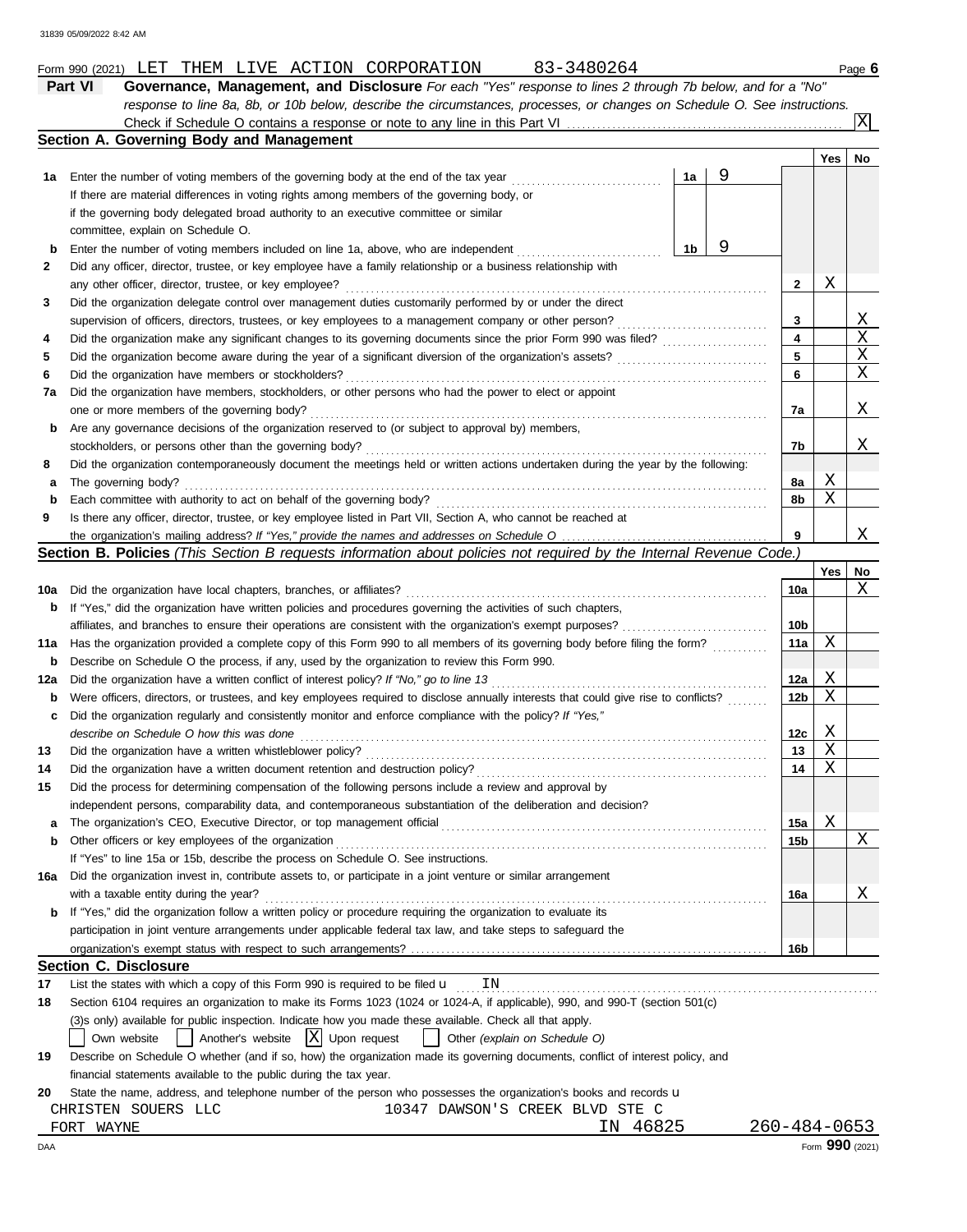| 31839 05/09/2022 8:42 AM                                                                                                                                                                                                                                                                                                        |                                                                             |                                   |                          |          |              |                                                                                                 |        |                                                                                                  |                                                   |                                                       |
|---------------------------------------------------------------------------------------------------------------------------------------------------------------------------------------------------------------------------------------------------------------------------------------------------------------------------------|-----------------------------------------------------------------------------|-----------------------------------|--------------------------|----------|--------------|-------------------------------------------------------------------------------------------------|--------|--------------------------------------------------------------------------------------------------|---------------------------------------------------|-------------------------------------------------------|
| Form 990 (2021) LET THEM LIVE ACTION CORPORATION                                                                                                                                                                                                                                                                                |                                                                             |                                   |                          |          |              |                                                                                                 |        | 83-3480264                                                                                       |                                                   | Page 7                                                |
| Part VII                                                                                                                                                                                                                                                                                                                        |                                                                             |                                   |                          |          |              |                                                                                                 |        | Compensation of Officers, Directors, Trustees, Key Employees, Highest Compensated Employees, and |                                                   |                                                       |
| <b>Independent Contractors</b>                                                                                                                                                                                                                                                                                                  |                                                                             |                                   |                          |          |              |                                                                                                 |        |                                                                                                  |                                                   |                                                       |
| Section A.                                                                                                                                                                                                                                                                                                                      |                                                                             |                                   |                          |          |              |                                                                                                 |        | Officers, Directors, Trustees, Key Employees, and Highest Compensated Employees                  |                                                   |                                                       |
| 1a Complete this table for all persons required to be listed. Report compensation for the calendar year ending with or within the<br>organization's tax year.                                                                                                                                                                   |                                                                             |                                   |                          |          |              |                                                                                                 |        |                                                                                                  |                                                   |                                                       |
| • List all of the organization's current officers, directors, trustees (whether individuals or organizations), regardless of amount of<br>compensation. Enter -0- in columns (D), (E), and (F) if no compensation was paid.                                                                                                     |                                                                             |                                   |                          |          |              |                                                                                                 |        |                                                                                                  |                                                   |                                                       |
| • List all of the organization's current key employees, if any. See instructions for definition of "key employee."                                                                                                                                                                                                              |                                                                             |                                   |                          |          |              |                                                                                                 |        |                                                                                                  |                                                   |                                                       |
| • List the organization's five current highest compensated employees (other than an officer, director, trustee, or key employee)<br>who received reportable compensation (box 5 of Form W-2, Form 1099-MISC, and/or box 1 of Form 1099-NEC) of more than<br>\$100,000 from the organization and any related organizations.      |                                                                             |                                   |                          |          |              |                                                                                                 |        |                                                                                                  |                                                   |                                                       |
| • List all of the organization's former officers, key employees, and highest compensated employees who received more than<br>\$100,000 of reportable compensation from the organization and any related organizations.                                                                                                          |                                                                             |                                   |                          |          |              |                                                                                                 |        |                                                                                                  |                                                   |                                                       |
| List all of the organization's former directors or trustees that received, in the capacity as a former director or trustee of the<br>organization, more than \$10,000 of reportable compensation from the organization and any related organizations.<br>See the instructions for the order in which to list the persons above. |                                                                             |                                   |                          |          |              |                                                                                                 |        |                                                                                                  |                                                   |                                                       |
| Check this box if neither the organization nor any related organization compensated any current officer, director, or trustee.                                                                                                                                                                                                  |                                                                             |                                   |                          |          |              |                                                                                                 |        |                                                                                                  |                                                   |                                                       |
| (A)<br>Name and title                                                                                                                                                                                                                                                                                                           | (B)<br>Average<br>hours<br>per week                                         |                                   |                          | Position | (C)          | (do not check more than one<br>box, unless person is both an<br>officer and a director/trustee) |        | (D)<br>Reportable<br>compensation<br>from the                                                    | (F)<br>Reportable<br>compensation<br>from related | (F)<br>Estimated amount<br>of other<br>compensation   |
|                                                                                                                                                                                                                                                                                                                                 | (list any<br>hours for<br>related<br>organizations<br>below<br>dotted line) | Individual trustee<br>or director | Institutional<br>trustee | Officer  | Key employee | Highest compensated<br>employee                                                                 | Former | organization (W-2/<br>1099-MISC/<br>1099-NEC)                                                    | organizations (W-2/<br>1099-MISC/<br>1099-NEC)    | from the<br>organization and<br>related organizations |
| (1) EMILY BERNING                                                                                                                                                                                                                                                                                                               |                                                                             |                                   |                          |          |              |                                                                                                 |        |                                                                                                  |                                                   |                                                       |
| PRESIDENT/SECRETARY                                                                                                                                                                                                                                                                                                             | 85.00<br>0.00                                                               | Χ                                 |                          | Χ        |              |                                                                                                 |        | 100,500                                                                                          | 0                                                 | 0                                                     |
| $(2)$ NATHAN<br>BERNING                                                                                                                                                                                                                                                                                                         |                                                                             |                                   |                          |          |              |                                                                                                 |        |                                                                                                  |                                                   |                                                       |
| CHAIRMAN                                                                                                                                                                                                                                                                                                                        | 85.00<br>0.00                                                               | X                                 |                          |          |              |                                                                                                 |        | 100,500                                                                                          | 0                                                 | 0                                                     |
| (3) NICHOLE DENNY                                                                                                                                                                                                                                                                                                               |                                                                             |                                   |                          |          |              |                                                                                                 |        |                                                                                                  |                                                   |                                                       |
| VICE PRESIDENT                                                                                                                                                                                                                                                                                                                  | 40.00<br>0.00                                                               |                                   |                          | Χ        |              |                                                                                                 |        | 72,750                                                                                           | 0                                                 | 0                                                     |
| (4) CHRISTOPHER<br>IRAK                                                                                                                                                                                                                                                                                                         |                                                                             |                                   |                          |          |              |                                                                                                 |        |                                                                                                  |                                                   |                                                       |
| TREASURER                                                                                                                                                                                                                                                                                                                       | 40.00<br>0.00                                                               |                                   |                          | Χ        |              |                                                                                                 |        | 46,250                                                                                           | 0                                                 | 0                                                     |
| (5) DAVID BLAIR                                                                                                                                                                                                                                                                                                                 |                                                                             |                                   |                          |          |              |                                                                                                 |        |                                                                                                  |                                                   |                                                       |
| BOARD MEMBER                                                                                                                                                                                                                                                                                                                    | 0.50<br>0.00                                                                | Χ                                 |                          |          |              |                                                                                                 |        | 0                                                                                                | 0                                                 | 0                                                     |
| (6) TERRISA BUKOVINAC                                                                                                                                                                                                                                                                                                           |                                                                             |                                   |                          |          |              |                                                                                                 |        |                                                                                                  |                                                   |                                                       |

**(7)** BENJAMIN KRAFT **(8)** STEPHEN ROWE **(9)** AUSTIN WALDO . . . . . . . . . . . . . . . . . . . . . . . . . . . . . . . . . . . . . . . . . . . . . . . . . . . . . . . BOARD MEMBER . . . . . . . . . . . . . . . . . . . . . . . . . . . . . . . . . . . . . . . . . . . . . . . . . . . . . . . VICE CHAIRMAN/BOARD . . . . . . . . . . . . . . . . . . . . . . . . . . . . . . . . . . . . . . . . . . . . . . . . . . . . . . . BOARD MEMBER . . . . . . . . . . . . . . . . . . . . . . . . . . . . . . . . . . . . . . . . . . . . . . . . . . . . . . . BOARD MEMBER . . . . . . . . . . . . . . . . . . . . . . . . . . . . . . . . . . . . . . . . . . . . . . . . . . . . . . . . . . . . . . . . . . . . . . . . . . . . . . . . . . . . . . . . . . . . . . . . . . . . . . . . . . . . .  $0.50$ <br> $0.00$ 0.00 X 0 0 0 0 0 0 0 0  $\frac{0.50}{0.00}$ 0.00 X 0 0 0 0 0 0 0  $\frac{0.50}{0.00}$ 0.00 X 0 0 0 0 0 0 0  $\frac{0.50}{0.00}$ 0.00 X 0 0 0 0 0 0 0 0

Form **990** (2021)

**(10)**

**(11)**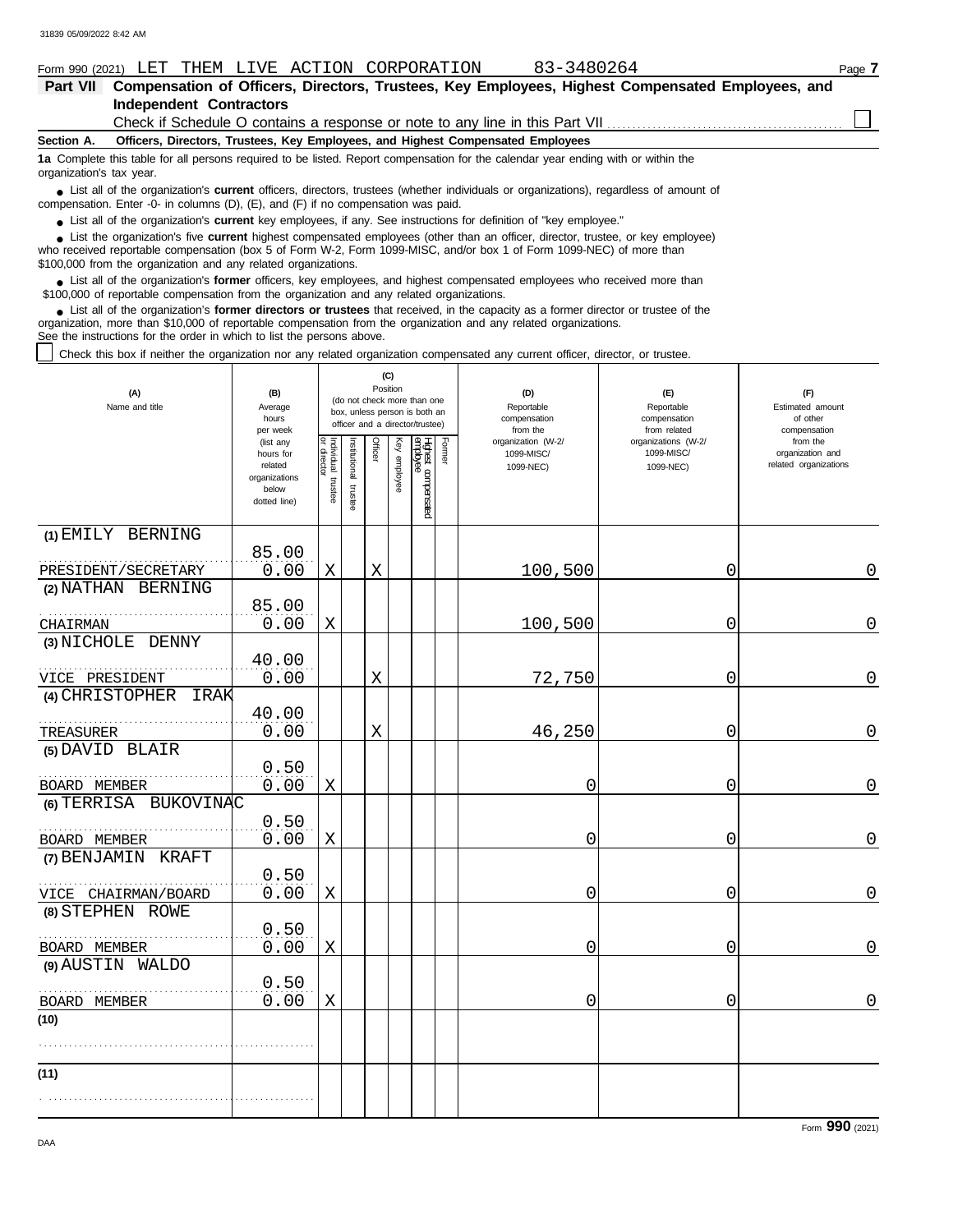| Form 990 (2021) LET<br>Part VII                                                                                                                                                                                                                             | THEM LIVE ACTION CORPORATION                                                            |                                   |                          |         |                 |                                                                                                 |        | 83-3480264<br>Section A. Officers, Directors, Trustees, Key Employees, and Highest Compensated Employees (continued) |                                                                |                                              |                       | Page 8 |
|-------------------------------------------------------------------------------------------------------------------------------------------------------------------------------------------------------------------------------------------------------------|-----------------------------------------------------------------------------------------|-----------------------------------|--------------------------|---------|-----------------|-------------------------------------------------------------------------------------------------|--------|----------------------------------------------------------------------------------------------------------------------|----------------------------------------------------------------|----------------------------------------------|-----------------------|--------|
| (A)<br>Name and title                                                                                                                                                                                                                                       | (B)<br>Average<br>hours                                                                 |                                   |                          |         | (C)<br>Position | (do not check more than one<br>box, unless person is both an<br>officer and a director/trustee) |        | (D)<br>Reportable<br>compensation                                                                                    | (F)<br>Reportable<br>compensation                              | (F)<br>Estimated amount<br>of other          |                       |        |
|                                                                                                                                                                                                                                                             | per week<br>(list any<br>hours for<br>related<br>organizations<br>below<br>dotted line) | Individual trustee<br>or director | Institutional<br>trustee | Officer | Key employee    | Highest compensated<br>empbyee                                                                  | Former | from the<br>organization (W-2/<br>1099-MISC/<br>1099-NEC)                                                            | from related<br>organizations (W-2/<br>1099-MISC/<br>1099-NEC) | compensation<br>from the<br>organization and | related organizations |        |
|                                                                                                                                                                                                                                                             |                                                                                         |                                   |                          |         |                 |                                                                                                 |        |                                                                                                                      |                                                                |                                              |                       |        |
|                                                                                                                                                                                                                                                             |                                                                                         |                                   |                          |         |                 |                                                                                                 |        |                                                                                                                      |                                                                |                                              |                       |        |
|                                                                                                                                                                                                                                                             |                                                                                         |                                   |                          |         |                 |                                                                                                 |        |                                                                                                                      |                                                                |                                              |                       |        |
|                                                                                                                                                                                                                                                             |                                                                                         |                                   |                          |         |                 |                                                                                                 |        |                                                                                                                      |                                                                |                                              |                       |        |
|                                                                                                                                                                                                                                                             |                                                                                         |                                   |                          |         |                 |                                                                                                 |        |                                                                                                                      |                                                                |                                              |                       |        |
|                                                                                                                                                                                                                                                             |                                                                                         |                                   |                          |         |                 |                                                                                                 |        |                                                                                                                      |                                                                |                                              |                       |        |
|                                                                                                                                                                                                                                                             |                                                                                         |                                   |                          |         |                 |                                                                                                 |        |                                                                                                                      |                                                                |                                              |                       |        |
|                                                                                                                                                                                                                                                             |                                                                                         |                                   |                          |         |                 |                                                                                                 |        |                                                                                                                      |                                                                |                                              |                       |        |
| c Total from continuation sheets to Part VII. Section A<br>d                                                                                                                                                                                                |                                                                                         |                                   |                          |         |                 |                                                                                                 | u<br>U | 320,000<br>320,000                                                                                                   |                                                                |                                              |                       |        |
| Total number of individuals (including but not limited to those listed above) who received more than \$100,000 of<br>2                                                                                                                                      |                                                                                         |                                   |                          |         |                 |                                                                                                 |        |                                                                                                                      |                                                                |                                              |                       |        |
| reportable compensation from the organization $\mu$ 2                                                                                                                                                                                                       |                                                                                         |                                   |                          |         |                 |                                                                                                 |        |                                                                                                                      |                                                                |                                              | Yes                   | No     |
| Did the organization list any former officer, director, trustee, key employee, or highest compensated<br>3                                                                                                                                                  |                                                                                         |                                   |                          |         |                 |                                                                                                 |        |                                                                                                                      |                                                                | 3                                            |                       | Χ      |
| For any individual listed on line 1a, is the sum of reportable compensation and other compensation from the<br>4                                                                                                                                            |                                                                                         |                                   |                          |         |                 |                                                                                                 |        |                                                                                                                      |                                                                |                                              |                       |        |
| organization and related organizations greater than \$150,000? If "Yes," complete Schedule J for such                                                                                                                                                       |                                                                                         |                                   |                          |         |                 |                                                                                                 |        |                                                                                                                      |                                                                | 4                                            |                       | Χ      |
| Did any person listed on line 1a receive or accrue compensation from any unrelated organization or individual<br>5                                                                                                                                          |                                                                                         |                                   |                          |         |                 |                                                                                                 |        |                                                                                                                      |                                                                | 5                                            |                       | Χ      |
| Section B. Independent Contractors                                                                                                                                                                                                                          |                                                                                         |                                   |                          |         |                 |                                                                                                 |        |                                                                                                                      |                                                                |                                              |                       |        |
| Complete this table for your five highest compensated independent contractors that received more than \$100,000 of<br>1<br>compensation from the organization. Report compensation for the calendar year ending with or within the organization's tax year. |                                                                                         |                                   |                          |         |                 |                                                                                                 |        |                                                                                                                      |                                                                |                                              |                       |        |
|                                                                                                                                                                                                                                                             | (A)<br>Name and business address                                                        |                                   |                          |         |                 |                                                                                                 |        |                                                                                                                      | (B)<br>Description of services                                 |                                              | (C)<br>Compensation   |        |
|                                                                                                                                                                                                                                                             |                                                                                         |                                   |                          |         |                 |                                                                                                 |        |                                                                                                                      |                                                                |                                              |                       |        |
|                                                                                                                                                                                                                                                             |                                                                                         |                                   |                          |         |                 |                                                                                                 |        |                                                                                                                      |                                                                |                                              |                       |        |
|                                                                                                                                                                                                                                                             |                                                                                         |                                   |                          |         |                 |                                                                                                 |        |                                                                                                                      |                                                                |                                              |                       |        |
|                                                                                                                                                                                                                                                             |                                                                                         |                                   |                          |         |                 |                                                                                                 |        |                                                                                                                      |                                                                |                                              |                       |        |
| Total number of independent contractors (including but not limited to those listed above) who<br>2<br>received more than \$100,000 of compensation from the organization u                                                                                  |                                                                                         |                                   |                          |         |                 |                                                                                                 |        |                                                                                                                      | 0                                                              |                                              |                       |        |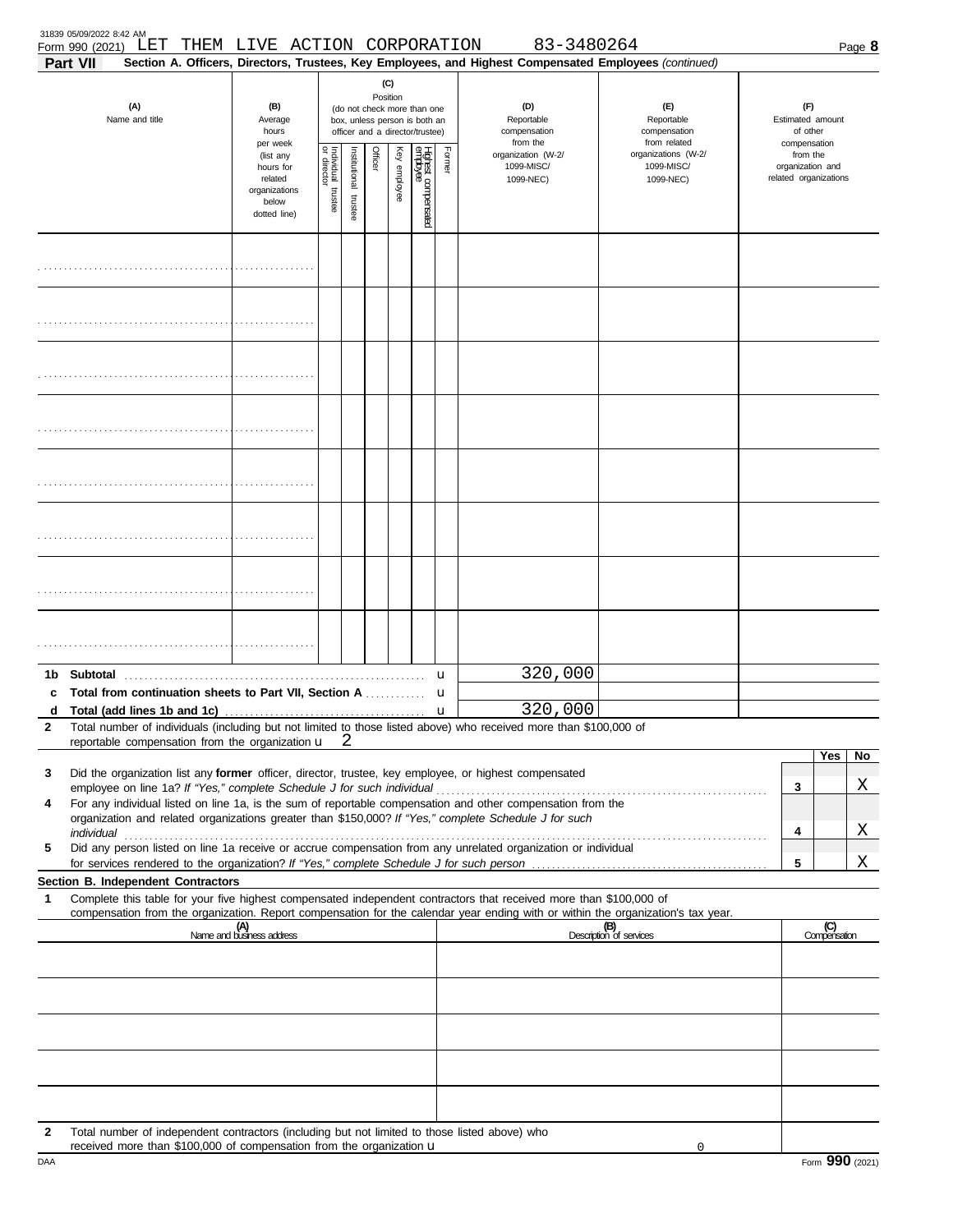# Form 990 (2021) LET THEM LIVE ACTION CORPORATION 83-3480264 Page **9 Part VIII Statement of Revenue** Check if Schedule O contains a response or note to any line in this Part VIII . . . . . . . . . . . . . . . . . . . . . . . . . . . . . . . . . . . . . . . . . . . .

|                                                                  |     |                                                                                                |          |                |                 |                      | (A)<br>Total revenue | (B)<br>Related or exempt<br>function revenue | (C)<br>Unrelated<br>business revenue | (D)<br>Revenue excluded<br>from tax under<br>sections 512-514 |
|------------------------------------------------------------------|-----|------------------------------------------------------------------------------------------------|----------|----------------|-----------------|----------------------|----------------------|----------------------------------------------|--------------------------------------|---------------------------------------------------------------|
|                                                                  |     | 1a Federated campaigns                                                                         |          |                | 1a              |                      |                      |                                              |                                      |                                                               |
|                                                                  |     |                                                                                                |          |                | 1 <sub>b</sub>  |                      |                      |                                              |                                      |                                                               |
|                                                                  |     | <b>b</b> Membership dues                                                                       |          |                | 1 <sub>c</sub>  |                      |                      |                                              |                                      |                                                               |
|                                                                  |     | c Fundraising events                                                                           |          |                |                 |                      |                      |                                              |                                      |                                                               |
|                                                                  |     | d Related organizations                                                                        |          |                | 1d              |                      |                      |                                              |                                      |                                                               |
|                                                                  |     | <b>e</b> Government grants (contributions)<br><b>f</b> All other contributions, gifts, grants, |          | .              | 1e              |                      |                      |                                              |                                      |                                                               |
| <b>Contributions, Gifts, Grants</b><br>and Other Similar Amounts |     | and similar amounts not induded above                                                          |          |                | 1f              | 2,824,495            |                      |                                              |                                      |                                                               |
|                                                                  |     | <b>q</b> Noncash contributions included in                                                     |          |                |                 |                      |                      |                                              |                                      |                                                               |
|                                                                  |     |                                                                                                |          |                | $1g$ \$         |                      |                      |                                              |                                      |                                                               |
|                                                                  |     |                                                                                                |          |                |                 | $\mathbf u$          | 2,824,495            |                                              |                                      |                                                               |
|                                                                  |     |                                                                                                |          |                |                 | <b>Business Code</b> |                      |                                              |                                      |                                                               |
|                                                                  | 2a  |                                                                                                |          |                |                 |                      |                      |                                              |                                      |                                                               |
| Program Service<br>Revenue                                       | b   |                                                                                                |          |                |                 |                      |                      |                                              |                                      |                                                               |
|                                                                  |     |                                                                                                |          |                |                 |                      |                      |                                              |                                      |                                                               |
|                                                                  |     |                                                                                                |          |                |                 |                      |                      |                                              |                                      |                                                               |
|                                                                  |     |                                                                                                |          |                |                 |                      |                      |                                              |                                      |                                                               |
|                                                                  |     | f All other program service revenue                                                            |          |                |                 |                      |                      |                                              |                                      |                                                               |
|                                                                  |     |                                                                                                |          |                |                 |                      |                      |                                              |                                      |                                                               |
|                                                                  | 3   | Investment income (including dividends, interest, and                                          |          |                |                 |                      |                      |                                              |                                      |                                                               |
|                                                                  |     |                                                                                                |          |                |                 | u                    | 2                    |                                              |                                      | 2                                                             |
|                                                                  | 4   | Income from investment of tax-exempt bond proceeds                                             |          |                |                 | u                    |                      |                                              |                                      |                                                               |
|                                                                  | 5   |                                                                                                |          |                |                 | u                    |                      |                                              |                                      |                                                               |
|                                                                  |     |                                                                                                |          | (i) Real       |                 | (ii) Personal        |                      |                                              |                                      |                                                               |
|                                                                  |     | <b>6a</b> Gross rents                                                                          | 6a       |                |                 |                      |                      |                                              |                                      |                                                               |
|                                                                  | b   | Less: rental expenses                                                                          | 6b       |                |                 |                      |                      |                                              |                                      |                                                               |
|                                                                  | c   | Rental inc. or (loss)                                                                          | 6с       |                |                 |                      |                      |                                              |                                      |                                                               |
|                                                                  | d   | Net rental income or (loss)                                                                    |          |                |                 | u                    |                      |                                              |                                      |                                                               |
|                                                                  |     | <b>7a</b> Gross amount from                                                                    |          | (i) Securities |                 | (ii) Other           |                      |                                              |                                      |                                                               |
|                                                                  |     | sales of assets                                                                                |          |                |                 |                      |                      |                                              |                                      |                                                               |
|                                                                  |     | other than inventory                                                                           | 7a       |                |                 |                      |                      |                                              |                                      |                                                               |
| Revenue                                                          |     | $b$ Less: $\cos$ or other                                                                      |          |                |                 |                      |                      |                                              |                                      |                                                               |
|                                                                  |     | basis and sales exps.                                                                          | 7b<br>7c |                |                 |                      |                      |                                              |                                      |                                                               |
|                                                                  |     | <b>c</b> Gain or (loss)                                                                        |          |                |                 |                      |                      |                                              |                                      |                                                               |
| Other                                                            |     |                                                                                                |          |                |                 | u                    |                      |                                              |                                      |                                                               |
|                                                                  |     | 8a Gross income from fundraising events                                                        |          |                |                 |                      |                      |                                              |                                      |                                                               |
|                                                                  |     | (not including \$                                                                              |          |                |                 |                      |                      |                                              |                                      |                                                               |
|                                                                  |     | of contributions reported on line                                                              |          |                |                 |                      |                      |                                              |                                      |                                                               |
|                                                                  |     | 1c). See Part IV, line 18                                                                      |          |                | 8a              |                      |                      |                                              |                                      |                                                               |
|                                                                  |     | <b>b</b> Less: direct expenses                                                                 |          |                | 8b              |                      |                      |                                              |                                      |                                                               |
|                                                                  | c   | Net income or (loss) from fundraising events                                                   |          |                |                 | u                    |                      |                                              |                                      |                                                               |
|                                                                  |     | 9a Gross income from gaming                                                                    |          |                |                 |                      |                      |                                              |                                      |                                                               |
|                                                                  |     | activities. See Part IV, line 19                                                               |          |                | 9а              |                      |                      |                                              |                                      |                                                               |
|                                                                  |     | <b>b</b> Less: direct expenses                                                                 |          |                | 9 <sub>b</sub>  |                      |                      |                                              |                                      |                                                               |
|                                                                  |     |                                                                                                |          |                |                 | u                    |                      |                                              |                                      |                                                               |
|                                                                  |     | 10a Gross sales of inventory, less                                                             |          |                |                 |                      |                      |                                              |                                      |                                                               |
|                                                                  |     | returns and allowances                                                                         |          | .              | 10a             | 4,468                |                      |                                              |                                      |                                                               |
|                                                                  |     | <b>b</b> Less: cost of goods sold                                                              |          |                | 10 <sub>b</sub> |                      |                      |                                              |                                      |                                                               |
|                                                                  |     |                                                                                                |          |                |                 | $\mathbf{u}$         | 4,468                | 4,468                                        |                                      |                                                               |
|                                                                  |     |                                                                                                |          |                |                 | <b>Business Code</b> |                      |                                              |                                      |                                                               |
|                                                                  | 11a |                                                                                                |          |                |                 |                      |                      |                                              |                                      |                                                               |
| Miscellaneous<br>Revenue                                         | b   |                                                                                                |          |                |                 |                      |                      |                                              |                                      |                                                               |
|                                                                  |     |                                                                                                |          |                |                 |                      |                      |                                              |                                      |                                                               |
|                                                                  | d   |                                                                                                |          |                |                 |                      |                      |                                              |                                      |                                                               |
|                                                                  | е   |                                                                                                |          |                |                 |                      |                      |                                              |                                      |                                                               |
|                                                                  | 12  |                                                                                                |          |                |                 | $\mathbf{u}$         | 2,828,965            | 4,468                                        | 0                                    | 2                                                             |
|                                                                  |     |                                                                                                |          |                |                 |                      |                      |                                              |                                      | nnn                                                           |

Form **990** (2021)

П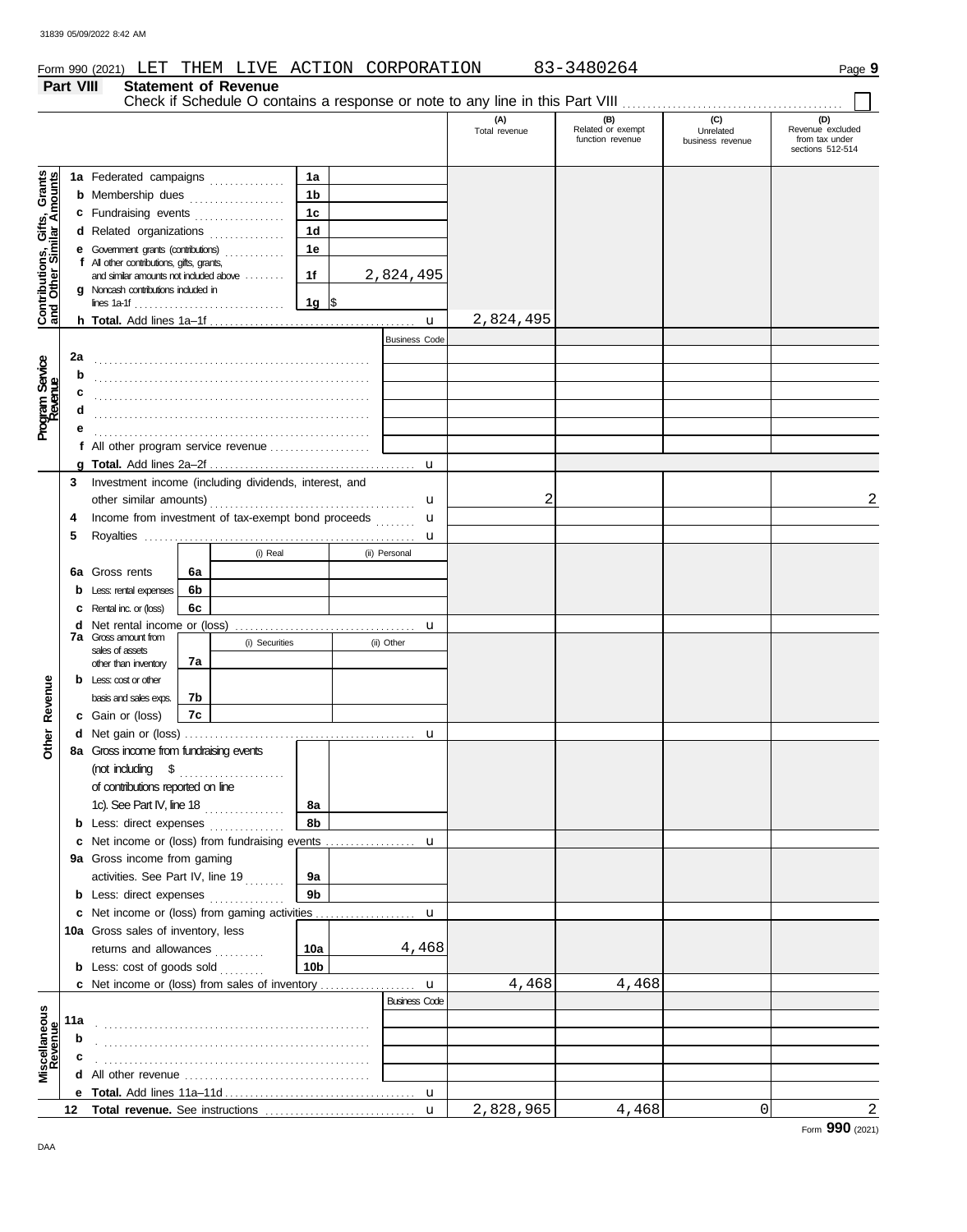## Form 990 (2021) LET THEM LIVE ACTION CORPORATION 83-3480264 Page **10**

**Part IX Statement of Functional Expenses** *Section 501(c)(3) and 501(c)(4) organizations must complete all columns. All other organizations must complete column (A).* Check if Schedule O contains a response or note to any line in this Part IX

|             | Check if Schedule O contains a response or note to any line in this Part IX                    |                         |                                    |                                           |                                |  |  |  |  |  |
|-------------|------------------------------------------------------------------------------------------------|-------------------------|------------------------------------|-------------------------------------------|--------------------------------|--|--|--|--|--|
|             | Do not include amounts reported on lines 6b, 7b,<br>8b, 9b, and 10b of Part VIII.              | (A)<br>Total expenses   | (B)<br>Program service<br>expenses | (C)<br>Management and<br>general expenses | (D)<br>Fundraising<br>expenses |  |  |  |  |  |
| $\mathbf 1$ | Grants and other assistance to domestic organizations                                          |                         |                                    |                                           |                                |  |  |  |  |  |
|             | and domestic governments. See Part IV, line 21                                                 |                         |                                    |                                           |                                |  |  |  |  |  |
| 2           | Grants and other assistance to domestic                                                        |                         |                                    |                                           |                                |  |  |  |  |  |
|             | individuals. See Part IV, line 22                                                              |                         |                                    |                                           |                                |  |  |  |  |  |
| 3           | Grants and other assistance to foreign                                                         |                         |                                    |                                           |                                |  |  |  |  |  |
|             | organizations, foreign governments, and                                                        |                         |                                    |                                           |                                |  |  |  |  |  |
|             | foreign individuals. See Part IV, lines 15 and 16                                              |                         |                                    |                                           |                                |  |  |  |  |  |
| 4           | Benefits paid to or for members                                                                |                         |                                    |                                           |                                |  |  |  |  |  |
| 5           | Compensation of current officers, directors,                                                   |                         |                                    |                                           |                                |  |  |  |  |  |
|             | trustees, and key employees                                                                    |                         |                                    |                                           |                                |  |  |  |  |  |
| 6           | Compensation not included above to disqualified                                                |                         |                                    |                                           |                                |  |  |  |  |  |
|             | persons (as defined under section 4958(f)(1)) and                                              |                         |                                    |                                           |                                |  |  |  |  |  |
|             | persons described in section 4958(c)(3)(B)                                                     |                         |                                    |                                           |                                |  |  |  |  |  |
| 7           | Other salaries and wages                                                                       | 773,449                 | 451,350                            | 46,250                                    | 275,849                        |  |  |  |  |  |
| 8           | Pension plan accruals and contributions (include                                               |                         |                                    |                                           |                                |  |  |  |  |  |
|             | section 401(k) and 403(b) employer contributions)                                              |                         |                                    |                                           |                                |  |  |  |  |  |
| 9           | Other employee benefits                                                                        | 38,980                  | 26,087                             |                                           | 12,893<br>23,016               |  |  |  |  |  |
| 10          |                                                                                                | 62,713                  | 35,908                             | 3,789                                     |                                |  |  |  |  |  |
| 11          | Fees for services (nonemployees):                                                              |                         |                                    |                                           |                                |  |  |  |  |  |
| a           |                                                                                                | 3,302                   |                                    | 3,302                                     |                                |  |  |  |  |  |
| b<br>c      |                                                                                                | 10,033                  |                                    | 10,033                                    |                                |  |  |  |  |  |
| d           | Lobbying                                                                                       |                         |                                    |                                           |                                |  |  |  |  |  |
| е           | Professional fundraising services. See Part IV, line 17                                        |                         |                                    |                                           |                                |  |  |  |  |  |
| f           | Investment management fees<br>.                                                                |                         |                                    |                                           |                                |  |  |  |  |  |
| a           | Other. (If line 11g amount exceeds 10% of line 25, column                                      |                         |                                    |                                           |                                |  |  |  |  |  |
|             |                                                                                                |                         |                                    | <u>2,390</u>                              |                                |  |  |  |  |  |
| 12          | Advertising and promotion                                                                      | $\frac{7,102}{376,433}$ | $\frac{1,106}{333,894}$            | $\overline{88}$                           | $\frac{3,606}{42,451}$         |  |  |  |  |  |
| 13          |                                                                                                | 8,507                   | 3,006                              | 2,787                                     | $\overline{2,714}$             |  |  |  |  |  |
| 14          | Information technology                                                                         |                         |                                    |                                           |                                |  |  |  |  |  |
| 15          |                                                                                                |                         |                                    |                                           |                                |  |  |  |  |  |
| 16          |                                                                                                | 7,447                   |                                    | 7,447                                     |                                |  |  |  |  |  |
| 17          | Travel                                                                                         | 38,962                  | 27,605                             | 2,037                                     | 9,320                          |  |  |  |  |  |
| 18          | Payments of travel or entertainment expenses                                                   |                         |                                    |                                           |                                |  |  |  |  |  |
|             | for any federal, state, or local public officials                                              |                         |                                    |                                           |                                |  |  |  |  |  |
| 19          | Conferences, conventions, and meetings                                                         | 46,529<br>819           | 29,999                             | 2,319<br>819                              | 14,211                         |  |  |  |  |  |
| 20<br>21    | Interest<br>Payments to affiliates                                                             |                         |                                    |                                           |                                |  |  |  |  |  |
| 22          | Depreciation, depletion, and amortization                                                      | 2,466                   | 1,910                              |                                           | 556                            |  |  |  |  |  |
| 23          |                                                                                                | $\frac{1}{9,902}$       |                                    | 9,902                                     |                                |  |  |  |  |  |
| 24          | Other expenses. Itemize expenses not covered                                                   |                         |                                    |                                           |                                |  |  |  |  |  |
|             | above (List miscellaneous expenses on line 24e. If                                             |                         |                                    |                                           |                                |  |  |  |  |  |
|             | line 24e amount exceeds 10% of line 25, column                                                 |                         |                                    |                                           |                                |  |  |  |  |  |
|             | (A) amount, list line 24e expenses on Schedule O.)                                             |                         |                                    |                                           |                                |  |  |  |  |  |
| a           | PROGRAM EXPENSES                                                                               | 1,016,748               | 1,016,485                          |                                           | 263                            |  |  |  |  |  |
| b           | CONTRACT LABOR                                                                                 | 230,580                 | 173,535                            | 4,590                                     | 52,455                         |  |  |  |  |  |
| c           | SUPPLIES-OPERATING                                                                             | 133,521                 | 55,180                             | 8,459                                     | 69,882                         |  |  |  |  |  |
| d           | BANK CHARGES                                                                                   | 18,703                  | 8                                  | 18,695                                    |                                |  |  |  |  |  |
| е           | All other expenses                                                                             | 31,159                  | 17,129                             | 6,401                                     | 7,629                          |  |  |  |  |  |
| 25          | Total functional expenses. Add lines 1 through 24e                                             | 2,817,355               | 2,173,202                          | 129,308                                   | 514,845                        |  |  |  |  |  |
| 26          | Joint costs. Complete this line only if the<br>organization reported in column (B) joint costs |                         |                                    |                                           |                                |  |  |  |  |  |
|             | from a combined educational campaign and                                                       |                         |                                    |                                           |                                |  |  |  |  |  |
|             | fundraising solicitation. Check here u<br>if<br>following SOP 98-2 (ASC 958-720)               |                         |                                    |                                           |                                |  |  |  |  |  |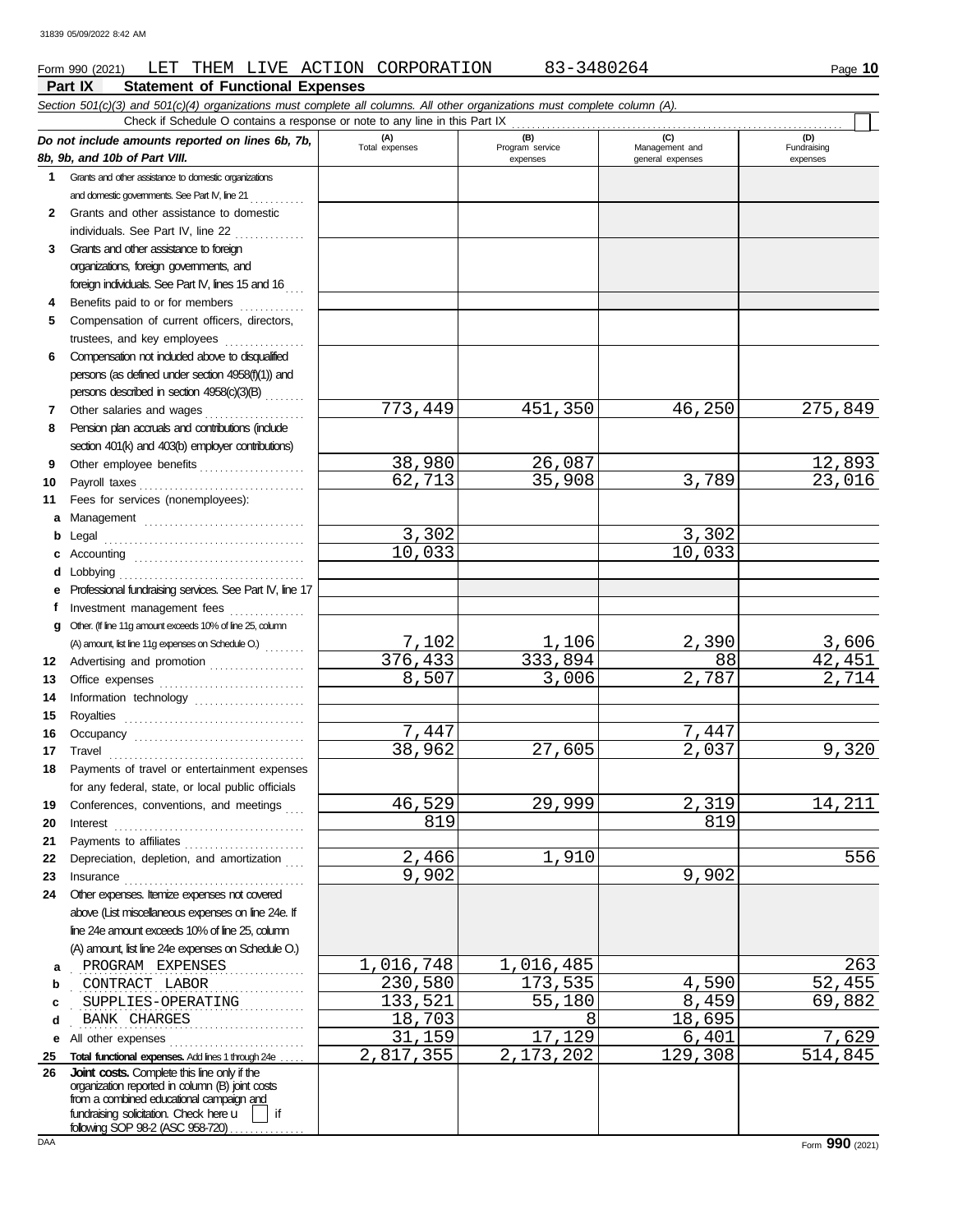|               |        | THEM LIVE ACTION CORPORATION<br>LET<br>Form 990 (2021)                                                                                                                                                                         |        | 83-3480264               |                 | Page 11            |
|---------------|--------|--------------------------------------------------------------------------------------------------------------------------------------------------------------------------------------------------------------------------------|--------|--------------------------|-----------------|--------------------|
|               | Part X | <b>Balance Sheet</b>                                                                                                                                                                                                           |        |                          |                 |                    |
|               |        |                                                                                                                                                                                                                                |        |                          |                 |                    |
|               |        |                                                                                                                                                                                                                                |        | (A)<br>Beginning of year |                 | (B)<br>End of year |
|               | 1      | Cash-non-interest-bearing                                                                                                                                                                                                      |        | 113,881                  | $\mathbf{1}$    | 90,511             |
|               | 2      |                                                                                                                                                                                                                                |        |                          | $\mathbf{2}$    | 31,430             |
|               | 3      |                                                                                                                                                                                                                                |        |                          | 3               |                    |
|               | 4      |                                                                                                                                                                                                                                |        |                          | 4               |                    |
|               | 5      | Loans and other receivables from any current or former officer, director,                                                                                                                                                      |        |                          |                 |                    |
|               |        | trustee, key employee, creator or founder, substantial contributor, or 35%                                                                                                                                                     |        |                          |                 |                    |
|               |        |                                                                                                                                                                                                                                |        |                          | 5               |                    |
|               | 6      | Loans and other receivables from other disqualified persons (as defined                                                                                                                                                        |        |                          |                 |                    |
|               |        | under section $4958(f)(1)$ ), and persons described in section $4958(c)(3)(B)$ <sub>1</sub> , , , ,                                                                                                                            |        |                          | 6               |                    |
| Assets        | 7      |                                                                                                                                                                                                                                |        |                          | $\overline{7}$  |                    |
|               | 8      | Inventories for sale or use                                                                                                                                                                                                    |        |                          | 8               |                    |
|               | 9      | Prepaid expenses and deferred charges                                                                                                                                                                                          |        |                          | 9               |                    |
|               |        | 10a Land, buildings, and equipment: cost or other                                                                                                                                                                              |        |                          |                 |                    |
|               |        |                                                                                                                                                                                                                                | 13,200 |                          |                 |                    |
|               | b      | <u>  10b  </u><br>Less: accumulated depreciation                                                                                                                                                                               | 2,698  | 2,549                    | 10 <sub>c</sub> | 10,502             |
|               | 11     | Investments-publicly traded securities                                                                                                                                                                                         |        | 11                       |                 |                    |
|               | 12     |                                                                                                                                                                                                                                |        |                          | 12              |                    |
|               | 13     |                                                                                                                                                                                                                                |        |                          | 13              |                    |
|               | 14     | Intangible assets                                                                                                                                                                                                              |        |                          | 14              |                    |
|               | 15     |                                                                                                                                                                                                                                |        |                          | 15              | 534                |
|               | 16     |                                                                                                                                                                                                                                |        | 116,430                  | 16              | 132,977            |
|               | 17     |                                                                                                                                                                                                                                |        |                          | 17              | 4,937              |
|               | 18     | Grants payable                                                                                                                                                                                                                 |        | 18                       |                 |                    |
|               | 19     | Deferred revenue contains and all the container and all the container and all the container and all the containing of the container and all the containing of the containing of the containing of the containing of the contai |        |                          | 19              |                    |
|               | 20     |                                                                                                                                                                                                                                |        |                          | 20              |                    |
|               | 21     |                                                                                                                                                                                                                                |        |                          | 21              |                    |
|               | 22     | Loans and other payables to any current or former officer, director,                                                                                                                                                           |        |                          |                 |                    |
|               |        | trustee, key employee, creator or founder, substantial contributor, or 35%                                                                                                                                                     |        |                          |                 |                    |
| Liabilities   |        |                                                                                                                                                                                                                                |        |                          | 22              |                    |
|               | 23     | Secured mortgages and notes payable to unrelated third parties [                                                                                                                                                               |        |                          | 23              |                    |
|               | 24     |                                                                                                                                                                                                                                |        |                          | 24              |                    |
|               | 25     | Other liabilities (including federal income tax, payables to related third                                                                                                                                                     |        |                          |                 |                    |
|               |        | parties, and other liabilities not included on lines 17-24). Complete Part X                                                                                                                                                   |        |                          |                 |                    |
|               | 26     | of Schedule D                                                                                                                                                                                                                  |        | 0                        | 25<br>26        | 4,937              |
|               |        | Organizations that follow FASB ASC 958, check here $\mathbf{u}$ $\overline{X}$                                                                                                                                                 |        |                          |                 |                    |
|               |        | and complete lines 27, 28, 32, and 33.                                                                                                                                                                                         |        |                          |                 |                    |
|               | 27     |                                                                                                                                                                                                                                |        | 116,430                  | 27              | 128,040            |
|               | 28     | Net assets with donor restrictions                                                                                                                                                                                             |        |                          | 28              |                    |
| Fund Balances |        | Organizations that do not follow FASB ASC 958, check here u                                                                                                                                                                    |        |                          |                 |                    |
|               |        | and complete lines 29 through 33.                                                                                                                                                                                              |        |                          |                 |                    |
|               | 29     | Capital stock or trust principal, or current funds                                                                                                                                                                             |        | 29                       |                 |                    |
|               | 30     | Paid-in or capital surplus, or land, building, or equipment fund                                                                                                                                                               |        |                          | 30              |                    |
| Assets or     | 31     | Retained earnings, endowment, accumulated income, or other funds                                                                                                                                                               |        |                          | 31              |                    |
| $\frac{1}{2}$ | 32     | Total net assets or fund balances                                                                                                                                                                                              |        | 116,430                  | 32              | 128,040            |
|               | 33     |                                                                                                                                                                                                                                |        | <u>116,430</u>           | 33              | 132,977            |

## Form **990** (2021)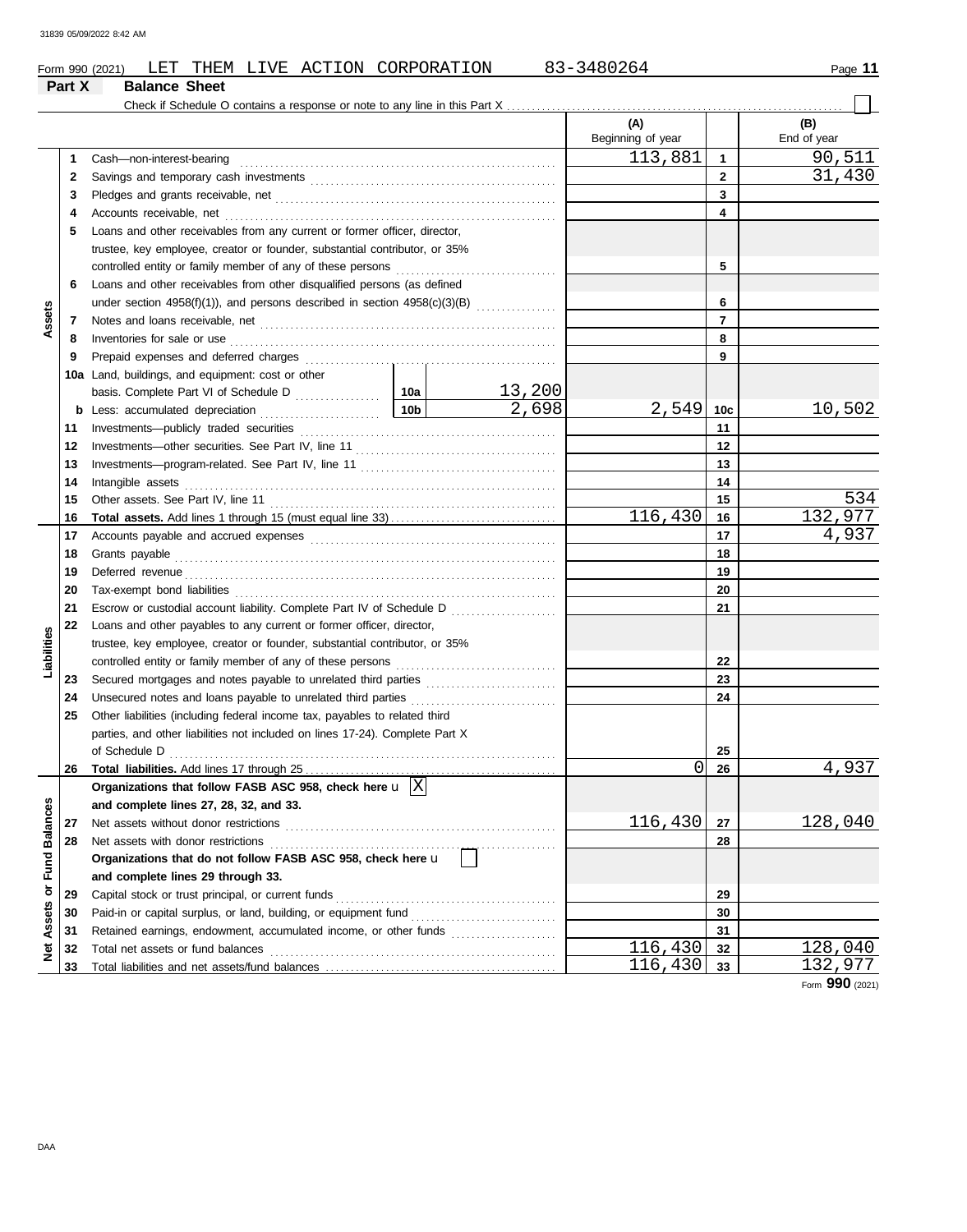|              | 83-3480264<br>Form 990 (2021) LET THEM LIVE ACTION CORPORATION                                                                                                                                                               |                         |                | Page 12    |
|--------------|------------------------------------------------------------------------------------------------------------------------------------------------------------------------------------------------------------------------------|-------------------------|----------------|------------|
|              | <b>Reconciliation of Net Assets</b><br>Part XI                                                                                                                                                                               |                         |                |            |
|              |                                                                                                                                                                                                                              |                         |                |            |
| 1            |                                                                                                                                                                                                                              |                         |                | 2,828,965  |
| $\mathbf{2}$ |                                                                                                                                                                                                                              | $\overline{2}$          |                | 2,817,355  |
| 3            | Revenue less expenses. Subtract line 2 from line 1                                                                                                                                                                           | $\mathbf{3}$            |                | 11,610     |
| 4            |                                                                                                                                                                                                                              | $\overline{\mathbf{4}}$ |                | 116,430    |
| 5            | Net unrealized gains (losses) on investments                                                                                                                                                                                 | 5                       |                |            |
| 6            | Donated services and use of facilities <b>constants and interview of the service of the services</b> and use of facilities                                                                                                   | 6                       |                |            |
| 7            | Investment expenses                                                                                                                                                                                                          | $\overline{7}$          |                |            |
| 8            | Prior period adjustments                                                                                                                                                                                                     | 8                       |                |            |
| 9            |                                                                                                                                                                                                                              | 9                       |                |            |
| 10           | Net assets or fund balances at end of year. Combine lines 3 through 9 (must equal Part X, line                                                                                                                               |                         |                |            |
|              |                                                                                                                                                                                                                              | 10                      |                | 128,040    |
|              | <b>Financial Statements and Reporting</b><br>Part XII                                                                                                                                                                        |                         |                |            |
|              |                                                                                                                                                                                                                              |                         |                |            |
|              |                                                                                                                                                                                                                              |                         |                | Yes<br>No  |
| 1            | $\vert x \vert$<br>Cash<br>Accounting method used to prepare the Form 990:<br>Accrual<br>Other                                                                                                                               |                         |                |            |
|              | If the organization changed its method of accounting from a prior year or checked "Other," explain on                                                                                                                        |                         |                |            |
|              | Schedule O.                                                                                                                                                                                                                  |                         |                |            |
|              | 2a Were the organization's financial statements compiled or reviewed by an independent accountant?<br><u> 1986 - Johann Stoff, deutscher Stoff, der Stoff, deutscher Stoff, der Stoff, der Stoff, der Stoff, der Stoff, </u> |                         | 2a             | Χ          |
|              | If "Yes," check a box below to indicate whether the financial statements for the year were compiled or                                                                                                                       |                         |                |            |
|              | reviewed on a separate basis, consolidated basis, or both:                                                                                                                                                                   |                         |                |            |
|              | Separate basis<br>Consolidated basis<br>Both consolidated and separate basis                                                                                                                                                 |                         |                |            |
|              |                                                                                                                                                                                                                              |                         | 2 <sub>b</sub> | Χ          |
|              | If "Yes," check a box below to indicate whether the financial statements for the year were audited on a                                                                                                                      |                         |                |            |
|              | separate basis, consolidated basis, or both:                                                                                                                                                                                 |                         |                |            |
|              | Consolidated basis<br>Both consolidated and separate basis<br>Separate basis                                                                                                                                                 |                         |                |            |
|              | c If "Yes" to line 2a or 2b, does the organization have a committee that assumes responsibility for oversight of                                                                                                             |                         |                |            |
|              | the audit, review, or compilation of its financial statements and selection of an independent accountant?                                                                                                                    |                         | 2c             |            |
|              | If the organization changed either its oversight process or selection process during the tax year, explain on                                                                                                                |                         |                |            |
|              | Schedule O.                                                                                                                                                                                                                  |                         |                |            |
|              | 3a As a result of a federal award, was the organization required to undergo an audit or audits as set forth in the                                                                                                           |                         |                |            |
|              | Single Audit Act and OMB Circular A-133?                                                                                                                                                                                     |                         | 3a             | X.         |
|              | <b>b</b> If "Yes," did the organization undergo the required audit or audits? If the organization did not undergo the                                                                                                        |                         |                |            |
|              |                                                                                                                                                                                                                              |                         | 3 <sub>b</sub> |            |
|              |                                                                                                                                                                                                                              |                         |                | <b>nnn</b> |

Form **990** (2021)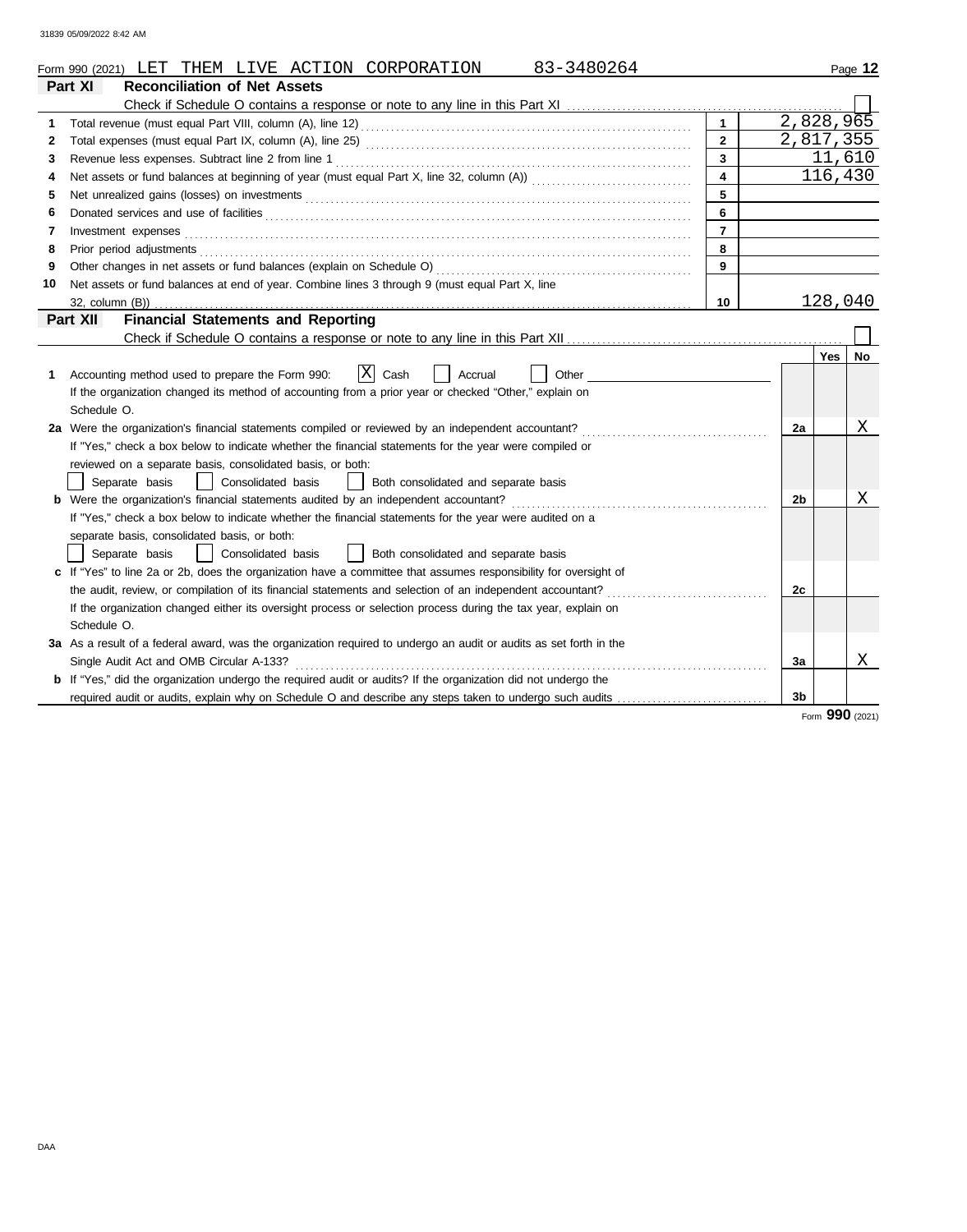| (Form 990)<br>2021<br>Complete if the organization is a section 501(c)(3) organization or a section $4947(a)(1)$ nonexempt charitable trust.<br>Lattach to Form 990 or Form 990-EZ.<br>Department of the Treasury<br>Open to Public<br>Internal Revenue Service<br>Inspection<br>Lu Go to www.irs.gov/Form990 for instructions and the latest information.<br>Employer identification number<br>Name of the organization<br>THEM LIVE ACTION CORPORATION<br>83-3480264<br>LET<br>Part I<br>Reason for Public Charity Status. (All organizations must complete this part.) See instructions.<br>The organization is not a private foundation because it is: (For lines 1 through 12, check only one box.)<br>A church, convention of churches, or association of churches described in section 170(b)(1)(A)(i).<br>1<br>A school described in section 170(b)(1)(A)(ii). (Attach Schedule E (Form 990).)<br>2<br>3<br>A hospital or a cooperative hospital service organization described in section 170(b)(1)(A)(iii).<br>A medical research organization operated in conjunction with a hospital described in section 170(b)(1)(A)(iii). Enter the hospital's name,<br>4<br>city, and state:<br>5<br>An organization operated for the benefit of a college or university owned or operated by a governmental unit described in<br>section 170(b)(1)(A)(iv). (Complete Part II.)<br>A federal, state, or local government or governmental unit described in section 170(b)(1)(A)(v).<br>6<br>An organization that normally receives a substantial part of its support from a governmental unit or from the general public<br>7<br>described in section 170(b)(1)(A)(vi). (Complete Part II.)<br>8<br>A community trust described in section 170(b)(1)(A)(vi). (Complete Part II.)<br>9<br>An agricultural research organization described in section 170(b)(1)(A)(ix) operated in conjunction with a land-grant college<br>or university or a non-land-grant college of agriculture (see instructions). Enter the name, city, and state of the college or<br>university:<br>ΙX<br>10<br>An organization that normally receives (1) more than 33 1/3% of its support from contributions, membership fees, and gross<br>receipts from activities related to its exempt functions, subject to certain exceptions; and (2) no more than 331/3% of its<br>support from gross investment income and unrelated business taxable income (less section 511 tax) from businesses<br>acquired by the organization after June 30, 1975. See section 509(a)(2). (Complete Part III.)<br>11<br>An organization organized and operated exclusively to test for public safety. See section 509(a)(4).<br>12<br>An organization organized and operated exclusively for the benefit of, to perform the functions of, or to carry out the purposes of<br>one or more publicly supported organizations described in section 509(a)(1) or section 509(a)(2). See section 509(a)(3). Check<br>the box on lines 12a through 12d that describes the type of supporting organization and complete lines 12e, 12f, and 12g.<br>Type I. A supporting organization operated, supervised, or controlled by its supported organization(s), typically by giving<br>a<br>the supported organization(s) the power to regularly appoint or elect a majority of the directors or trustees of the<br>supporting organization. You must complete Part IV, Sections A and B.<br>b<br><b>Type II.</b> A supporting organization supervised or controlled in connection with its supported organization(s), by having<br>control or management of the supporting organization vested in the same persons that control or manage the supported<br>organization(s). You must complete Part IV, Sections A and C.<br>Type III functionally integrated. A supporting organization operated in connection with, and functionally integrated with,<br>c<br>its supported organization(s) (see instructions). You must complete Part IV, Sections A, D, and E.<br>Type III non-functionally integrated. A supporting organization operated in connection with its supported organization(s)<br>d<br>that is not functionally integrated. The organization generally must satisfy a distribution requirement and an attentiveness<br>requirement (see instructions). You must complete Part IV, Sections A and D, and Part V.<br>Check this box if the organization received a written determination from the IRS that it is a Type I, Type II, Type III<br>е<br>functionally integrated, or Type III non-functionally integrated supporting organization.<br>Enter the number of supported organizations<br>f<br>Provide the following information about the supported organization(s).<br>g<br>(iv) Is the organization<br>(ii) EIN<br>(vi) Amount of<br>(i) Name of supported<br>(iii) Type of organization<br>(v) Amount of monetary<br>listed in your governing<br>organization<br>(described on lines 1-10<br>support (see<br>other support (see<br>document?<br>above (see instructions))<br>instructions)<br>instructions)<br>Yes<br>No<br>(A)<br>(B)<br>(C)<br>(D)<br>(E)<br>Total | <b>SCHEDULE A</b> |  | <b>Public Charity Status and Public Support</b> |  |  |  | OMB No. 1545-0047 |  |
|--------------------------------------------------------------------------------------------------------------------------------------------------------------------------------------------------------------------------------------------------------------------------------------------------------------------------------------------------------------------------------------------------------------------------------------------------------------------------------------------------------------------------------------------------------------------------------------------------------------------------------------------------------------------------------------------------------------------------------------------------------------------------------------------------------------------------------------------------------------------------------------------------------------------------------------------------------------------------------------------------------------------------------------------------------------------------------------------------------------------------------------------------------------------------------------------------------------------------------------------------------------------------------------------------------------------------------------------------------------------------------------------------------------------------------------------------------------------------------------------------------------------------------------------------------------------------------------------------------------------------------------------------------------------------------------------------------------------------------------------------------------------------------------------------------------------------------------------------------------------------------------------------------------------------------------------------------------------------------------------------------------------------------------------------------------------------------------------------------------------------------------------------------------------------------------------------------------------------------------------------------------------------------------------------------------------------------------------------------------------------------------------------------------------------------------------------------------------------------------------------------------------------------------------------------------------------------------------------------------------------------------------------------------------------------------------------------------------------------------------------------------------------------------------------------------------------------------------------------------------------------------------------------------------------------------------------------------------------------------------------------------------------------------------------------------------------------------------------------------------------------------------------------------------------------------------------------------------------------------------------------------------------------------------------------------------------------------------------------------------------------------------------------------------------------------------------------------------------------------------------------------------------------------------------------------------------------------------------------------------------------------------------------------------------------------------------------------------------------------------------------------------------------------------------------------------------------------------------------------------------------------------------------------------------------------------------------------------------------------------------------------------------------------------------------------------------------------------------------------------------------------------------------------------------------------------------------------------------------------------------------------------------------------------------------------------------------------------------------------------------------------------------------------------------------------------------------------------------------------------------------------------------------------------------------------------------------------------------------------------------------------------------------------------------------------------------------------------------------------------------------------------------------------------------------------------------------------------------------------------------------------------------------------------------------------------------------------------------------------------------------------------------------------------------------------------------------------------------------------------------------------------|-------------------|--|-------------------------------------------------|--|--|--|-------------------|--|
|                                                                                                                                                                                                                                                                                                                                                                                                                                                                                                                                                                                                                                                                                                                                                                                                                                                                                                                                                                                                                                                                                                                                                                                                                                                                                                                                                                                                                                                                                                                                                                                                                                                                                                                                                                                                                                                                                                                                                                                                                                                                                                                                                                                                                                                                                                                                                                                                                                                                                                                                                                                                                                                                                                                                                                                                                                                                                                                                                                                                                                                                                                                                                                                                                                                                                                                                                                                                                                                                                                                                                                                                                                                                                                                                                                                                                                                                                                                                                                                                                                                                                                                                                                                                                                                                                                                                                                                                                                                                                                                                                                                                                                                                                                                                                                                                                                                                                                                                                                                                                                                                                                                                            |                   |  |                                                 |  |  |  |                   |  |
|                                                                                                                                                                                                                                                                                                                                                                                                                                                                                                                                                                                                                                                                                                                                                                                                                                                                                                                                                                                                                                                                                                                                                                                                                                                                                                                                                                                                                                                                                                                                                                                                                                                                                                                                                                                                                                                                                                                                                                                                                                                                                                                                                                                                                                                                                                                                                                                                                                                                                                                                                                                                                                                                                                                                                                                                                                                                                                                                                                                                                                                                                                                                                                                                                                                                                                                                                                                                                                                                                                                                                                                                                                                                                                                                                                                                                                                                                                                                                                                                                                                                                                                                                                                                                                                                                                                                                                                                                                                                                                                                                                                                                                                                                                                                                                                                                                                                                                                                                                                                                                                                                                                                            |                   |  |                                                 |  |  |  |                   |  |
|                                                                                                                                                                                                                                                                                                                                                                                                                                                                                                                                                                                                                                                                                                                                                                                                                                                                                                                                                                                                                                                                                                                                                                                                                                                                                                                                                                                                                                                                                                                                                                                                                                                                                                                                                                                                                                                                                                                                                                                                                                                                                                                                                                                                                                                                                                                                                                                                                                                                                                                                                                                                                                                                                                                                                                                                                                                                                                                                                                                                                                                                                                                                                                                                                                                                                                                                                                                                                                                                                                                                                                                                                                                                                                                                                                                                                                                                                                                                                                                                                                                                                                                                                                                                                                                                                                                                                                                                                                                                                                                                                                                                                                                                                                                                                                                                                                                                                                                                                                                                                                                                                                                                            |                   |  |                                                 |  |  |  |                   |  |
|                                                                                                                                                                                                                                                                                                                                                                                                                                                                                                                                                                                                                                                                                                                                                                                                                                                                                                                                                                                                                                                                                                                                                                                                                                                                                                                                                                                                                                                                                                                                                                                                                                                                                                                                                                                                                                                                                                                                                                                                                                                                                                                                                                                                                                                                                                                                                                                                                                                                                                                                                                                                                                                                                                                                                                                                                                                                                                                                                                                                                                                                                                                                                                                                                                                                                                                                                                                                                                                                                                                                                                                                                                                                                                                                                                                                                                                                                                                                                                                                                                                                                                                                                                                                                                                                                                                                                                                                                                                                                                                                                                                                                                                                                                                                                                                                                                                                                                                                                                                                                                                                                                                                            |                   |  |                                                 |  |  |  |                   |  |
|                                                                                                                                                                                                                                                                                                                                                                                                                                                                                                                                                                                                                                                                                                                                                                                                                                                                                                                                                                                                                                                                                                                                                                                                                                                                                                                                                                                                                                                                                                                                                                                                                                                                                                                                                                                                                                                                                                                                                                                                                                                                                                                                                                                                                                                                                                                                                                                                                                                                                                                                                                                                                                                                                                                                                                                                                                                                                                                                                                                                                                                                                                                                                                                                                                                                                                                                                                                                                                                                                                                                                                                                                                                                                                                                                                                                                                                                                                                                                                                                                                                                                                                                                                                                                                                                                                                                                                                                                                                                                                                                                                                                                                                                                                                                                                                                                                                                                                                                                                                                                                                                                                                                            |                   |  |                                                 |  |  |  |                   |  |
|                                                                                                                                                                                                                                                                                                                                                                                                                                                                                                                                                                                                                                                                                                                                                                                                                                                                                                                                                                                                                                                                                                                                                                                                                                                                                                                                                                                                                                                                                                                                                                                                                                                                                                                                                                                                                                                                                                                                                                                                                                                                                                                                                                                                                                                                                                                                                                                                                                                                                                                                                                                                                                                                                                                                                                                                                                                                                                                                                                                                                                                                                                                                                                                                                                                                                                                                                                                                                                                                                                                                                                                                                                                                                                                                                                                                                                                                                                                                                                                                                                                                                                                                                                                                                                                                                                                                                                                                                                                                                                                                                                                                                                                                                                                                                                                                                                                                                                                                                                                                                                                                                                                                            |                   |  |                                                 |  |  |  |                   |  |
|                                                                                                                                                                                                                                                                                                                                                                                                                                                                                                                                                                                                                                                                                                                                                                                                                                                                                                                                                                                                                                                                                                                                                                                                                                                                                                                                                                                                                                                                                                                                                                                                                                                                                                                                                                                                                                                                                                                                                                                                                                                                                                                                                                                                                                                                                                                                                                                                                                                                                                                                                                                                                                                                                                                                                                                                                                                                                                                                                                                                                                                                                                                                                                                                                                                                                                                                                                                                                                                                                                                                                                                                                                                                                                                                                                                                                                                                                                                                                                                                                                                                                                                                                                                                                                                                                                                                                                                                                                                                                                                                                                                                                                                                                                                                                                                                                                                                                                                                                                                                                                                                                                                                            |                   |  |                                                 |  |  |  |                   |  |
|                                                                                                                                                                                                                                                                                                                                                                                                                                                                                                                                                                                                                                                                                                                                                                                                                                                                                                                                                                                                                                                                                                                                                                                                                                                                                                                                                                                                                                                                                                                                                                                                                                                                                                                                                                                                                                                                                                                                                                                                                                                                                                                                                                                                                                                                                                                                                                                                                                                                                                                                                                                                                                                                                                                                                                                                                                                                                                                                                                                                                                                                                                                                                                                                                                                                                                                                                                                                                                                                                                                                                                                                                                                                                                                                                                                                                                                                                                                                                                                                                                                                                                                                                                                                                                                                                                                                                                                                                                                                                                                                                                                                                                                                                                                                                                                                                                                                                                                                                                                                                                                                                                                                            |                   |  |                                                 |  |  |  |                   |  |
|                                                                                                                                                                                                                                                                                                                                                                                                                                                                                                                                                                                                                                                                                                                                                                                                                                                                                                                                                                                                                                                                                                                                                                                                                                                                                                                                                                                                                                                                                                                                                                                                                                                                                                                                                                                                                                                                                                                                                                                                                                                                                                                                                                                                                                                                                                                                                                                                                                                                                                                                                                                                                                                                                                                                                                                                                                                                                                                                                                                                                                                                                                                                                                                                                                                                                                                                                                                                                                                                                                                                                                                                                                                                                                                                                                                                                                                                                                                                                                                                                                                                                                                                                                                                                                                                                                                                                                                                                                                                                                                                                                                                                                                                                                                                                                                                                                                                                                                                                                                                                                                                                                                                            |                   |  |                                                 |  |  |  |                   |  |
|                                                                                                                                                                                                                                                                                                                                                                                                                                                                                                                                                                                                                                                                                                                                                                                                                                                                                                                                                                                                                                                                                                                                                                                                                                                                                                                                                                                                                                                                                                                                                                                                                                                                                                                                                                                                                                                                                                                                                                                                                                                                                                                                                                                                                                                                                                                                                                                                                                                                                                                                                                                                                                                                                                                                                                                                                                                                                                                                                                                                                                                                                                                                                                                                                                                                                                                                                                                                                                                                                                                                                                                                                                                                                                                                                                                                                                                                                                                                                                                                                                                                                                                                                                                                                                                                                                                                                                                                                                                                                                                                                                                                                                                                                                                                                                                                                                                                                                                                                                                                                                                                                                                                            |                   |  |                                                 |  |  |  |                   |  |
|                                                                                                                                                                                                                                                                                                                                                                                                                                                                                                                                                                                                                                                                                                                                                                                                                                                                                                                                                                                                                                                                                                                                                                                                                                                                                                                                                                                                                                                                                                                                                                                                                                                                                                                                                                                                                                                                                                                                                                                                                                                                                                                                                                                                                                                                                                                                                                                                                                                                                                                                                                                                                                                                                                                                                                                                                                                                                                                                                                                                                                                                                                                                                                                                                                                                                                                                                                                                                                                                                                                                                                                                                                                                                                                                                                                                                                                                                                                                                                                                                                                                                                                                                                                                                                                                                                                                                                                                                                                                                                                                                                                                                                                                                                                                                                                                                                                                                                                                                                                                                                                                                                                                            |                   |  |                                                 |  |  |  |                   |  |
|                                                                                                                                                                                                                                                                                                                                                                                                                                                                                                                                                                                                                                                                                                                                                                                                                                                                                                                                                                                                                                                                                                                                                                                                                                                                                                                                                                                                                                                                                                                                                                                                                                                                                                                                                                                                                                                                                                                                                                                                                                                                                                                                                                                                                                                                                                                                                                                                                                                                                                                                                                                                                                                                                                                                                                                                                                                                                                                                                                                                                                                                                                                                                                                                                                                                                                                                                                                                                                                                                                                                                                                                                                                                                                                                                                                                                                                                                                                                                                                                                                                                                                                                                                                                                                                                                                                                                                                                                                                                                                                                                                                                                                                                                                                                                                                                                                                                                                                                                                                                                                                                                                                                            |                   |  |                                                 |  |  |  |                   |  |
|                                                                                                                                                                                                                                                                                                                                                                                                                                                                                                                                                                                                                                                                                                                                                                                                                                                                                                                                                                                                                                                                                                                                                                                                                                                                                                                                                                                                                                                                                                                                                                                                                                                                                                                                                                                                                                                                                                                                                                                                                                                                                                                                                                                                                                                                                                                                                                                                                                                                                                                                                                                                                                                                                                                                                                                                                                                                                                                                                                                                                                                                                                                                                                                                                                                                                                                                                                                                                                                                                                                                                                                                                                                                                                                                                                                                                                                                                                                                                                                                                                                                                                                                                                                                                                                                                                                                                                                                                                                                                                                                                                                                                                                                                                                                                                                                                                                                                                                                                                                                                                                                                                                                            |                   |  |                                                 |  |  |  |                   |  |
|                                                                                                                                                                                                                                                                                                                                                                                                                                                                                                                                                                                                                                                                                                                                                                                                                                                                                                                                                                                                                                                                                                                                                                                                                                                                                                                                                                                                                                                                                                                                                                                                                                                                                                                                                                                                                                                                                                                                                                                                                                                                                                                                                                                                                                                                                                                                                                                                                                                                                                                                                                                                                                                                                                                                                                                                                                                                                                                                                                                                                                                                                                                                                                                                                                                                                                                                                                                                                                                                                                                                                                                                                                                                                                                                                                                                                                                                                                                                                                                                                                                                                                                                                                                                                                                                                                                                                                                                                                                                                                                                                                                                                                                                                                                                                                                                                                                                                                                                                                                                                                                                                                                                            |                   |  |                                                 |  |  |  |                   |  |
|                                                                                                                                                                                                                                                                                                                                                                                                                                                                                                                                                                                                                                                                                                                                                                                                                                                                                                                                                                                                                                                                                                                                                                                                                                                                                                                                                                                                                                                                                                                                                                                                                                                                                                                                                                                                                                                                                                                                                                                                                                                                                                                                                                                                                                                                                                                                                                                                                                                                                                                                                                                                                                                                                                                                                                                                                                                                                                                                                                                                                                                                                                                                                                                                                                                                                                                                                                                                                                                                                                                                                                                                                                                                                                                                                                                                                                                                                                                                                                                                                                                                                                                                                                                                                                                                                                                                                                                                                                                                                                                                                                                                                                                                                                                                                                                                                                                                                                                                                                                                                                                                                                                                            |                   |  |                                                 |  |  |  |                   |  |
|                                                                                                                                                                                                                                                                                                                                                                                                                                                                                                                                                                                                                                                                                                                                                                                                                                                                                                                                                                                                                                                                                                                                                                                                                                                                                                                                                                                                                                                                                                                                                                                                                                                                                                                                                                                                                                                                                                                                                                                                                                                                                                                                                                                                                                                                                                                                                                                                                                                                                                                                                                                                                                                                                                                                                                                                                                                                                                                                                                                                                                                                                                                                                                                                                                                                                                                                                                                                                                                                                                                                                                                                                                                                                                                                                                                                                                                                                                                                                                                                                                                                                                                                                                                                                                                                                                                                                                                                                                                                                                                                                                                                                                                                                                                                                                                                                                                                                                                                                                                                                                                                                                                                            |                   |  |                                                 |  |  |  |                   |  |
|                                                                                                                                                                                                                                                                                                                                                                                                                                                                                                                                                                                                                                                                                                                                                                                                                                                                                                                                                                                                                                                                                                                                                                                                                                                                                                                                                                                                                                                                                                                                                                                                                                                                                                                                                                                                                                                                                                                                                                                                                                                                                                                                                                                                                                                                                                                                                                                                                                                                                                                                                                                                                                                                                                                                                                                                                                                                                                                                                                                                                                                                                                                                                                                                                                                                                                                                                                                                                                                                                                                                                                                                                                                                                                                                                                                                                                                                                                                                                                                                                                                                                                                                                                                                                                                                                                                                                                                                                                                                                                                                                                                                                                                                                                                                                                                                                                                                                                                                                                                                                                                                                                                                            |                   |  |                                                 |  |  |  |                   |  |
|                                                                                                                                                                                                                                                                                                                                                                                                                                                                                                                                                                                                                                                                                                                                                                                                                                                                                                                                                                                                                                                                                                                                                                                                                                                                                                                                                                                                                                                                                                                                                                                                                                                                                                                                                                                                                                                                                                                                                                                                                                                                                                                                                                                                                                                                                                                                                                                                                                                                                                                                                                                                                                                                                                                                                                                                                                                                                                                                                                                                                                                                                                                                                                                                                                                                                                                                                                                                                                                                                                                                                                                                                                                                                                                                                                                                                                                                                                                                                                                                                                                                                                                                                                                                                                                                                                                                                                                                                                                                                                                                                                                                                                                                                                                                                                                                                                                                                                                                                                                                                                                                                                                                            |                   |  |                                                 |  |  |  |                   |  |
|                                                                                                                                                                                                                                                                                                                                                                                                                                                                                                                                                                                                                                                                                                                                                                                                                                                                                                                                                                                                                                                                                                                                                                                                                                                                                                                                                                                                                                                                                                                                                                                                                                                                                                                                                                                                                                                                                                                                                                                                                                                                                                                                                                                                                                                                                                                                                                                                                                                                                                                                                                                                                                                                                                                                                                                                                                                                                                                                                                                                                                                                                                                                                                                                                                                                                                                                                                                                                                                                                                                                                                                                                                                                                                                                                                                                                                                                                                                                                                                                                                                                                                                                                                                                                                                                                                                                                                                                                                                                                                                                                                                                                                                                                                                                                                                                                                                                                                                                                                                                                                                                                                                                            |                   |  |                                                 |  |  |  |                   |  |
|                                                                                                                                                                                                                                                                                                                                                                                                                                                                                                                                                                                                                                                                                                                                                                                                                                                                                                                                                                                                                                                                                                                                                                                                                                                                                                                                                                                                                                                                                                                                                                                                                                                                                                                                                                                                                                                                                                                                                                                                                                                                                                                                                                                                                                                                                                                                                                                                                                                                                                                                                                                                                                                                                                                                                                                                                                                                                                                                                                                                                                                                                                                                                                                                                                                                                                                                                                                                                                                                                                                                                                                                                                                                                                                                                                                                                                                                                                                                                                                                                                                                                                                                                                                                                                                                                                                                                                                                                                                                                                                                                                                                                                                                                                                                                                                                                                                                                                                                                                                                                                                                                                                                            |                   |  |                                                 |  |  |  |                   |  |
|                                                                                                                                                                                                                                                                                                                                                                                                                                                                                                                                                                                                                                                                                                                                                                                                                                                                                                                                                                                                                                                                                                                                                                                                                                                                                                                                                                                                                                                                                                                                                                                                                                                                                                                                                                                                                                                                                                                                                                                                                                                                                                                                                                                                                                                                                                                                                                                                                                                                                                                                                                                                                                                                                                                                                                                                                                                                                                                                                                                                                                                                                                                                                                                                                                                                                                                                                                                                                                                                                                                                                                                                                                                                                                                                                                                                                                                                                                                                                                                                                                                                                                                                                                                                                                                                                                                                                                                                                                                                                                                                                                                                                                                                                                                                                                                                                                                                                                                                                                                                                                                                                                                                            |                   |  |                                                 |  |  |  |                   |  |
|                                                                                                                                                                                                                                                                                                                                                                                                                                                                                                                                                                                                                                                                                                                                                                                                                                                                                                                                                                                                                                                                                                                                                                                                                                                                                                                                                                                                                                                                                                                                                                                                                                                                                                                                                                                                                                                                                                                                                                                                                                                                                                                                                                                                                                                                                                                                                                                                                                                                                                                                                                                                                                                                                                                                                                                                                                                                                                                                                                                                                                                                                                                                                                                                                                                                                                                                                                                                                                                                                                                                                                                                                                                                                                                                                                                                                                                                                                                                                                                                                                                                                                                                                                                                                                                                                                                                                                                                                                                                                                                                                                                                                                                                                                                                                                                                                                                                                                                                                                                                                                                                                                                                            |                   |  |                                                 |  |  |  |                   |  |
|                                                                                                                                                                                                                                                                                                                                                                                                                                                                                                                                                                                                                                                                                                                                                                                                                                                                                                                                                                                                                                                                                                                                                                                                                                                                                                                                                                                                                                                                                                                                                                                                                                                                                                                                                                                                                                                                                                                                                                                                                                                                                                                                                                                                                                                                                                                                                                                                                                                                                                                                                                                                                                                                                                                                                                                                                                                                                                                                                                                                                                                                                                                                                                                                                                                                                                                                                                                                                                                                                                                                                                                                                                                                                                                                                                                                                                                                                                                                                                                                                                                                                                                                                                                                                                                                                                                                                                                                                                                                                                                                                                                                                                                                                                                                                                                                                                                                                                                                                                                                                                                                                                                                            |                   |  |                                                 |  |  |  |                   |  |
|                                                                                                                                                                                                                                                                                                                                                                                                                                                                                                                                                                                                                                                                                                                                                                                                                                                                                                                                                                                                                                                                                                                                                                                                                                                                                                                                                                                                                                                                                                                                                                                                                                                                                                                                                                                                                                                                                                                                                                                                                                                                                                                                                                                                                                                                                                                                                                                                                                                                                                                                                                                                                                                                                                                                                                                                                                                                                                                                                                                                                                                                                                                                                                                                                                                                                                                                                                                                                                                                                                                                                                                                                                                                                                                                                                                                                                                                                                                                                                                                                                                                                                                                                                                                                                                                                                                                                                                                                                                                                                                                                                                                                                                                                                                                                                                                                                                                                                                                                                                                                                                                                                                                            |                   |  |                                                 |  |  |  |                   |  |
|                                                                                                                                                                                                                                                                                                                                                                                                                                                                                                                                                                                                                                                                                                                                                                                                                                                                                                                                                                                                                                                                                                                                                                                                                                                                                                                                                                                                                                                                                                                                                                                                                                                                                                                                                                                                                                                                                                                                                                                                                                                                                                                                                                                                                                                                                                                                                                                                                                                                                                                                                                                                                                                                                                                                                                                                                                                                                                                                                                                                                                                                                                                                                                                                                                                                                                                                                                                                                                                                                                                                                                                                                                                                                                                                                                                                                                                                                                                                                                                                                                                                                                                                                                                                                                                                                                                                                                                                                                                                                                                                                                                                                                                                                                                                                                                                                                                                                                                                                                                                                                                                                                                                            |                   |  |                                                 |  |  |  |                   |  |
|                                                                                                                                                                                                                                                                                                                                                                                                                                                                                                                                                                                                                                                                                                                                                                                                                                                                                                                                                                                                                                                                                                                                                                                                                                                                                                                                                                                                                                                                                                                                                                                                                                                                                                                                                                                                                                                                                                                                                                                                                                                                                                                                                                                                                                                                                                                                                                                                                                                                                                                                                                                                                                                                                                                                                                                                                                                                                                                                                                                                                                                                                                                                                                                                                                                                                                                                                                                                                                                                                                                                                                                                                                                                                                                                                                                                                                                                                                                                                                                                                                                                                                                                                                                                                                                                                                                                                                                                                                                                                                                                                                                                                                                                                                                                                                                                                                                                                                                                                                                                                                                                                                                                            |                   |  |                                                 |  |  |  |                   |  |
|                                                                                                                                                                                                                                                                                                                                                                                                                                                                                                                                                                                                                                                                                                                                                                                                                                                                                                                                                                                                                                                                                                                                                                                                                                                                                                                                                                                                                                                                                                                                                                                                                                                                                                                                                                                                                                                                                                                                                                                                                                                                                                                                                                                                                                                                                                                                                                                                                                                                                                                                                                                                                                                                                                                                                                                                                                                                                                                                                                                                                                                                                                                                                                                                                                                                                                                                                                                                                                                                                                                                                                                                                                                                                                                                                                                                                                                                                                                                                                                                                                                                                                                                                                                                                                                                                                                                                                                                                                                                                                                                                                                                                                                                                                                                                                                                                                                                                                                                                                                                                                                                                                                                            |                   |  |                                                 |  |  |  |                   |  |
|                                                                                                                                                                                                                                                                                                                                                                                                                                                                                                                                                                                                                                                                                                                                                                                                                                                                                                                                                                                                                                                                                                                                                                                                                                                                                                                                                                                                                                                                                                                                                                                                                                                                                                                                                                                                                                                                                                                                                                                                                                                                                                                                                                                                                                                                                                                                                                                                                                                                                                                                                                                                                                                                                                                                                                                                                                                                                                                                                                                                                                                                                                                                                                                                                                                                                                                                                                                                                                                                                                                                                                                                                                                                                                                                                                                                                                                                                                                                                                                                                                                                                                                                                                                                                                                                                                                                                                                                                                                                                                                                                                                                                                                                                                                                                                                                                                                                                                                                                                                                                                                                                                                                            |                   |  |                                                 |  |  |  |                   |  |
|                                                                                                                                                                                                                                                                                                                                                                                                                                                                                                                                                                                                                                                                                                                                                                                                                                                                                                                                                                                                                                                                                                                                                                                                                                                                                                                                                                                                                                                                                                                                                                                                                                                                                                                                                                                                                                                                                                                                                                                                                                                                                                                                                                                                                                                                                                                                                                                                                                                                                                                                                                                                                                                                                                                                                                                                                                                                                                                                                                                                                                                                                                                                                                                                                                                                                                                                                                                                                                                                                                                                                                                                                                                                                                                                                                                                                                                                                                                                                                                                                                                                                                                                                                                                                                                                                                                                                                                                                                                                                                                                                                                                                                                                                                                                                                                                                                                                                                                                                                                                                                                                                                                                            |                   |  |                                                 |  |  |  |                   |  |
|                                                                                                                                                                                                                                                                                                                                                                                                                                                                                                                                                                                                                                                                                                                                                                                                                                                                                                                                                                                                                                                                                                                                                                                                                                                                                                                                                                                                                                                                                                                                                                                                                                                                                                                                                                                                                                                                                                                                                                                                                                                                                                                                                                                                                                                                                                                                                                                                                                                                                                                                                                                                                                                                                                                                                                                                                                                                                                                                                                                                                                                                                                                                                                                                                                                                                                                                                                                                                                                                                                                                                                                                                                                                                                                                                                                                                                                                                                                                                                                                                                                                                                                                                                                                                                                                                                                                                                                                                                                                                                                                                                                                                                                                                                                                                                                                                                                                                                                                                                                                                                                                                                                                            |                   |  |                                                 |  |  |  |                   |  |
|                                                                                                                                                                                                                                                                                                                                                                                                                                                                                                                                                                                                                                                                                                                                                                                                                                                                                                                                                                                                                                                                                                                                                                                                                                                                                                                                                                                                                                                                                                                                                                                                                                                                                                                                                                                                                                                                                                                                                                                                                                                                                                                                                                                                                                                                                                                                                                                                                                                                                                                                                                                                                                                                                                                                                                                                                                                                                                                                                                                                                                                                                                                                                                                                                                                                                                                                                                                                                                                                                                                                                                                                                                                                                                                                                                                                                                                                                                                                                                                                                                                                                                                                                                                                                                                                                                                                                                                                                                                                                                                                                                                                                                                                                                                                                                                                                                                                                                                                                                                                                                                                                                                                            |                   |  |                                                 |  |  |  |                   |  |
|                                                                                                                                                                                                                                                                                                                                                                                                                                                                                                                                                                                                                                                                                                                                                                                                                                                                                                                                                                                                                                                                                                                                                                                                                                                                                                                                                                                                                                                                                                                                                                                                                                                                                                                                                                                                                                                                                                                                                                                                                                                                                                                                                                                                                                                                                                                                                                                                                                                                                                                                                                                                                                                                                                                                                                                                                                                                                                                                                                                                                                                                                                                                                                                                                                                                                                                                                                                                                                                                                                                                                                                                                                                                                                                                                                                                                                                                                                                                                                                                                                                                                                                                                                                                                                                                                                                                                                                                                                                                                                                                                                                                                                                                                                                                                                                                                                                                                                                                                                                                                                                                                                                                            |                   |  |                                                 |  |  |  |                   |  |
|                                                                                                                                                                                                                                                                                                                                                                                                                                                                                                                                                                                                                                                                                                                                                                                                                                                                                                                                                                                                                                                                                                                                                                                                                                                                                                                                                                                                                                                                                                                                                                                                                                                                                                                                                                                                                                                                                                                                                                                                                                                                                                                                                                                                                                                                                                                                                                                                                                                                                                                                                                                                                                                                                                                                                                                                                                                                                                                                                                                                                                                                                                                                                                                                                                                                                                                                                                                                                                                                                                                                                                                                                                                                                                                                                                                                                                                                                                                                                                                                                                                                                                                                                                                                                                                                                                                                                                                                                                                                                                                                                                                                                                                                                                                                                                                                                                                                                                                                                                                                                                                                                                                                            |                   |  |                                                 |  |  |  |                   |  |
|                                                                                                                                                                                                                                                                                                                                                                                                                                                                                                                                                                                                                                                                                                                                                                                                                                                                                                                                                                                                                                                                                                                                                                                                                                                                                                                                                                                                                                                                                                                                                                                                                                                                                                                                                                                                                                                                                                                                                                                                                                                                                                                                                                                                                                                                                                                                                                                                                                                                                                                                                                                                                                                                                                                                                                                                                                                                                                                                                                                                                                                                                                                                                                                                                                                                                                                                                                                                                                                                                                                                                                                                                                                                                                                                                                                                                                                                                                                                                                                                                                                                                                                                                                                                                                                                                                                                                                                                                                                                                                                                                                                                                                                                                                                                                                                                                                                                                                                                                                                                                                                                                                                                            |                   |  |                                                 |  |  |  |                   |  |
|                                                                                                                                                                                                                                                                                                                                                                                                                                                                                                                                                                                                                                                                                                                                                                                                                                                                                                                                                                                                                                                                                                                                                                                                                                                                                                                                                                                                                                                                                                                                                                                                                                                                                                                                                                                                                                                                                                                                                                                                                                                                                                                                                                                                                                                                                                                                                                                                                                                                                                                                                                                                                                                                                                                                                                                                                                                                                                                                                                                                                                                                                                                                                                                                                                                                                                                                                                                                                                                                                                                                                                                                                                                                                                                                                                                                                                                                                                                                                                                                                                                                                                                                                                                                                                                                                                                                                                                                                                                                                                                                                                                                                                                                                                                                                                                                                                                                                                                                                                                                                                                                                                                                            |                   |  |                                                 |  |  |  |                   |  |
|                                                                                                                                                                                                                                                                                                                                                                                                                                                                                                                                                                                                                                                                                                                                                                                                                                                                                                                                                                                                                                                                                                                                                                                                                                                                                                                                                                                                                                                                                                                                                                                                                                                                                                                                                                                                                                                                                                                                                                                                                                                                                                                                                                                                                                                                                                                                                                                                                                                                                                                                                                                                                                                                                                                                                                                                                                                                                                                                                                                                                                                                                                                                                                                                                                                                                                                                                                                                                                                                                                                                                                                                                                                                                                                                                                                                                                                                                                                                                                                                                                                                                                                                                                                                                                                                                                                                                                                                                                                                                                                                                                                                                                                                                                                                                                                                                                                                                                                                                                                                                                                                                                                                            |                   |  |                                                 |  |  |  |                   |  |
|                                                                                                                                                                                                                                                                                                                                                                                                                                                                                                                                                                                                                                                                                                                                                                                                                                                                                                                                                                                                                                                                                                                                                                                                                                                                                                                                                                                                                                                                                                                                                                                                                                                                                                                                                                                                                                                                                                                                                                                                                                                                                                                                                                                                                                                                                                                                                                                                                                                                                                                                                                                                                                                                                                                                                                                                                                                                                                                                                                                                                                                                                                                                                                                                                                                                                                                                                                                                                                                                                                                                                                                                                                                                                                                                                                                                                                                                                                                                                                                                                                                                                                                                                                                                                                                                                                                                                                                                                                                                                                                                                                                                                                                                                                                                                                                                                                                                                                                                                                                                                                                                                                                                            |                   |  |                                                 |  |  |  |                   |  |
|                                                                                                                                                                                                                                                                                                                                                                                                                                                                                                                                                                                                                                                                                                                                                                                                                                                                                                                                                                                                                                                                                                                                                                                                                                                                                                                                                                                                                                                                                                                                                                                                                                                                                                                                                                                                                                                                                                                                                                                                                                                                                                                                                                                                                                                                                                                                                                                                                                                                                                                                                                                                                                                                                                                                                                                                                                                                                                                                                                                                                                                                                                                                                                                                                                                                                                                                                                                                                                                                                                                                                                                                                                                                                                                                                                                                                                                                                                                                                                                                                                                                                                                                                                                                                                                                                                                                                                                                                                                                                                                                                                                                                                                                                                                                                                                                                                                                                                                                                                                                                                                                                                                                            |                   |  |                                                 |  |  |  |                   |  |
|                                                                                                                                                                                                                                                                                                                                                                                                                                                                                                                                                                                                                                                                                                                                                                                                                                                                                                                                                                                                                                                                                                                                                                                                                                                                                                                                                                                                                                                                                                                                                                                                                                                                                                                                                                                                                                                                                                                                                                                                                                                                                                                                                                                                                                                                                                                                                                                                                                                                                                                                                                                                                                                                                                                                                                                                                                                                                                                                                                                                                                                                                                                                                                                                                                                                                                                                                                                                                                                                                                                                                                                                                                                                                                                                                                                                                                                                                                                                                                                                                                                                                                                                                                                                                                                                                                                                                                                                                                                                                                                                                                                                                                                                                                                                                                                                                                                                                                                                                                                                                                                                                                                                            |                   |  |                                                 |  |  |  |                   |  |
|                                                                                                                                                                                                                                                                                                                                                                                                                                                                                                                                                                                                                                                                                                                                                                                                                                                                                                                                                                                                                                                                                                                                                                                                                                                                                                                                                                                                                                                                                                                                                                                                                                                                                                                                                                                                                                                                                                                                                                                                                                                                                                                                                                                                                                                                                                                                                                                                                                                                                                                                                                                                                                                                                                                                                                                                                                                                                                                                                                                                                                                                                                                                                                                                                                                                                                                                                                                                                                                                                                                                                                                                                                                                                                                                                                                                                                                                                                                                                                                                                                                                                                                                                                                                                                                                                                                                                                                                                                                                                                                                                                                                                                                                                                                                                                                                                                                                                                                                                                                                                                                                                                                                            |                   |  |                                                 |  |  |  |                   |  |
|                                                                                                                                                                                                                                                                                                                                                                                                                                                                                                                                                                                                                                                                                                                                                                                                                                                                                                                                                                                                                                                                                                                                                                                                                                                                                                                                                                                                                                                                                                                                                                                                                                                                                                                                                                                                                                                                                                                                                                                                                                                                                                                                                                                                                                                                                                                                                                                                                                                                                                                                                                                                                                                                                                                                                                                                                                                                                                                                                                                                                                                                                                                                                                                                                                                                                                                                                                                                                                                                                                                                                                                                                                                                                                                                                                                                                                                                                                                                                                                                                                                                                                                                                                                                                                                                                                                                                                                                                                                                                                                                                                                                                                                                                                                                                                                                                                                                                                                                                                                                                                                                                                                                            |                   |  |                                                 |  |  |  |                   |  |
|                                                                                                                                                                                                                                                                                                                                                                                                                                                                                                                                                                                                                                                                                                                                                                                                                                                                                                                                                                                                                                                                                                                                                                                                                                                                                                                                                                                                                                                                                                                                                                                                                                                                                                                                                                                                                                                                                                                                                                                                                                                                                                                                                                                                                                                                                                                                                                                                                                                                                                                                                                                                                                                                                                                                                                                                                                                                                                                                                                                                                                                                                                                                                                                                                                                                                                                                                                                                                                                                                                                                                                                                                                                                                                                                                                                                                                                                                                                                                                                                                                                                                                                                                                                                                                                                                                                                                                                                                                                                                                                                                                                                                                                                                                                                                                                                                                                                                                                                                                                                                                                                                                                                            |                   |  |                                                 |  |  |  |                   |  |
|                                                                                                                                                                                                                                                                                                                                                                                                                                                                                                                                                                                                                                                                                                                                                                                                                                                                                                                                                                                                                                                                                                                                                                                                                                                                                                                                                                                                                                                                                                                                                                                                                                                                                                                                                                                                                                                                                                                                                                                                                                                                                                                                                                                                                                                                                                                                                                                                                                                                                                                                                                                                                                                                                                                                                                                                                                                                                                                                                                                                                                                                                                                                                                                                                                                                                                                                                                                                                                                                                                                                                                                                                                                                                                                                                                                                                                                                                                                                                                                                                                                                                                                                                                                                                                                                                                                                                                                                                                                                                                                                                                                                                                                                                                                                                                                                                                                                                                                                                                                                                                                                                                                                            |                   |  |                                                 |  |  |  |                   |  |
|                                                                                                                                                                                                                                                                                                                                                                                                                                                                                                                                                                                                                                                                                                                                                                                                                                                                                                                                                                                                                                                                                                                                                                                                                                                                                                                                                                                                                                                                                                                                                                                                                                                                                                                                                                                                                                                                                                                                                                                                                                                                                                                                                                                                                                                                                                                                                                                                                                                                                                                                                                                                                                                                                                                                                                                                                                                                                                                                                                                                                                                                                                                                                                                                                                                                                                                                                                                                                                                                                                                                                                                                                                                                                                                                                                                                                                                                                                                                                                                                                                                                                                                                                                                                                                                                                                                                                                                                                                                                                                                                                                                                                                                                                                                                                                                                                                                                                                                                                                                                                                                                                                                                            |                   |  |                                                 |  |  |  |                   |  |
|                                                                                                                                                                                                                                                                                                                                                                                                                                                                                                                                                                                                                                                                                                                                                                                                                                                                                                                                                                                                                                                                                                                                                                                                                                                                                                                                                                                                                                                                                                                                                                                                                                                                                                                                                                                                                                                                                                                                                                                                                                                                                                                                                                                                                                                                                                                                                                                                                                                                                                                                                                                                                                                                                                                                                                                                                                                                                                                                                                                                                                                                                                                                                                                                                                                                                                                                                                                                                                                                                                                                                                                                                                                                                                                                                                                                                                                                                                                                                                                                                                                                                                                                                                                                                                                                                                                                                                                                                                                                                                                                                                                                                                                                                                                                                                                                                                                                                                                                                                                                                                                                                                                                            |                   |  |                                                 |  |  |  |                   |  |
|                                                                                                                                                                                                                                                                                                                                                                                                                                                                                                                                                                                                                                                                                                                                                                                                                                                                                                                                                                                                                                                                                                                                                                                                                                                                                                                                                                                                                                                                                                                                                                                                                                                                                                                                                                                                                                                                                                                                                                                                                                                                                                                                                                                                                                                                                                                                                                                                                                                                                                                                                                                                                                                                                                                                                                                                                                                                                                                                                                                                                                                                                                                                                                                                                                                                                                                                                                                                                                                                                                                                                                                                                                                                                                                                                                                                                                                                                                                                                                                                                                                                                                                                                                                                                                                                                                                                                                                                                                                                                                                                                                                                                                                                                                                                                                                                                                                                                                                                                                                                                                                                                                                                            |                   |  |                                                 |  |  |  |                   |  |

**For Paperwork Reduction Act Notice, see the Instructions for Form 990 or 990-EZ.**

**Schedule A (Form 990) 2021**

DAA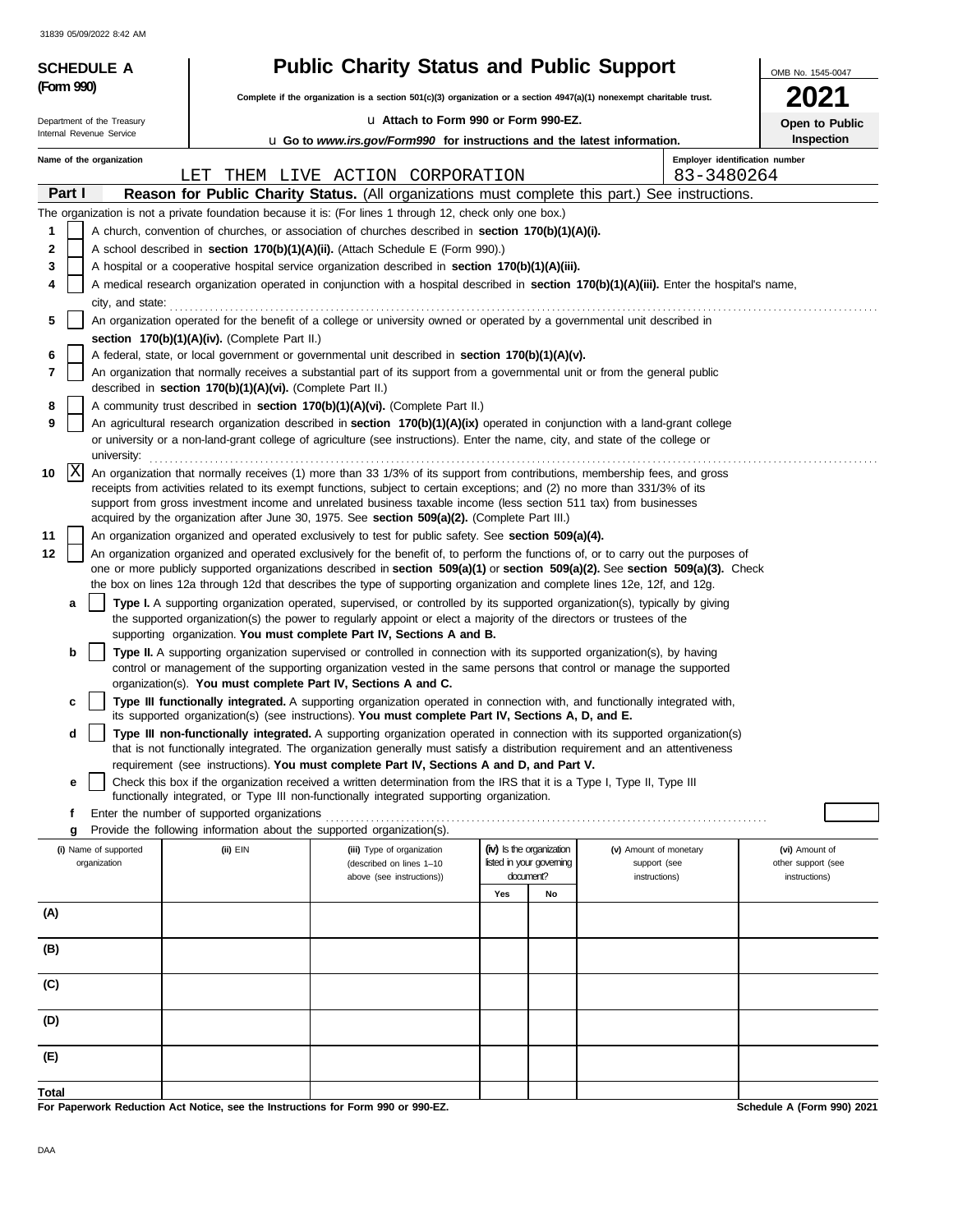|              | Schedule A (Form 990) 2021                                                                                                                                                                                                                                                                                                                | LET THEM LIVE ACTION CORPORATION 83-3480264 |          |            |            |            |          | Page 2    |
|--------------|-------------------------------------------------------------------------------------------------------------------------------------------------------------------------------------------------------------------------------------------------------------------------------------------------------------------------------------------|---------------------------------------------|----------|------------|------------|------------|----------|-----------|
|              | Support Schedule for Organizations Described in Sections 170(b)(1)(A)(iv) and 170(b)(1)(A)(vi)<br>Part II<br>(Complete only if you checked the box on line 5, 7, or 8 of Part I or if the organization failed to qualify under<br>Part III. If the organization fails to qualify under the tests listed below, please complete Part III.) |                                             |          |            |            |            |          |           |
|              | Section A. Public Support                                                                                                                                                                                                                                                                                                                 |                                             |          |            |            |            |          |           |
|              | Calendar year (or fiscal year beginning in)<br>$\mathbf{u}$                                                                                                                                                                                                                                                                               | (a) 2017                                    | (b) 2018 | $(c)$ 2019 | $(d)$ 2020 | (e) $2021$ |          | (f) Total |
| 1            | Gifts, grants, contributions, and<br>membership fees received. (Do not<br>include any "unusual grants.")                                                                                                                                                                                                                                  |                                             |          |            |            |            |          |           |
| $\mathbf{2}$ | Tax revenues levied for the<br>organization's benefit and either paid<br>to or expended on its behalf                                                                                                                                                                                                                                     |                                             |          |            |            |            |          |           |
| 3            | The value of services or facilities<br>furnished by a governmental unit to the<br>organization without charge                                                                                                                                                                                                                             |                                             |          |            |            |            |          |           |
| 4            | Total. Add lines 1 through 3                                                                                                                                                                                                                                                                                                              |                                             |          |            |            |            |          |           |
| 5            | The portion of total contributions by<br>each person (other than a<br>governmental unit or publicly<br>supported organization) included on<br>line 1 that exceeds 2% of the amount                                                                                                                                                        |                                             |          |            |            |            |          |           |
|              | shown on line 11, column (f)<br>.                                                                                                                                                                                                                                                                                                         |                                             |          |            |            |            |          |           |
| 6            | Public support. Subtract line 5 from line 4                                                                                                                                                                                                                                                                                               |                                             |          |            |            |            |          |           |
|              | <b>Section B. Total Support</b><br>Calendar year (or fiscal year beginning in)<br>u                                                                                                                                                                                                                                                       |                                             |          |            |            |            |          |           |
|              |                                                                                                                                                                                                                                                                                                                                           | (a) 2017                                    | (b) 2018 | $(c)$ 2019 | $(d)$ 2020 | (e) $2021$ |          | (f) Total |
| 7<br>8       | Amounts from line 4<br>Gross income from interest, dividends,<br>payments received on securities loans,<br>rents, royalties, and income from<br>similar sources                                                                                                                                                                           |                                             |          |            |            |            |          |           |
| 9            | Net income from unrelated business<br>activities, whether or not the business<br>is regularly carried on                                                                                                                                                                                                                                  |                                             |          |            |            |            |          |           |
| 10           | Other income. Do not include gain or<br>loss from the sale of capital assets                                                                                                                                                                                                                                                              |                                             |          |            |            |            |          |           |
| 11           | Total support. Add lines 7 through 10                                                                                                                                                                                                                                                                                                     |                                             |          |            |            |            |          |           |
| 12           | Gross receipts from related activities, etc. (see instructions)                                                                                                                                                                                                                                                                           |                                             |          |            |            |            | 12       |           |
| 13           | First 5 years. If the Form 990 is for the organization's first, second, third, fourth, or fifth tax year as a section 501(c)(3)                                                                                                                                                                                                           |                                             |          |            |            |            |          |           |
|              | organization, check this box and stop here                                                                                                                                                                                                                                                                                                |                                             |          |            |            |            |          |           |
|              | Section C. Computation of Public Support Percentage                                                                                                                                                                                                                                                                                       |                                             |          |            |            |            |          |           |
| 14           | Public support percentage from 2020 Schedule A, Part II, line 14                                                                                                                                                                                                                                                                          |                                             |          |            |            |            | 14<br>15 | %<br>%    |
| 15<br>16a    | 33 1/3% support test-2021. If the organization did not check the box on line 13, and line 14 is 33 1/3% or more, check this                                                                                                                                                                                                               |                                             |          |            |            |            |          |           |
|              | box and stop here. The organization qualifies as a publicly supported organization                                                                                                                                                                                                                                                        |                                             |          |            |            |            |          |           |
| b            | 33 1/3% support test—2020. If the organization did not check a box on line 13 or 16a, and line 15 is 33 1/3% or more, check                                                                                                                                                                                                               |                                             |          |            |            |            |          |           |
|              | this box and <b>stop here.</b> The organization qualifies as a publicly supported organization                                                                                                                                                                                                                                            |                                             |          |            |            |            |          |           |
|              | 17a 10%-facts-and-circumstances test-2021. If the organization did not check a box on line 13, 16a, or 16b, and line 14 is                                                                                                                                                                                                                |                                             |          |            |            |            |          |           |
|              | 10% or more, and if the organization meets the facts-and-circumstances test, check this box and stop here. Explain in                                                                                                                                                                                                                     |                                             |          |            |            |            |          |           |
|              | Part VI how the organization meets the facts-and-circumstances test. The organization qualifies as a publicly supported                                                                                                                                                                                                                   |                                             |          |            |            |            |          |           |
|              | organization                                                                                                                                                                                                                                                                                                                              |                                             |          |            |            |            |          |           |
| b            | 10%-facts-and-circumstances test-2020. If the organization did not check a box on line 13, 16a, 16b, or 17a, and line                                                                                                                                                                                                                     |                                             |          |            |            |            |          |           |
|              | 15 is 10% or more, and if the organization meets the facts-and-circumstances test, check this box and stop here. Explain                                                                                                                                                                                                                  |                                             |          |            |            |            |          |           |
|              | in Part VI how the organization meets the facts-and-circumstances test. The organization qualifies as a publicly supported                                                                                                                                                                                                                |                                             |          |            |            |            |          |           |
|              | organization                                                                                                                                                                                                                                                                                                                              |                                             |          |            |            |            |          |           |
| 18           | Private foundation. If the organization did not check a box on line 13, 16a, 16b, 17a, or 17b, check this box and see<br>instructions                                                                                                                                                                                                     |                                             |          |            |            |            |          |           |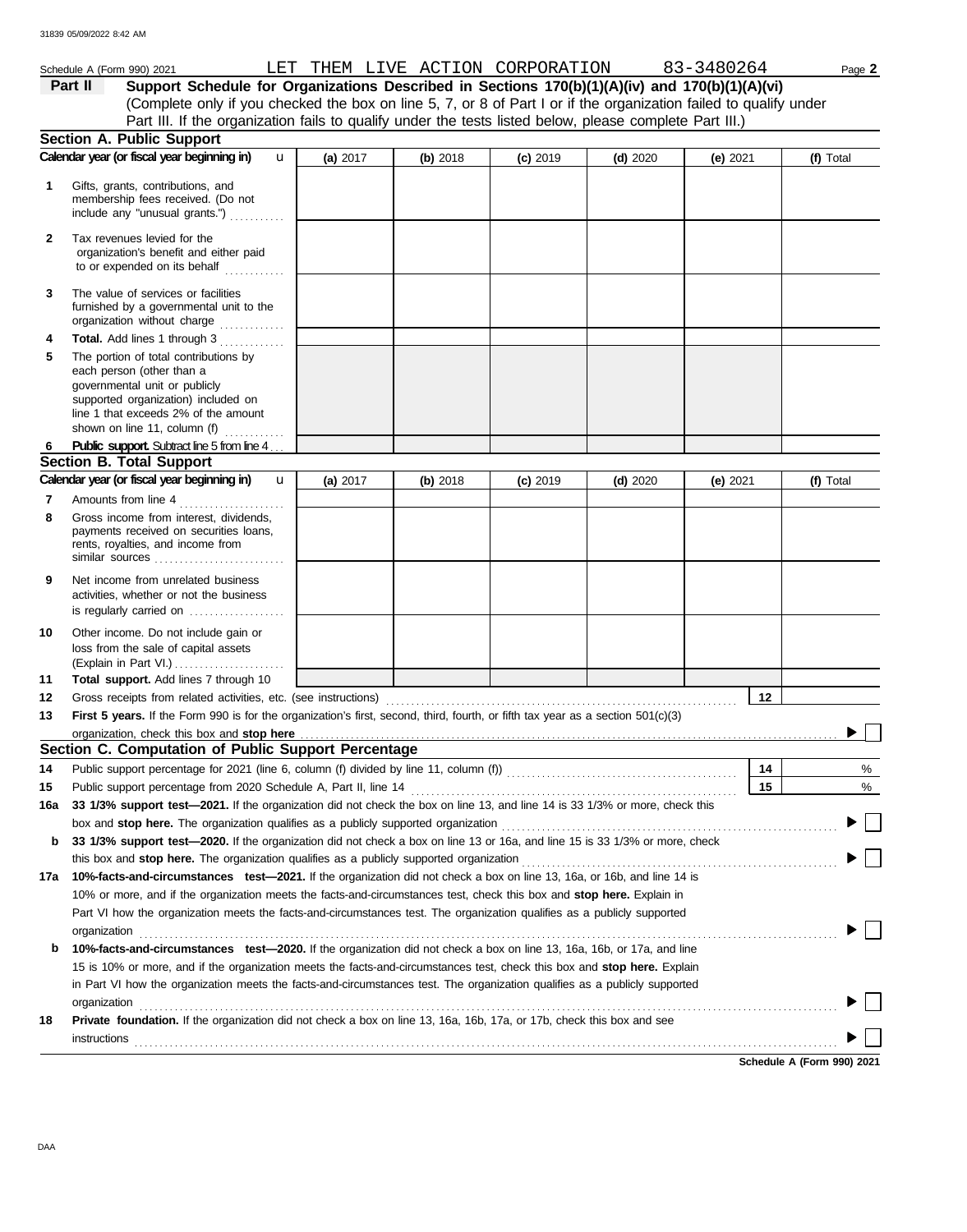| Part III<br>Support Schedule for Organizations Described in Section 509(a)(2)<br>(Complete only if you checked the box on line 10 of Part I or if the organization failed to qualify under Part II.<br>If the organization fails to qualify under the tests listed below, please complete Part II.)<br><b>Section A. Public Support</b><br>Calendar year (or fiscal year beginning in)<br><b>u</b><br>(a) 2017<br>(b) 2018<br>$(c)$ 2019<br>$(d)$ 2020<br>$(e)$ 2021<br>(f) Total<br>Gifts, grants, contributions, and membership fees<br>1<br>received. (Do not include any "unusual grants.")<br>172,796<br>2,824,495<br>999,720<br>3,997,011<br>Gross receipts from admissions, merchandise<br>$\mathbf{2}$<br>sold or services performed, or facilities<br>furnished in any activity that is related to the<br>4,468<br>4,468<br>organization's tax-exempt purpose<br>Gross receipts from activities that are not an<br>3<br>unrelated trade or business under section 513<br>Tax revenues levied for the<br>4<br>organization's benefit and either paid<br>to or expended on its behalf<br>The value of services or facilities<br>5<br>furnished by a governmental unit to the<br>organization without charge<br>Total. Add lines 1 through 5<br>172,796<br>999,720<br>2,828,963<br>4,001,479<br>6<br>7a Amounts included on lines 1, 2, and 3<br>received from disqualified persons<br>Amounts induded on lines 2 and 3<br>b<br>received from other than disqualified<br>persons that exceed the greater of \$5,000<br>or 1% of the amount on line 13 for the year<br>Add lines 7a and 7b<br>c<br>Public support. (Subtract line 7c from<br>8<br>line 6.) $\ldots$ $\ldots$ $\ldots$ $\ldots$ $\ldots$ $\ldots$ $\ldots$<br>4,001,479<br><b>Section B. Total Support</b><br>Calendar year (or fiscal year beginning in)<br><b>u</b><br>(a) 2017<br>(b) 2018<br>$(c)$ 2019<br>$(d)$ 2020<br>(e) 2021<br>(f) Total<br>Amounts from line 6<br>9<br>172,796<br>999,720<br>2,828,963<br>4,001,479<br>Gross income from interest, dividends,<br>10a<br>payments received on securities loans, rents,<br>royalties, and income from similar sources<br>Unrelated business taxable income (less<br>b.<br>section 511 taxes) from businesses<br>acquired after June 30, 1975<br>Add lines 10a and 10b<br>2<br>. <b>.</b> .<br>c<br>Net income from unrelated business<br>11<br>activities not induded on line 10b, whether<br>or not the business is regularly carried on<br>Other income. Do not include gain or<br>12<br>loss from the sale of capital assets<br>Total support. (Add lines 9, 10c, 11,<br>13<br>2,828,965<br>172,796<br>999,720<br>4,001,481<br>First 5 years. If the Form 990 is for the organization's first, second, third, fourth, or fifth tax year as a section 501(c)(3)<br>14<br>organization, check this box and stop here <b>construction and construction</b> construction of the state of the state of the state of the state of the state of the state of the state of the state of the state of the state of t<br>Section C. Computation of Public Support Percentage<br>15<br>15<br>100.00%<br>16<br>100.00 %<br>16<br>Section D. Computation of Investment Income Percentage<br>17<br>17<br>%<br>Investment income percentage from 2020 Schedule A, Part III, line 17<br>18<br>%<br>18<br>33 1/3% support tests-2021. If the organization did not check the box on line 14, and line 15 is more than 33 1/3%, and line<br>19a<br>$\mathbf{X}$<br>33 1/3% support tests-2020. If the organization did not check a box on line 14 or line 19a, and line 16 is more than 33 1/3%, and<br>b | Schedule A (Form 990) 2021 |  |  | LET THEM LIVE ACTION CORPORATION |  | 83-3480264 | Page 3 |
|------------------------------------------------------------------------------------------------------------------------------------------------------------------------------------------------------------------------------------------------------------------------------------------------------------------------------------------------------------------------------------------------------------------------------------------------------------------------------------------------------------------------------------------------------------------------------------------------------------------------------------------------------------------------------------------------------------------------------------------------------------------------------------------------------------------------------------------------------------------------------------------------------------------------------------------------------------------------------------------------------------------------------------------------------------------------------------------------------------------------------------------------------------------------------------------------------------------------------------------------------------------------------------------------------------------------------------------------------------------------------------------------------------------------------------------------------------------------------------------------------------------------------------------------------------------------------------------------------------------------------------------------------------------------------------------------------------------------------------------------------------------------------------------------------------------------------------------------------------------------------------------------------------------------------------------------------------------------------------------------------------------------------------------------------------------------------------------------------------------------------------------------------------------------------------------------------------------------------------------------------------------------------------------------------------------------------------------------------------------------------------------------------------------------------------------------------------------------------------------------------------------------------------------------------------------------------------------------------------------------------------------------------------------------------------------------------------------------------------------------------------------------------------------------------------------------------------------------------------------------------------------------------------------------------------------------------------------------------------------------------------------------------------------------------------------------------------------------------------------------------------------------------------------------------------------------------------------------------------------------------------------------------------------------------------------------------------------------------------------------------------------------------------------------------------------------------------------------------------------------------------------------------------------------------------------------------------------------------------------------|----------------------------|--|--|----------------------------------|--|------------|--------|
|                                                                                                                                                                                                                                                                                                                                                                                                                                                                                                                                                                                                                                                                                                                                                                                                                                                                                                                                                                                                                                                                                                                                                                                                                                                                                                                                                                                                                                                                                                                                                                                                                                                                                                                                                                                                                                                                                                                                                                                                                                                                                                                                                                                                                                                                                                                                                                                                                                                                                                                                                                                                                                                                                                                                                                                                                                                                                                                                                                                                                                                                                                                                                                                                                                                                                                                                                                                                                                                                                                                                                                                                                        |                            |  |  |                                  |  |            |        |
|                                                                                                                                                                                                                                                                                                                                                                                                                                                                                                                                                                                                                                                                                                                                                                                                                                                                                                                                                                                                                                                                                                                                                                                                                                                                                                                                                                                                                                                                                                                                                                                                                                                                                                                                                                                                                                                                                                                                                                                                                                                                                                                                                                                                                                                                                                                                                                                                                                                                                                                                                                                                                                                                                                                                                                                                                                                                                                                                                                                                                                                                                                                                                                                                                                                                                                                                                                                                                                                                                                                                                                                                                        |                            |  |  |                                  |  |            |        |
|                                                                                                                                                                                                                                                                                                                                                                                                                                                                                                                                                                                                                                                                                                                                                                                                                                                                                                                                                                                                                                                                                                                                                                                                                                                                                                                                                                                                                                                                                                                                                                                                                                                                                                                                                                                                                                                                                                                                                                                                                                                                                                                                                                                                                                                                                                                                                                                                                                                                                                                                                                                                                                                                                                                                                                                                                                                                                                                                                                                                                                                                                                                                                                                                                                                                                                                                                                                                                                                                                                                                                                                                                        |                            |  |  |                                  |  |            |        |
|                                                                                                                                                                                                                                                                                                                                                                                                                                                                                                                                                                                                                                                                                                                                                                                                                                                                                                                                                                                                                                                                                                                                                                                                                                                                                                                                                                                                                                                                                                                                                                                                                                                                                                                                                                                                                                                                                                                                                                                                                                                                                                                                                                                                                                                                                                                                                                                                                                                                                                                                                                                                                                                                                                                                                                                                                                                                                                                                                                                                                                                                                                                                                                                                                                                                                                                                                                                                                                                                                                                                                                                                                        |                            |  |  |                                  |  |            |        |
|                                                                                                                                                                                                                                                                                                                                                                                                                                                                                                                                                                                                                                                                                                                                                                                                                                                                                                                                                                                                                                                                                                                                                                                                                                                                                                                                                                                                                                                                                                                                                                                                                                                                                                                                                                                                                                                                                                                                                                                                                                                                                                                                                                                                                                                                                                                                                                                                                                                                                                                                                                                                                                                                                                                                                                                                                                                                                                                                                                                                                                                                                                                                                                                                                                                                                                                                                                                                                                                                                                                                                                                                                        |                            |  |  |                                  |  |            |        |
|                                                                                                                                                                                                                                                                                                                                                                                                                                                                                                                                                                                                                                                                                                                                                                                                                                                                                                                                                                                                                                                                                                                                                                                                                                                                                                                                                                                                                                                                                                                                                                                                                                                                                                                                                                                                                                                                                                                                                                                                                                                                                                                                                                                                                                                                                                                                                                                                                                                                                                                                                                                                                                                                                                                                                                                                                                                                                                                                                                                                                                                                                                                                                                                                                                                                                                                                                                                                                                                                                                                                                                                                                        |                            |  |  |                                  |  |            |        |
|                                                                                                                                                                                                                                                                                                                                                                                                                                                                                                                                                                                                                                                                                                                                                                                                                                                                                                                                                                                                                                                                                                                                                                                                                                                                                                                                                                                                                                                                                                                                                                                                                                                                                                                                                                                                                                                                                                                                                                                                                                                                                                                                                                                                                                                                                                                                                                                                                                                                                                                                                                                                                                                                                                                                                                                                                                                                                                                                                                                                                                                                                                                                                                                                                                                                                                                                                                                                                                                                                                                                                                                                                        |                            |  |  |                                  |  |            |        |
|                                                                                                                                                                                                                                                                                                                                                                                                                                                                                                                                                                                                                                                                                                                                                                                                                                                                                                                                                                                                                                                                                                                                                                                                                                                                                                                                                                                                                                                                                                                                                                                                                                                                                                                                                                                                                                                                                                                                                                                                                                                                                                                                                                                                                                                                                                                                                                                                                                                                                                                                                                                                                                                                                                                                                                                                                                                                                                                                                                                                                                                                                                                                                                                                                                                                                                                                                                                                                                                                                                                                                                                                                        |                            |  |  |                                  |  |            |        |
|                                                                                                                                                                                                                                                                                                                                                                                                                                                                                                                                                                                                                                                                                                                                                                                                                                                                                                                                                                                                                                                                                                                                                                                                                                                                                                                                                                                                                                                                                                                                                                                                                                                                                                                                                                                                                                                                                                                                                                                                                                                                                                                                                                                                                                                                                                                                                                                                                                                                                                                                                                                                                                                                                                                                                                                                                                                                                                                                                                                                                                                                                                                                                                                                                                                                                                                                                                                                                                                                                                                                                                                                                        |                            |  |  |                                  |  |            |        |
|                                                                                                                                                                                                                                                                                                                                                                                                                                                                                                                                                                                                                                                                                                                                                                                                                                                                                                                                                                                                                                                                                                                                                                                                                                                                                                                                                                                                                                                                                                                                                                                                                                                                                                                                                                                                                                                                                                                                                                                                                                                                                                                                                                                                                                                                                                                                                                                                                                                                                                                                                                                                                                                                                                                                                                                                                                                                                                                                                                                                                                                                                                                                                                                                                                                                                                                                                                                                                                                                                                                                                                                                                        |                            |  |  |                                  |  |            |        |
|                                                                                                                                                                                                                                                                                                                                                                                                                                                                                                                                                                                                                                                                                                                                                                                                                                                                                                                                                                                                                                                                                                                                                                                                                                                                                                                                                                                                                                                                                                                                                                                                                                                                                                                                                                                                                                                                                                                                                                                                                                                                                                                                                                                                                                                                                                                                                                                                                                                                                                                                                                                                                                                                                                                                                                                                                                                                                                                                                                                                                                                                                                                                                                                                                                                                                                                                                                                                                                                                                                                                                                                                                        |                            |  |  |                                  |  |            |        |
|                                                                                                                                                                                                                                                                                                                                                                                                                                                                                                                                                                                                                                                                                                                                                                                                                                                                                                                                                                                                                                                                                                                                                                                                                                                                                                                                                                                                                                                                                                                                                                                                                                                                                                                                                                                                                                                                                                                                                                                                                                                                                                                                                                                                                                                                                                                                                                                                                                                                                                                                                                                                                                                                                                                                                                                                                                                                                                                                                                                                                                                                                                                                                                                                                                                                                                                                                                                                                                                                                                                                                                                                                        |                            |  |  |                                  |  |            |        |
|                                                                                                                                                                                                                                                                                                                                                                                                                                                                                                                                                                                                                                                                                                                                                                                                                                                                                                                                                                                                                                                                                                                                                                                                                                                                                                                                                                                                                                                                                                                                                                                                                                                                                                                                                                                                                                                                                                                                                                                                                                                                                                                                                                                                                                                                                                                                                                                                                                                                                                                                                                                                                                                                                                                                                                                                                                                                                                                                                                                                                                                                                                                                                                                                                                                                                                                                                                                                                                                                                                                                                                                                                        |                            |  |  |                                  |  |            |        |
|                                                                                                                                                                                                                                                                                                                                                                                                                                                                                                                                                                                                                                                                                                                                                                                                                                                                                                                                                                                                                                                                                                                                                                                                                                                                                                                                                                                                                                                                                                                                                                                                                                                                                                                                                                                                                                                                                                                                                                                                                                                                                                                                                                                                                                                                                                                                                                                                                                                                                                                                                                                                                                                                                                                                                                                                                                                                                                                                                                                                                                                                                                                                                                                                                                                                                                                                                                                                                                                                                                                                                                                                                        |                            |  |  |                                  |  |            |        |
|                                                                                                                                                                                                                                                                                                                                                                                                                                                                                                                                                                                                                                                                                                                                                                                                                                                                                                                                                                                                                                                                                                                                                                                                                                                                                                                                                                                                                                                                                                                                                                                                                                                                                                                                                                                                                                                                                                                                                                                                                                                                                                                                                                                                                                                                                                                                                                                                                                                                                                                                                                                                                                                                                                                                                                                                                                                                                                                                                                                                                                                                                                                                                                                                                                                                                                                                                                                                                                                                                                                                                                                                                        |                            |  |  |                                  |  |            |        |
|                                                                                                                                                                                                                                                                                                                                                                                                                                                                                                                                                                                                                                                                                                                                                                                                                                                                                                                                                                                                                                                                                                                                                                                                                                                                                                                                                                                                                                                                                                                                                                                                                                                                                                                                                                                                                                                                                                                                                                                                                                                                                                                                                                                                                                                                                                                                                                                                                                                                                                                                                                                                                                                                                                                                                                                                                                                                                                                                                                                                                                                                                                                                                                                                                                                                                                                                                                                                                                                                                                                                                                                                                        |                            |  |  |                                  |  |            |        |
|                                                                                                                                                                                                                                                                                                                                                                                                                                                                                                                                                                                                                                                                                                                                                                                                                                                                                                                                                                                                                                                                                                                                                                                                                                                                                                                                                                                                                                                                                                                                                                                                                                                                                                                                                                                                                                                                                                                                                                                                                                                                                                                                                                                                                                                                                                                                                                                                                                                                                                                                                                                                                                                                                                                                                                                                                                                                                                                                                                                                                                                                                                                                                                                                                                                                                                                                                                                                                                                                                                                                                                                                                        |                            |  |  |                                  |  |            |        |
|                                                                                                                                                                                                                                                                                                                                                                                                                                                                                                                                                                                                                                                                                                                                                                                                                                                                                                                                                                                                                                                                                                                                                                                                                                                                                                                                                                                                                                                                                                                                                                                                                                                                                                                                                                                                                                                                                                                                                                                                                                                                                                                                                                                                                                                                                                                                                                                                                                                                                                                                                                                                                                                                                                                                                                                                                                                                                                                                                                                                                                                                                                                                                                                                                                                                                                                                                                                                                                                                                                                                                                                                                        |                            |  |  |                                  |  |            |        |
|                                                                                                                                                                                                                                                                                                                                                                                                                                                                                                                                                                                                                                                                                                                                                                                                                                                                                                                                                                                                                                                                                                                                                                                                                                                                                                                                                                                                                                                                                                                                                                                                                                                                                                                                                                                                                                                                                                                                                                                                                                                                                                                                                                                                                                                                                                                                                                                                                                                                                                                                                                                                                                                                                                                                                                                                                                                                                                                                                                                                                                                                                                                                                                                                                                                                                                                                                                                                                                                                                                                                                                                                                        |                            |  |  |                                  |  |            |        |
|                                                                                                                                                                                                                                                                                                                                                                                                                                                                                                                                                                                                                                                                                                                                                                                                                                                                                                                                                                                                                                                                                                                                                                                                                                                                                                                                                                                                                                                                                                                                                                                                                                                                                                                                                                                                                                                                                                                                                                                                                                                                                                                                                                                                                                                                                                                                                                                                                                                                                                                                                                                                                                                                                                                                                                                                                                                                                                                                                                                                                                                                                                                                                                                                                                                                                                                                                                                                                                                                                                                                                                                                                        |                            |  |  |                                  |  |            |        |
|                                                                                                                                                                                                                                                                                                                                                                                                                                                                                                                                                                                                                                                                                                                                                                                                                                                                                                                                                                                                                                                                                                                                                                                                                                                                                                                                                                                                                                                                                                                                                                                                                                                                                                                                                                                                                                                                                                                                                                                                                                                                                                                                                                                                                                                                                                                                                                                                                                                                                                                                                                                                                                                                                                                                                                                                                                                                                                                                                                                                                                                                                                                                                                                                                                                                                                                                                                                                                                                                                                                                                                                                                        |                            |  |  |                                  |  |            |        |
|                                                                                                                                                                                                                                                                                                                                                                                                                                                                                                                                                                                                                                                                                                                                                                                                                                                                                                                                                                                                                                                                                                                                                                                                                                                                                                                                                                                                                                                                                                                                                                                                                                                                                                                                                                                                                                                                                                                                                                                                                                                                                                                                                                                                                                                                                                                                                                                                                                                                                                                                                                                                                                                                                                                                                                                                                                                                                                                                                                                                                                                                                                                                                                                                                                                                                                                                                                                                                                                                                                                                                                                                                        |                            |  |  |                                  |  |            |        |
|                                                                                                                                                                                                                                                                                                                                                                                                                                                                                                                                                                                                                                                                                                                                                                                                                                                                                                                                                                                                                                                                                                                                                                                                                                                                                                                                                                                                                                                                                                                                                                                                                                                                                                                                                                                                                                                                                                                                                                                                                                                                                                                                                                                                                                                                                                                                                                                                                                                                                                                                                                                                                                                                                                                                                                                                                                                                                                                                                                                                                                                                                                                                                                                                                                                                                                                                                                                                                                                                                                                                                                                                                        |                            |  |  |                                  |  |            |        |
|                                                                                                                                                                                                                                                                                                                                                                                                                                                                                                                                                                                                                                                                                                                                                                                                                                                                                                                                                                                                                                                                                                                                                                                                                                                                                                                                                                                                                                                                                                                                                                                                                                                                                                                                                                                                                                                                                                                                                                                                                                                                                                                                                                                                                                                                                                                                                                                                                                                                                                                                                                                                                                                                                                                                                                                                                                                                                                                                                                                                                                                                                                                                                                                                                                                                                                                                                                                                                                                                                                                                                                                                                        |                            |  |  |                                  |  |            |        |
|                                                                                                                                                                                                                                                                                                                                                                                                                                                                                                                                                                                                                                                                                                                                                                                                                                                                                                                                                                                                                                                                                                                                                                                                                                                                                                                                                                                                                                                                                                                                                                                                                                                                                                                                                                                                                                                                                                                                                                                                                                                                                                                                                                                                                                                                                                                                                                                                                                                                                                                                                                                                                                                                                                                                                                                                                                                                                                                                                                                                                                                                                                                                                                                                                                                                                                                                                                                                                                                                                                                                                                                                                        |                            |  |  |                                  |  |            |        |
|                                                                                                                                                                                                                                                                                                                                                                                                                                                                                                                                                                                                                                                                                                                                                                                                                                                                                                                                                                                                                                                                                                                                                                                                                                                                                                                                                                                                                                                                                                                                                                                                                                                                                                                                                                                                                                                                                                                                                                                                                                                                                                                                                                                                                                                                                                                                                                                                                                                                                                                                                                                                                                                                                                                                                                                                                                                                                                                                                                                                                                                                                                                                                                                                                                                                                                                                                                                                                                                                                                                                                                                                                        |                            |  |  |                                  |  |            |        |
|                                                                                                                                                                                                                                                                                                                                                                                                                                                                                                                                                                                                                                                                                                                                                                                                                                                                                                                                                                                                                                                                                                                                                                                                                                                                                                                                                                                                                                                                                                                                                                                                                                                                                                                                                                                                                                                                                                                                                                                                                                                                                                                                                                                                                                                                                                                                                                                                                                                                                                                                                                                                                                                                                                                                                                                                                                                                                                                                                                                                                                                                                                                                                                                                                                                                                                                                                                                                                                                                                                                                                                                                                        |                            |  |  |                                  |  |            |        |
|                                                                                                                                                                                                                                                                                                                                                                                                                                                                                                                                                                                                                                                                                                                                                                                                                                                                                                                                                                                                                                                                                                                                                                                                                                                                                                                                                                                                                                                                                                                                                                                                                                                                                                                                                                                                                                                                                                                                                                                                                                                                                                                                                                                                                                                                                                                                                                                                                                                                                                                                                                                                                                                                                                                                                                                                                                                                                                                                                                                                                                                                                                                                                                                                                                                                                                                                                                                                                                                                                                                                                                                                                        |                            |  |  |                                  |  |            |        |
|                                                                                                                                                                                                                                                                                                                                                                                                                                                                                                                                                                                                                                                                                                                                                                                                                                                                                                                                                                                                                                                                                                                                                                                                                                                                                                                                                                                                                                                                                                                                                                                                                                                                                                                                                                                                                                                                                                                                                                                                                                                                                                                                                                                                                                                                                                                                                                                                                                                                                                                                                                                                                                                                                                                                                                                                                                                                                                                                                                                                                                                                                                                                                                                                                                                                                                                                                                                                                                                                                                                                                                                                                        |                            |  |  |                                  |  |            |        |
|                                                                                                                                                                                                                                                                                                                                                                                                                                                                                                                                                                                                                                                                                                                                                                                                                                                                                                                                                                                                                                                                                                                                                                                                                                                                                                                                                                                                                                                                                                                                                                                                                                                                                                                                                                                                                                                                                                                                                                                                                                                                                                                                                                                                                                                                                                                                                                                                                                                                                                                                                                                                                                                                                                                                                                                                                                                                                                                                                                                                                                                                                                                                                                                                                                                                                                                                                                                                                                                                                                                                                                                                                        |                            |  |  |                                  |  |            |        |
|                                                                                                                                                                                                                                                                                                                                                                                                                                                                                                                                                                                                                                                                                                                                                                                                                                                                                                                                                                                                                                                                                                                                                                                                                                                                                                                                                                                                                                                                                                                                                                                                                                                                                                                                                                                                                                                                                                                                                                                                                                                                                                                                                                                                                                                                                                                                                                                                                                                                                                                                                                                                                                                                                                                                                                                                                                                                                                                                                                                                                                                                                                                                                                                                                                                                                                                                                                                                                                                                                                                                                                                                                        |                            |  |  |                                  |  |            |        |
|                                                                                                                                                                                                                                                                                                                                                                                                                                                                                                                                                                                                                                                                                                                                                                                                                                                                                                                                                                                                                                                                                                                                                                                                                                                                                                                                                                                                                                                                                                                                                                                                                                                                                                                                                                                                                                                                                                                                                                                                                                                                                                                                                                                                                                                                                                                                                                                                                                                                                                                                                                                                                                                                                                                                                                                                                                                                                                                                                                                                                                                                                                                                                                                                                                                                                                                                                                                                                                                                                                                                                                                                                        |                            |  |  |                                  |  |            |        |
|                                                                                                                                                                                                                                                                                                                                                                                                                                                                                                                                                                                                                                                                                                                                                                                                                                                                                                                                                                                                                                                                                                                                                                                                                                                                                                                                                                                                                                                                                                                                                                                                                                                                                                                                                                                                                                                                                                                                                                                                                                                                                                                                                                                                                                                                                                                                                                                                                                                                                                                                                                                                                                                                                                                                                                                                                                                                                                                                                                                                                                                                                                                                                                                                                                                                                                                                                                                                                                                                                                                                                                                                                        |                            |  |  |                                  |  |            |        |
|                                                                                                                                                                                                                                                                                                                                                                                                                                                                                                                                                                                                                                                                                                                                                                                                                                                                                                                                                                                                                                                                                                                                                                                                                                                                                                                                                                                                                                                                                                                                                                                                                                                                                                                                                                                                                                                                                                                                                                                                                                                                                                                                                                                                                                                                                                                                                                                                                                                                                                                                                                                                                                                                                                                                                                                                                                                                                                                                                                                                                                                                                                                                                                                                                                                                                                                                                                                                                                                                                                                                                                                                                        |                            |  |  |                                  |  |            |        |
|                                                                                                                                                                                                                                                                                                                                                                                                                                                                                                                                                                                                                                                                                                                                                                                                                                                                                                                                                                                                                                                                                                                                                                                                                                                                                                                                                                                                                                                                                                                                                                                                                                                                                                                                                                                                                                                                                                                                                                                                                                                                                                                                                                                                                                                                                                                                                                                                                                                                                                                                                                                                                                                                                                                                                                                                                                                                                                                                                                                                                                                                                                                                                                                                                                                                                                                                                                                                                                                                                                                                                                                                                        |                            |  |  |                                  |  |            |        |
| 20                                                                                                                                                                                                                                                                                                                                                                                                                                                                                                                                                                                                                                                                                                                                                                                                                                                                                                                                                                                                                                                                                                                                                                                                                                                                                                                                                                                                                                                                                                                                                                                                                                                                                                                                                                                                                                                                                                                                                                                                                                                                                                                                                                                                                                                                                                                                                                                                                                                                                                                                                                                                                                                                                                                                                                                                                                                                                                                                                                                                                                                                                                                                                                                                                                                                                                                                                                                                                                                                                                                                                                                                                     |                            |  |  |                                  |  |            |        |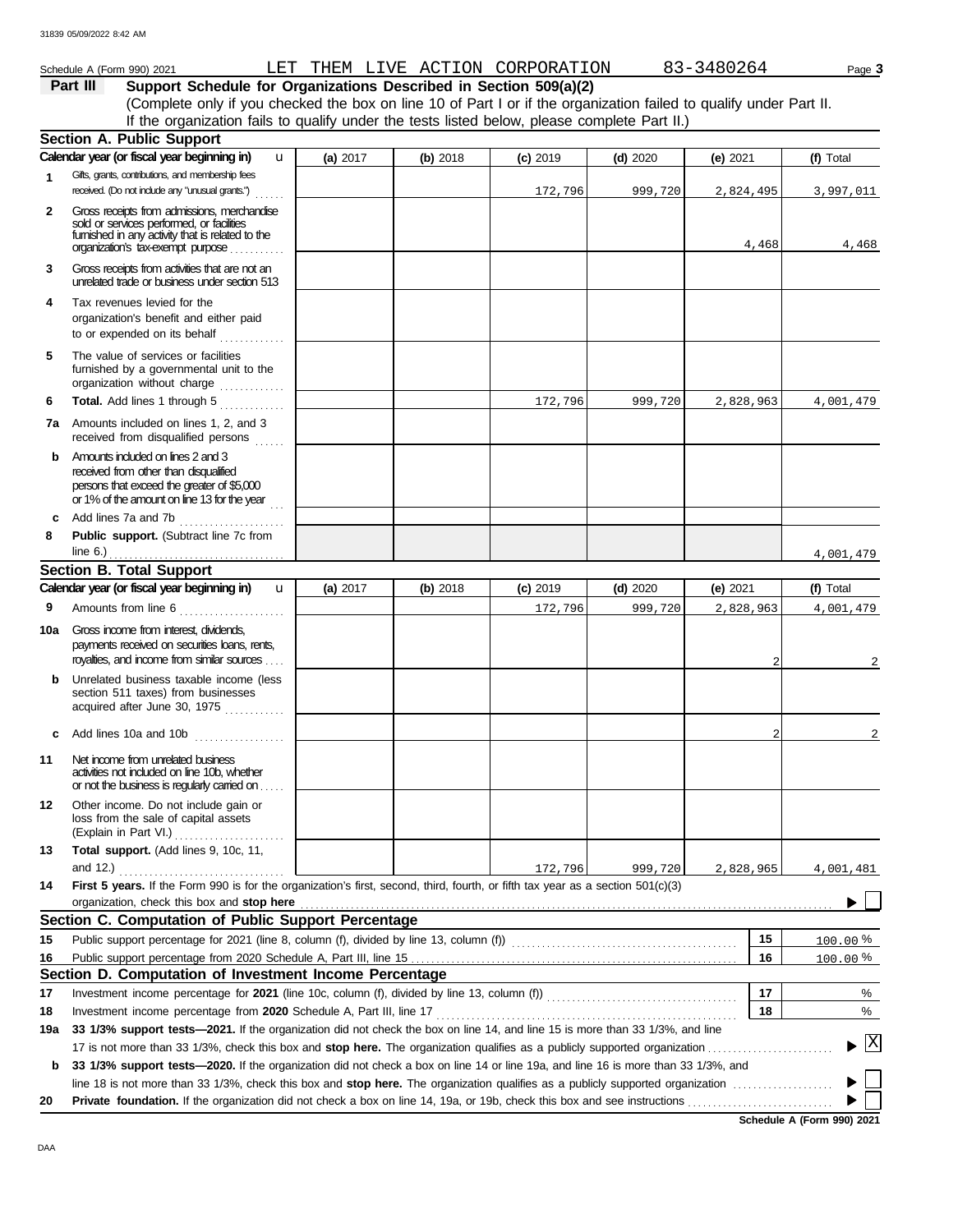|     | Part IV<br><b>Supporting Organizations</b>                                                                          |     |     | Page 4 |
|-----|---------------------------------------------------------------------------------------------------------------------|-----|-----|--------|
|     | (Complete only if you checked a box in line 12 on Part I. If you checked box 12a, Part I, complete Sections A       |     |     |        |
|     | and B. If you checked box 12b, Part I, complete Sections A and C. If you checked box 12c, Part I, complete          |     |     |        |
|     | Sections A, D, and E. If you checked box 12d, Part I, complete Sections A and D, and complete Part V.)              |     |     |        |
|     | Section A. All Supporting Organizations                                                                             |     |     |        |
|     |                                                                                                                     |     | Yes | No     |
| 1   | Are all of the organization's supported organizations listed by name in the organization's governing                |     |     |        |
|     | documents? If "No," describe in Part VI how the supported organizations are designated. If designated by            |     |     |        |
|     | class or purpose, describe the designation. If historic and continuing relationship, explain.                       | 1   |     |        |
| 2   | Did the organization have any supported organization that does not have an IRS determination of status              |     |     |        |
|     | under section 509(a)(1) or (2)? If "Yes," explain in Part VI how the organization determined that the supported     |     |     |        |
|     | organization was described in section 509(a)(1) or (2).                                                             | 2   |     |        |
| За  | Did the organization have a supported organization described in section $501(c)(4)$ , (5), or (6)? If "Yes," answer |     |     |        |
|     | lines 3b and 3c below.                                                                                              | За  |     |        |
| b   | Did the organization confirm that each supported organization qualified under section $501(c)(4)$ , (5), or (6) and |     |     |        |
|     | satisfied the public support tests under section 509(a)(2)? If "Yes," describe in Part VI when and how the          |     |     |        |
|     | organization made the determination.                                                                                | 3b  |     |        |
|     | Did the organization ensure that all support to such organizations was used exclusively for section $170(c)(2)(B)$  |     |     |        |
| c   |                                                                                                                     |     |     |        |
|     | purposes? If "Yes," explain in Part VI what controls the organization put in place to ensure such use.              | 3c  |     |        |
| 4a  | Was any supported organization not organized in the United States ("foreign supported organization")? If            |     |     |        |
|     | "Yes," and if you checked box 12a or 12b in Part I, answer lines 4b and 4c below.                                   | 4a  |     |        |
| b   | Did the organization have ultimate control and discretion in deciding whether to make grants to the foreign         |     |     |        |
|     | supported organization? If "Yes," describe in Part VI how the organization had such control and discretion          |     |     |        |
|     | despite being controlled or supervised by or in connection with its supported organizations.                        | 4b  |     |        |
| c   | Did the organization support any foreign supported organization that does not have an IRS determination             |     |     |        |
|     | under sections $501(c)(3)$ and $509(a)(1)$ or (2)? If "Yes," explain in Part VI what controls the organization used |     |     |        |
|     | to ensure that all support to the foreign supported organization was used exclusively for section $170(c)(2)(B)$    |     |     |        |
|     | purposes.                                                                                                           | 4c  |     |        |
| 5a  | Did the organization add, substitute, or remove any supported organizations during the tax year? If "Yes,"          |     |     |        |
|     | answer lines 5b and 5c below (if applicable). Also, provide detail in Part VI, including (i) the names and EIN      |     |     |        |
|     | numbers of the supported organizations added, substituted, or removed; (ii) the reasons for each such action;       |     |     |        |
|     | (iii) the authority under the organization's organizing document authorizing such action; and (iv) how the action   |     |     |        |
|     | was accomplished (such as by amendment to the organizing document).                                                 | 5a  |     |        |
| b   | Type I or Type II only. Was any added or substituted supported organization part of a class already                 |     |     |        |
|     | designated in the organization's organizing document?                                                               | 5b  |     |        |
|     | Substitutions only. Was the substitution the result of an event beyond the organization's control?                  | 5c  |     |        |
| 6   | Did the organization provide support (whether in the form of grants or the provision of services or facilities) to  |     |     |        |
|     | anyone other than (i) its supported organizations, (ii) individuals that are part of the charitable class benefited |     |     |        |
|     | by one or more of its supported organizations, or (iii) other supporting organizations that also support or         |     |     |        |
|     | benefit one or more of the filing organization's supported organizations? If "Yes," provide detail in Part VI.      | 6   |     |        |
| 7   | Did the organization provide a grant, loan, compensation, or other similar payment to a substantial contributor     |     |     |        |
|     | (as defined in section 4958(c)(3)(C)), a family member of a substantial contributor, or a 35% controlled entity     |     |     |        |
|     |                                                                                                                     | 7   |     |        |
|     | with regard to a substantial contributor? If "Yes," complete Part I of Schedule L (Form 990).                       |     |     |        |
| 8   | Did the organization make a loan to a disqualified person (as defined in section 4958) not described on line        |     |     |        |
|     | 7? If "Yes," complete Part I of Schedule L (Form 990).                                                              | 8   |     |        |
| 9а  | Was the organization controlled directly or indirectly at any time during the tax year by one or more               |     |     |        |
|     | disqualified persons, as defined in section 4946 (other than foundation managers and organizations                  |     |     |        |
|     | described in section 509(a)(1) or (2))? If "Yes," provide detail in Part VI.                                        | 9а  |     |        |
| b   | Did one or more disqualified persons (as defined on line 9a) hold a controlling interest in any entity in which     |     |     |        |
|     | the supporting organization had an interest? If "Yes," provide detail in Part VI.                                   | 9b  |     |        |
| c   | Did a disqualified person (as defined on line 9a) have an ownership interest in, or derive any personal benefit     |     |     |        |
|     | from, assets in which the supporting organization also had an interest? If "Yes," provide detail in Part VI.        | 9c  |     |        |
| 10a | Was the organization subject to the excess business holdings rules of section 4943 because of section               |     |     |        |
|     | 4943(f) (regarding certain Type II supporting organizations, and all Type III non-functionally integrated           |     |     |        |
|     | supporting organizations)? If "Yes," answer line 10b below.                                                         | 10a |     |        |
|     | Did the organization have any excess business holdings in the tax year? (Use Schedule C, Form 4720, to              |     |     |        |
| b   |                                                                                                                     |     |     |        |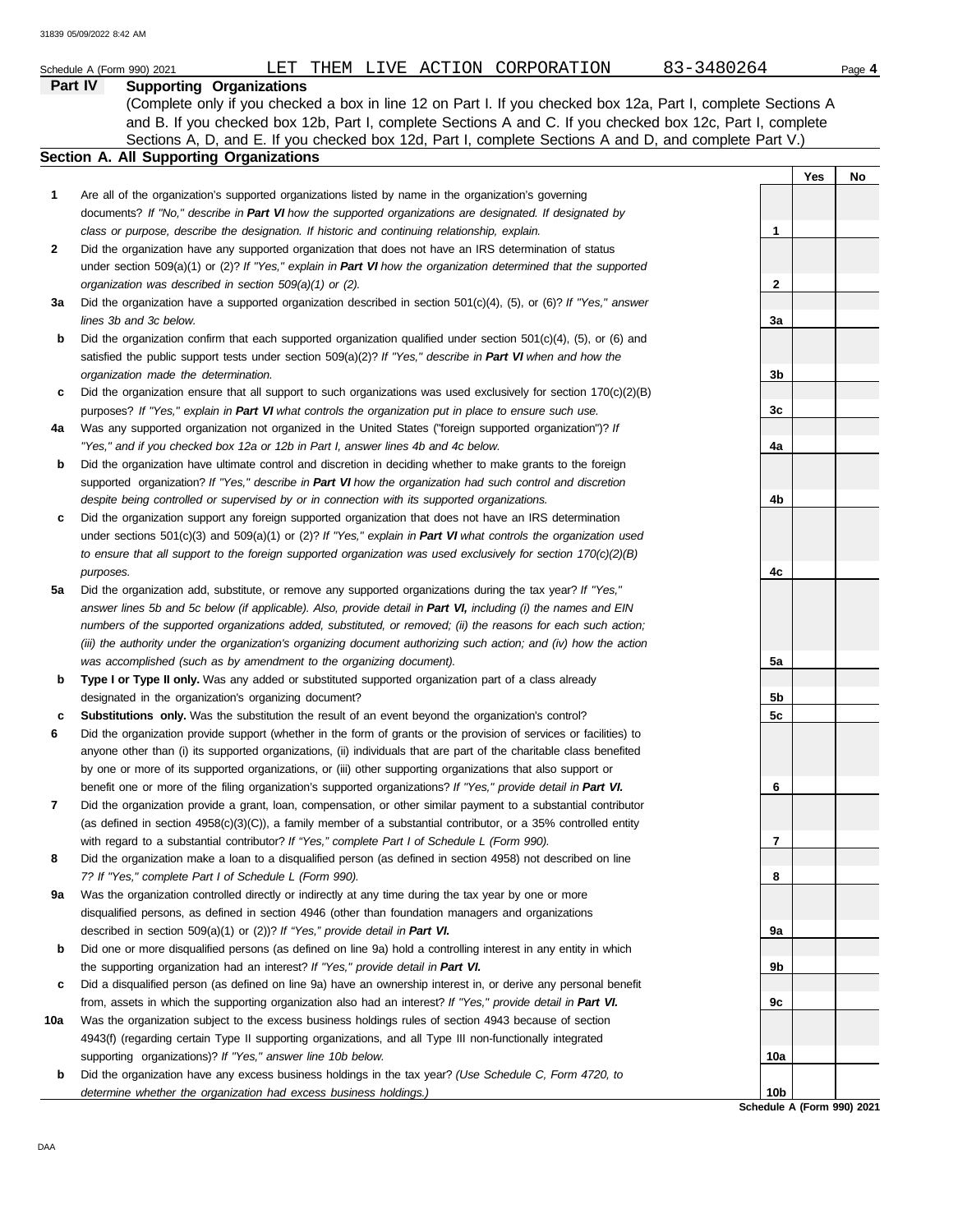|              | 83-3480264<br>THEM LIVE ACTION CORPORATION<br>LET<br>Schedule A (Form 990) 2021                                                                                                  |                        |     | Page 5 |
|--------------|----------------------------------------------------------------------------------------------------------------------------------------------------------------------------------|------------------------|-----|--------|
|              | <b>Supporting Organizations (continued)</b><br>Part IV                                                                                                                           |                        |     |        |
|              |                                                                                                                                                                                  |                        | Yes | No     |
| 11           | Has the organization accepted a gift or contribution from any of the following persons?                                                                                          |                        |     |        |
| а            | A person who directly or indirectly controls, either alone or together with persons described on lines 11b and                                                                   |                        |     |        |
|              | 11c below, the governing body of a supported organization?                                                                                                                       | 11a<br>11 <sub>b</sub> |     |        |
| b<br>c       | A family member of a person described on line 11a above?<br>A 35% controlled entity of a person described on line 11a or 11b above? If "Yes" to line 11a, 11b, or 11c,           |                        |     |        |
|              | provide detail in Part VI.                                                                                                                                                       | 11c                    |     |        |
|              | Section B. Type I Supporting Organizations                                                                                                                                       |                        |     |        |
|              |                                                                                                                                                                                  |                        | Yes | No     |
| 1            | Did the governing body, members of the governing body, officers acting in their official capacity, or membership of one or                                                       |                        |     |        |
|              | more supported organizations have the power to regularly appoint or elect at least a majority of the organization's officers,                                                    |                        |     |        |
|              | directors, or trustees at all times during the tax year? If "No," describe in Part VI how the supported organization(s)                                                          |                        |     |        |
|              | effectively operated, supervised, or controlled the organization's activities. If the organization had more than one supported                                                   |                        |     |        |
|              | organization, describe how the powers to appoint and/or remove officers, directors, or trustees were allocated among the                                                         |                        |     |        |
|              | supported organizations and what conditions or restrictions, if any, applied to such powers during the tax year.                                                                 | 1                      |     |        |
| 2            | Did the organization operate for the benefit of any supported organization other than the supported                                                                              |                        |     |        |
|              | organization(s) that operated, supervised, or controlled the supporting organization? If "Yes," explain in Part                                                                  |                        |     |        |
|              | VI how providing such benefit carried out the purposes of the supported organization(s) that operated,                                                                           |                        |     |        |
|              | supervised, or controlled the supporting organization.                                                                                                                           | 2                      |     |        |
|              | Section C. Type II Supporting Organizations                                                                                                                                      |                        |     |        |
|              |                                                                                                                                                                                  |                        | Yes | No.    |
| 1            | Were a majority of the organization's directors or trustees during the tax year also a majority of the directors                                                                 |                        |     |        |
|              | or trustees of each of the organization's supported organization(s)? If "No," describe in Part VI how control                                                                    |                        |     |        |
|              | or management of the supporting organization was vested in the same persons that controlled or managed                                                                           |                        |     |        |
|              | the supported organization(s).<br>Section D. All Type III Supporting Organizations                                                                                               | 1                      |     |        |
|              |                                                                                                                                                                                  |                        | Yes | No     |
| 1            | Did the organization provide to each of its supported organizations, by the last day of the fifth month of the                                                                   |                        |     |        |
|              | organization's tax year, (i) a written notice describing the type and amount of support provided during the prior tax                                                            |                        |     |        |
|              | year, (ii) a copy of the Form 990 that was most recently filed as of the date of notification, and (iii) copies of the                                                           |                        |     |        |
|              | organization's governing documents in effect on the date of notification, to the extent not previously provided?                                                                 | 1                      |     |        |
| $\mathbf{2}$ | Were any of the organization's officers, directors, or trustees either (i) appointed or elected by the supported                                                                 |                        |     |        |
|              | organization(s) or (ii) serving on the governing body of a supported organization? If "No," explain in Part VI how                                                               |                        |     |        |
|              | the organization maintained a close and continuous working relationship with the supported organization(s).                                                                      | 2                      |     |        |
| 3            | By reason of the relationship described on line 2, above, did the organization's supported organizations have                                                                    |                        |     |        |
|              | a significant voice in the organization's investment policies and in directing the use of the organization's                                                                     |                        |     |        |
|              | income or assets at all times during the tax year? If "Yes," describe in Part VI the role the organization's                                                                     |                        |     |        |
|              | supported organizations played in this regard.                                                                                                                                   | 3                      |     |        |
|              | Section E. Type III Functionally Integrated Supporting Organizations                                                                                                             |                        |     |        |
| 1            | Check the box next to the method that the organization used to satisfy the Integral Part Test during the year (see instructions).                                                |                        |     |        |
| a            | The organization satisfied the Activities Test. Complete line 2 below.                                                                                                           |                        |     |        |
| b            | The organization is the parent of each of its supported organizations. Complete line 3 below.                                                                                    |                        |     |        |
| c            | The organization supported a governmental entity. Describe in Part VI how you supported a governmental entity (see instructions).                                                |                        |     |        |
| 2            | Activities Test. Answer lines 2a and 2b below.                                                                                                                                   |                        | Yes | No     |
| а            | Did substantially all of the organization's activities during the tax year directly further the exempt purposes of                                                               |                        |     |        |
|              | the supported organization(s) to which the organization was responsive? If "Yes," then in Part VI identify                                                                       |                        |     |        |
|              | those supported organizations and explain how these activities directly furthered their exempt purposes,                                                                         |                        |     |        |
|              | how the organization was responsive to those supported organizations, and how the organization determined                                                                        |                        |     |        |
| b            | that these activities constituted substantially all of its activities.<br>Did the activities described on line 2a, above, constitute activities that, but for the organization's | 2a                     |     |        |
|              | involvement, one or more of the organization's supported organization(s) would have been engaged in? If                                                                          |                        |     |        |
|              | "Yes," explain in Part VI the reasons for the organization's position that its supported organization(s) would                                                                   |                        |     |        |
|              | have engaged in these activities but for the organization's involvement.                                                                                                         | 2b                     |     |        |
| 3            | Parent of Supported Organizations. Answer lines 3a and 3b below.                                                                                                                 |                        |     |        |
| а            | Did the organization have the power to regularly appoint or elect a majority of the officers, directors, or                                                                      |                        |     |        |
|              | trustees of each of the supported organizations? If "Yes" or "No," provide details in Part VI.                                                                                   | За                     |     |        |
| b            | Did the organization exercise a substantial degree of direction over the policies, programs, and activities of each                                                              |                        |     |        |
|              |                                                                                                                                                                                  |                        |     |        |

|  |  | of its supported organizations? If "Yes," describe in Part VI the role played by the organization in this regard. |  |
|--|--|-------------------------------------------------------------------------------------------------------------------|--|
|  |  |                                                                                                                   |  |

DAA **Schedule A (Form 990) 2021**

**3b**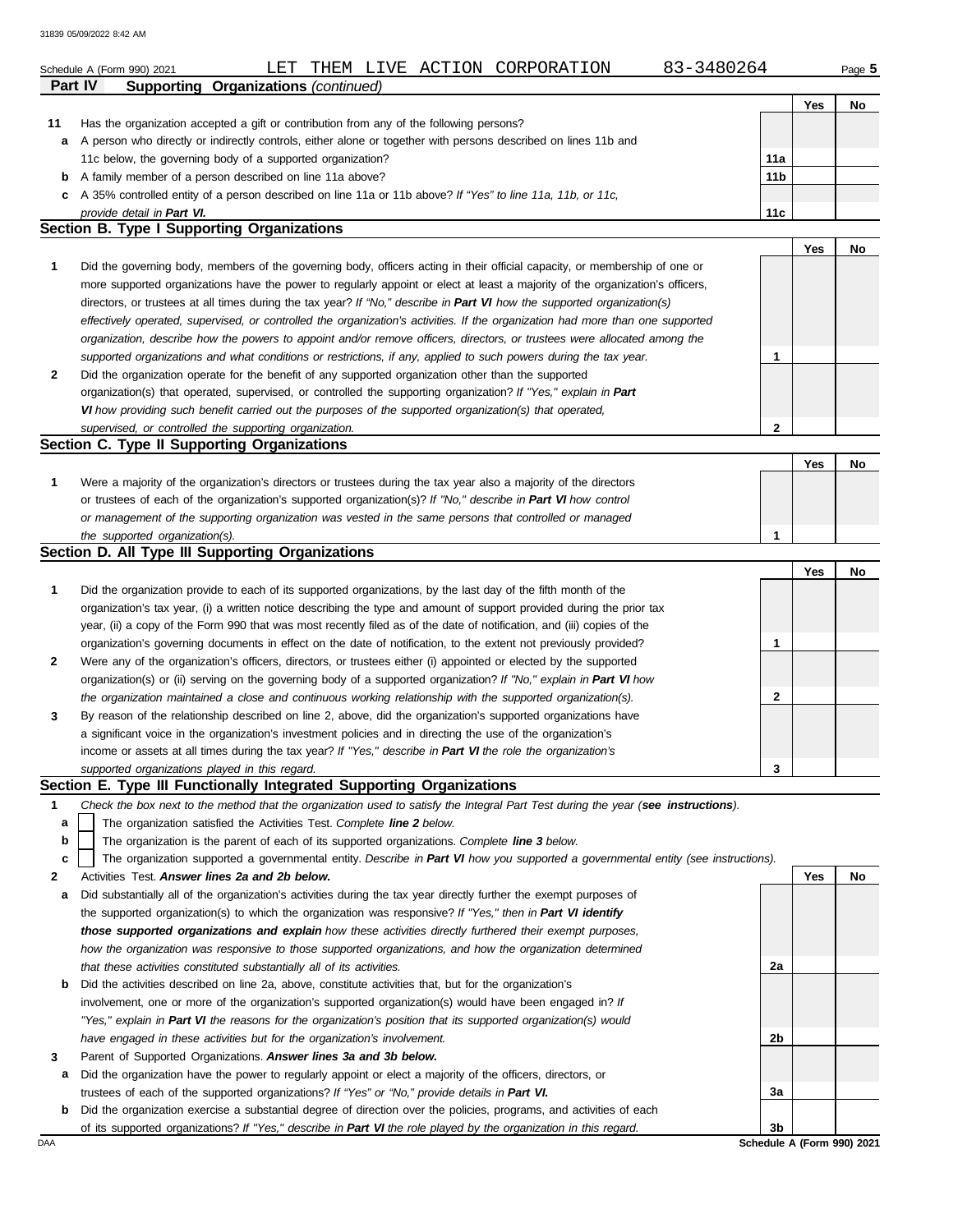|                | LET THEM LIVE ACTION CORPORATION<br>Schedule A (Form 990) 2021                                                                   |    | 83-3480264     | Page 6                         |
|----------------|----------------------------------------------------------------------------------------------------------------------------------|----|----------------|--------------------------------|
| Part V         | Type III Non-Functionally Integrated 509(a)(3) Supporting Organizations                                                          |    |                |                                |
| 1              | Check here if the organization satisfied the Integral Part Test as a qualifying trust on Nov. 20, 1970 (explain in Part VI). See |    |                |                                |
|                | instructions. All other Type III non-functionally integrated supporting organizations must complete Sections A through E.        |    |                |                                |
|                | Section A - Adjusted Net Income                                                                                                  |    | (A) Prior Year | (B) Current Year<br>(optional) |
| 1              | Net short-term capital gain                                                                                                      | 1  |                |                                |
| 2              | Recoveries of prior-year distributions                                                                                           | 2  |                |                                |
| 3              | Other gross income (see instructions)                                                                                            | 3  |                |                                |
| 4              | Add lines 1 through 3.                                                                                                           | 4  |                |                                |
| 5              | Depreciation and depletion                                                                                                       | 5  |                |                                |
| 6              | Portion of operating expenses paid or incurred for production or collection                                                      |    |                |                                |
|                | of gross income or for management, conservation, or maintenance of                                                               |    |                |                                |
|                | property held for production of income (see instructions)                                                                        | 6  |                |                                |
| 7              | Other expenses (see instructions)                                                                                                | 7  |                |                                |
| 8              | <b>Adjusted Net Income</b> (subtract lines 5, 6, and 7 from line 4)                                                              | 8  |                |                                |
|                | Section B - Minimum Asset Amount                                                                                                 |    | (A) Prior Year | (B) Current Year<br>(optional) |
| 1.             | Aggregate fair market value of all non-exempt-use assets (see                                                                    |    |                |                                |
|                | instructions for short tax year or assets held for part of year):                                                                |    |                |                                |
|                | <b>a</b> Average monthly value of securities                                                                                     | 1a |                |                                |
|                | <b>b</b> Average monthly cash balances                                                                                           | 1b |                |                                |
|                | c Fair market value of other non-exempt-use assets                                                                               | 1c |                |                                |
|                | d Total (add lines 1a, 1b, and 1c)                                                                                               | 1d |                |                                |
|                | e Discount claimed for blockage or other factors                                                                                 |    |                |                                |
|                | (explain in detail in Part VI):                                                                                                  |    |                |                                |
| 2              | Acquisition indebtedness applicable to non-exempt-use assets                                                                     | 2  |                |                                |
| 3              | Subtract line 2 from line 1d.                                                                                                    | 3  |                |                                |
| 4              | Cash deemed held for exempt use. Enter 0.015 of line 3 (for greater amount,                                                      |    |                |                                |
|                | see instructions)                                                                                                                | 4  |                |                                |
| 5              | Net value of non-exempt-use assets (subtract line 4 from line 3)                                                                 | 5  |                |                                |
| 6              | Multiply line 5 by 0.035.                                                                                                        | 6  |                |                                |
| 7              | Recoveries of prior-year distributions                                                                                           | 7  |                |                                |
| 8              | <b>Minimum Asset Amount</b> (add line 7 to line 6)                                                                               | 8  |                |                                |
|                | Section C - Distributable Amount                                                                                                 |    |                | <b>Current Year</b>            |
| 1.             | Adjusted net income for prior year (from Section A, line 8, column A)                                                            | 1  |                |                                |
| $\mathbf{2}$   | Enter 0.85 of line 1.                                                                                                            | 2  |                |                                |
| 3              | Minimum asset amount for prior year (from Section B, line 8, column A)                                                           | 3  |                |                                |
| 4              | Enter greater of line 2 or line 3.                                                                                               | 4  |                |                                |
| 5              | Income tax imposed in prior year                                                                                                 | 5  |                |                                |
| 6              | Distributable Amount. Subtract line 5 from line 4, unless subject to                                                             |    |                |                                |
|                | emergency temporary reduction (see instructions).                                                                                | 6  |                |                                |
| $\overline{7}$ | Check here if the current year is the organization's first as a non-functionally integrated Type III supporting organization     |    |                |                                |

**7** rganization's first as a non-functionally integrated Type III supporting orgi L (see instructions).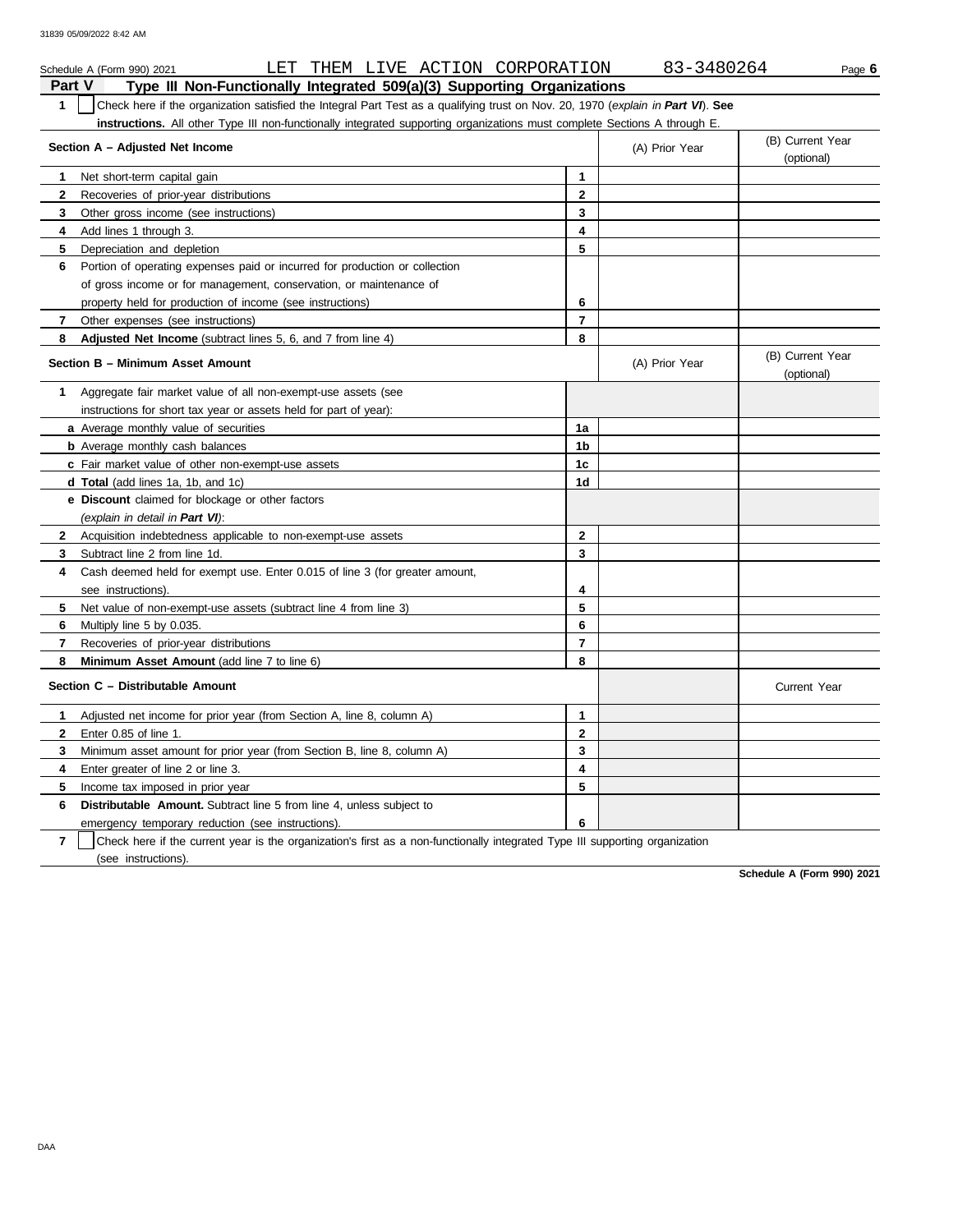|               | LET THEM LIVE ACTION CORPORATION<br>Schedule A (Form 990) 2021                             |                             | 83-3480264                            | Page 7                                  |
|---------------|--------------------------------------------------------------------------------------------|-----------------------------|---------------------------------------|-----------------------------------------|
| <b>Part V</b> | Type III Non-Functionally Integrated 509(a)(3) Supporting Organizations (continued)        |                             |                                       |                                         |
|               | Section D - Distributions                                                                  |                             |                                       | <b>Current Year</b>                     |
| 1             | Amounts paid to supported organizations to accomplish exempt purposes                      |                             |                                       |                                         |
| $\mathbf{2}$  | Amounts paid to perform activity that directly furthers exempt purposes of supported       |                             |                                       |                                         |
|               | organizations, in excess of income from activity                                           |                             |                                       |                                         |
| 3             | Administrative expenses paid to accomplish exempt purposes of supported organizations      |                             |                                       |                                         |
| 4             | Amounts paid to acquire exempt-use assets                                                  |                             |                                       |                                         |
| 5             | Qualified set-aside amounts (prior IRS approval required-provide details in Part VI)       |                             |                                       |                                         |
| 6             | Other distributions (describe in Part VI). See instructions.                               |                             |                                       |                                         |
| 7             | Total annual distributions. Add lines 1 through 6.                                         |                             |                                       |                                         |
| 8             | Distributions to attentive supported organizations to which the organization is responsive |                             |                                       |                                         |
|               | (provide details in Part VI). See instructions.                                            |                             |                                       |                                         |
| 9             | Distributable amount for 2021 from Section C, line 6                                       |                             |                                       |                                         |
| 10            | Line 8 amount divided by line 9 amount                                                     |                             |                                       |                                         |
|               |                                                                                            | (i)                         | (ii)                                  | (iii)                                   |
|               | <b>Section E - Distribution Allocations (see instructions)</b>                             | <b>Excess Distributions</b> | <b>Underdistributions</b><br>Pre-2021 | <b>Distributable</b><br>Amount for 2021 |
| 1             | Distributable amount for 2021 from Section C, line 6                                       |                             |                                       |                                         |
| 2             | Underdistributions, if any, for years prior to 2021                                        |                             |                                       |                                         |
|               | (reasonable cause required-explain in Part VI). See                                        |                             |                                       |                                         |
|               | instructions.                                                                              |                             |                                       |                                         |
| 3             | Excess distributions carryover, if any, to 2021                                            |                             |                                       |                                         |
|               |                                                                                            |                             |                                       |                                         |
|               |                                                                                            |                             |                                       |                                         |
|               |                                                                                            |                             |                                       |                                         |
|               |                                                                                            |                             |                                       |                                         |
|               |                                                                                            |                             |                                       |                                         |
|               | f Total of lines 3a through 3e                                                             |                             |                                       |                                         |
|               | <b>g</b> Applied to underdistributions of prior years                                      |                             |                                       |                                         |
|               | h Applied to 2021 distributable amount                                                     |                             |                                       |                                         |
|               | <i>i</i> Carryover from 2016 not applied (see instructions)                                |                             |                                       |                                         |
|               | Remainder. Subtract lines 3g, 3h, and 3i from line 3f.                                     |                             |                                       |                                         |
| 4             | Distributions for 2021 from                                                                |                             |                                       |                                         |
|               | \$<br>Section D, line 7:                                                                   |                             |                                       |                                         |
|               | <b>a</b> Applied to underdistributions of prior years                                      |                             |                                       |                                         |
|               | <b>b</b> Applied to 2021 distributable amount                                              |                             |                                       |                                         |
|               | <b>c</b> Remainder. Subtract lines 4a and 4b from line 4.                                  |                             |                                       |                                         |
| 5             | Remaining underdistributions for years prior to 2021, if                                   |                             |                                       |                                         |
|               | any. Subtract lines 3g and 4a from line 2. For result                                      |                             |                                       |                                         |
|               | greater than zero, explain in Part VI. See instructions.                                   |                             |                                       |                                         |
| 6             | Remaining underdistributions for 2021 Subtract lines 3h                                    |                             |                                       |                                         |
|               | and 4b from line 1. For result greater than zero, explain in                               |                             |                                       |                                         |
|               | Part VI. See instructions.                                                                 |                             |                                       |                                         |
| 7             | Excess distributions carryover to 2022. Add lines 3j                                       |                             |                                       |                                         |
|               | and 4c.                                                                                    |                             |                                       |                                         |
| 8             | Breakdown of line 7:                                                                       |                             |                                       |                                         |
|               |                                                                                            |                             |                                       |                                         |
|               |                                                                                            |                             |                                       |                                         |
|               |                                                                                            |                             |                                       |                                         |
|               |                                                                                            |                             |                                       |                                         |
|               | <b>e</b> Excess from 2021                                                                  |                             |                                       |                                         |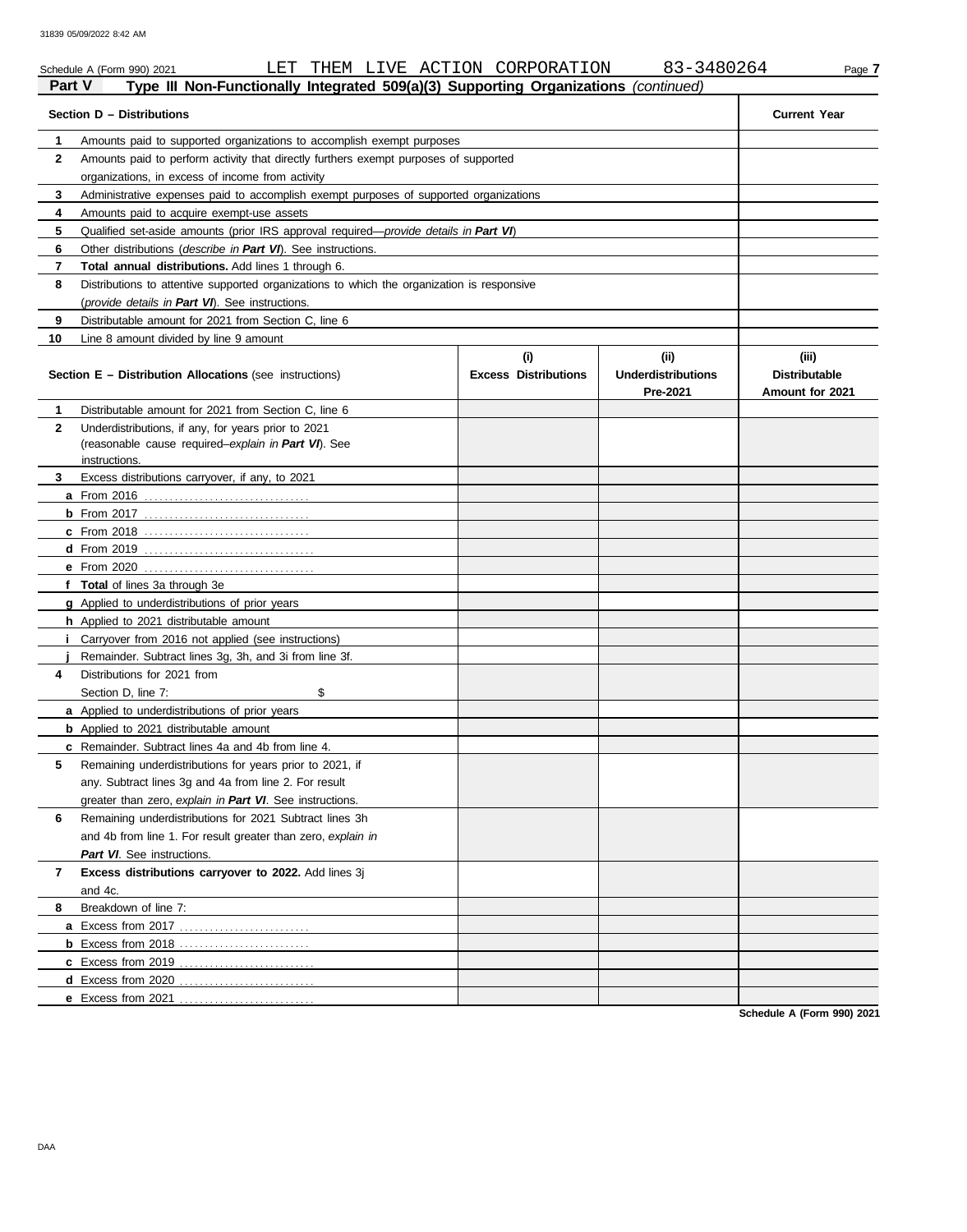| Schedule A (Form 990) 2021 |                                                                                                |  | LET THEM LIVE ACTION CORPORATION | 83-3480264                                                                                                                                                                                                                                                                                                                                                        | Page 8 |
|----------------------------|------------------------------------------------------------------------------------------------|--|----------------------------------|-------------------------------------------------------------------------------------------------------------------------------------------------------------------------------------------------------------------------------------------------------------------------------------------------------------------------------------------------------------------|--------|
| Part VI                    |                                                                                                |  |                                  | Supplemental Information. Provide the explanations required by Part II, line 10; Part II, line 17a or 17b; Part<br>III, line 12; Part IV, Section A, lines 1, 2, 3b, 3c, 4b, 4c, 5a, 6, 9a, 9b, 9c, 11a, 11b, and 11c; Part IV, Section<br>B, lines 1 and 2; Part IV, Section C, line 1; Part IV, Section D, lines 2 and 3; Part IV, Section E, lines 1c, 2a, 2b, |        |
|                            | lines 2, 5, and 6. Also complete this part for any additional information. (See instructions.) |  |                                  | 3a, and 3b; Part V, line 1; Part V, Section B, line 1e; Part V, Section D, lines 5, 6, and 8; and Part V, Section E,                                                                                                                                                                                                                                              |        |
|                            |                                                                                                |  |                                  |                                                                                                                                                                                                                                                                                                                                                                   |        |
|                            |                                                                                                |  |                                  |                                                                                                                                                                                                                                                                                                                                                                   |        |
|                            |                                                                                                |  |                                  |                                                                                                                                                                                                                                                                                                                                                                   |        |
|                            |                                                                                                |  |                                  |                                                                                                                                                                                                                                                                                                                                                                   |        |
|                            |                                                                                                |  |                                  |                                                                                                                                                                                                                                                                                                                                                                   |        |
|                            |                                                                                                |  |                                  |                                                                                                                                                                                                                                                                                                                                                                   |        |
|                            |                                                                                                |  |                                  |                                                                                                                                                                                                                                                                                                                                                                   |        |
|                            |                                                                                                |  |                                  |                                                                                                                                                                                                                                                                                                                                                                   |        |
|                            |                                                                                                |  |                                  |                                                                                                                                                                                                                                                                                                                                                                   |        |
|                            |                                                                                                |  |                                  |                                                                                                                                                                                                                                                                                                                                                                   |        |
|                            |                                                                                                |  |                                  |                                                                                                                                                                                                                                                                                                                                                                   |        |
|                            |                                                                                                |  |                                  |                                                                                                                                                                                                                                                                                                                                                                   |        |
|                            |                                                                                                |  |                                  |                                                                                                                                                                                                                                                                                                                                                                   |        |
|                            |                                                                                                |  |                                  |                                                                                                                                                                                                                                                                                                                                                                   |        |
|                            |                                                                                                |  |                                  |                                                                                                                                                                                                                                                                                                                                                                   |        |
|                            |                                                                                                |  |                                  |                                                                                                                                                                                                                                                                                                                                                                   |        |
|                            |                                                                                                |  |                                  |                                                                                                                                                                                                                                                                                                                                                                   |        |
|                            |                                                                                                |  |                                  |                                                                                                                                                                                                                                                                                                                                                                   |        |
|                            |                                                                                                |  |                                  |                                                                                                                                                                                                                                                                                                                                                                   |        |
|                            |                                                                                                |  |                                  |                                                                                                                                                                                                                                                                                                                                                                   |        |
|                            |                                                                                                |  |                                  |                                                                                                                                                                                                                                                                                                                                                                   |        |
|                            |                                                                                                |  |                                  |                                                                                                                                                                                                                                                                                                                                                                   |        |
|                            |                                                                                                |  |                                  |                                                                                                                                                                                                                                                                                                                                                                   |        |
|                            |                                                                                                |  |                                  |                                                                                                                                                                                                                                                                                                                                                                   |        |
|                            |                                                                                                |  |                                  |                                                                                                                                                                                                                                                                                                                                                                   |        |
|                            |                                                                                                |  |                                  |                                                                                                                                                                                                                                                                                                                                                                   |        |
|                            |                                                                                                |  |                                  |                                                                                                                                                                                                                                                                                                                                                                   |        |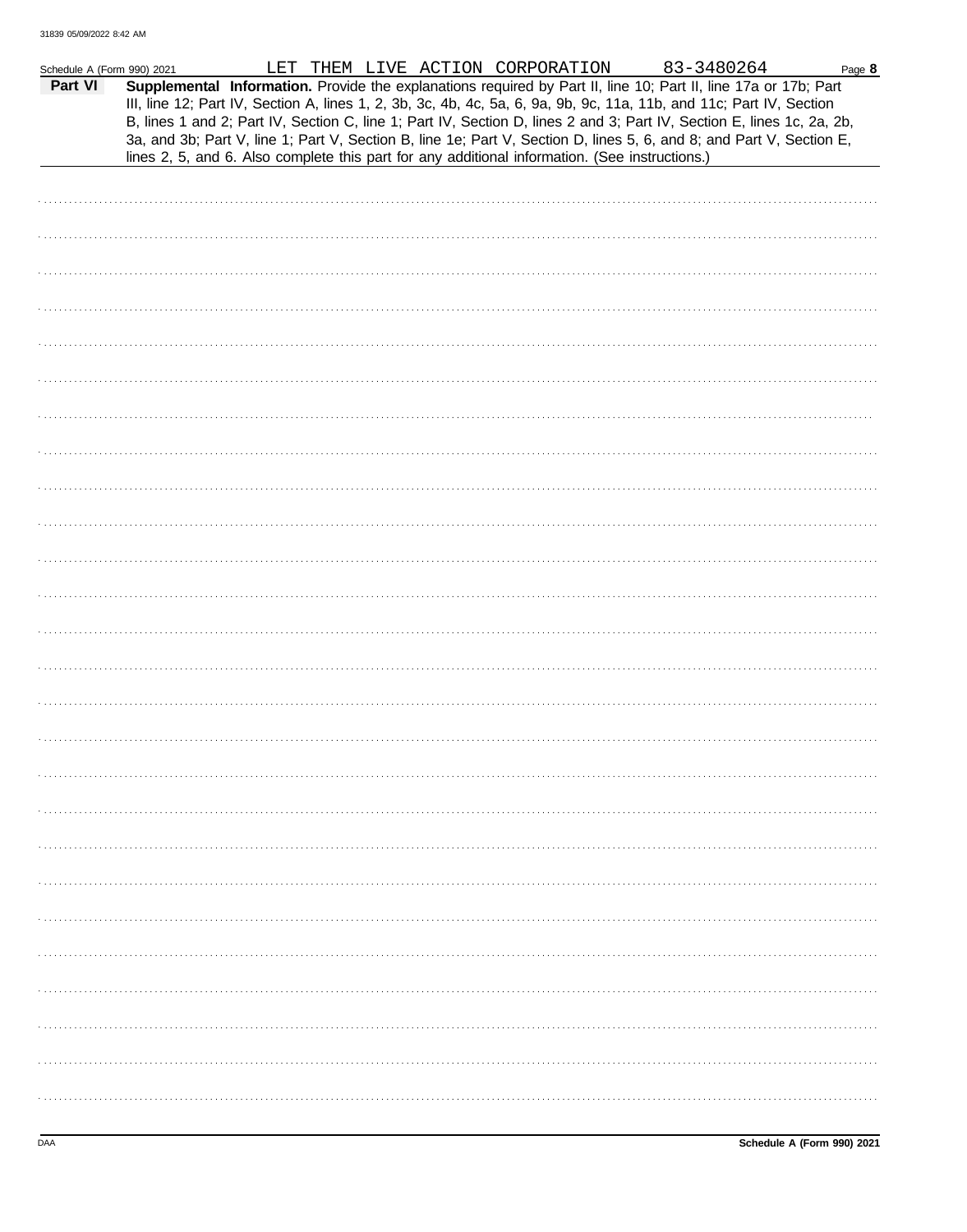| <b>SCHEDULE D</b>                         | Supplemental Financial Statements                                                                                                                                                                                   |                       |                                                    |    |                                | OMB No. 1545-0047               |  |  |
|-------------------------------------------|---------------------------------------------------------------------------------------------------------------------------------------------------------------------------------------------------------------------|-----------------------|----------------------------------------------------|----|--------------------------------|---------------------------------|--|--|
| (Form 990)                                | Lu Complete if the organization answered "Yes" on Form 990,<br>Part IV, line 6, 7, 8, 9, 10, 11a, 11b, 11c, 11d, 11e, 11f, 12a, or 12b.                                                                             |                       |                                                    |    |                                |                                 |  |  |
| Department of the Treasury                |                                                                                                                                                                                                                     | U Attach to Form 990. |                                                    |    | Open to Public                 |                                 |  |  |
| Internal Revenue Service                  | U Go to www.irs.gov/Form990 for instructions and the latest information.                                                                                                                                            |                       |                                                    |    |                                | <b>Inspection</b>               |  |  |
| Name of the organization                  |                                                                                                                                                                                                                     |                       |                                                    |    | Employer identification number |                                 |  |  |
| LET                                       | THEM LIVE ACTION CORPORATION                                                                                                                                                                                        |                       |                                                    |    | 83-3480264                     |                                 |  |  |
| Part I                                    | Organizations Maintaining Donor Advised Funds or Other Similar Funds or Accounts.                                                                                                                                   |                       |                                                    |    |                                |                                 |  |  |
|                                           | Complete if the organization answered "Yes" on Form 990, Part IV, line 6.                                                                                                                                           |                       |                                                    |    |                                |                                 |  |  |
|                                           |                                                                                                                                                                                                                     |                       | (a) Donor advised funds                            |    |                                | (b) Funds and other accounts    |  |  |
| Total number at end of year<br>1          |                                                                                                                                                                                                                     |                       |                                                    |    |                                |                                 |  |  |
| 2                                         | Aggregate value of contributions to (during year) [11] [11] Aggregate value of contributions to (during year)                                                                                                       |                       | <u> 1989 - Johann Barn, amerikansk politiker (</u> |    |                                |                                 |  |  |
| 3                                         | Aggregate value of grants from (during year)                                                                                                                                                                        |                       |                                                    |    |                                |                                 |  |  |
| 4<br>5                                    | Did the organization inform all donors and donor advisors in writing that the assets held in donor advised                                                                                                          |                       |                                                    |    |                                |                                 |  |  |
|                                           |                                                                                                                                                                                                                     |                       |                                                    |    |                                | Yes<br>No                       |  |  |
| 6                                         | Did the organization inform all grantees, donors, and donor advisors in writing that grant funds can be used                                                                                                        |                       |                                                    |    |                                |                                 |  |  |
|                                           | only for charitable purposes and not for the benefit of the donor or donor advisor, or for any other purpose                                                                                                        |                       |                                                    |    |                                |                                 |  |  |
|                                           |                                                                                                                                                                                                                     |                       |                                                    |    |                                | Yes<br>No.                      |  |  |
| Part II                                   | <b>Conservation Easements.</b>                                                                                                                                                                                      |                       |                                                    |    |                                |                                 |  |  |
|                                           | Complete if the organization answered "Yes" on Form 990, Part IV, line 7.                                                                                                                                           |                       |                                                    |    |                                |                                 |  |  |
| 1                                         | Purpose(s) of conservation easements held by the organization (check all that apply).                                                                                                                               |                       |                                                    |    |                                |                                 |  |  |
|                                           | Preservation of land for public use (for example, recreation or education)                                                                                                                                          |                       | Preservation of a historically important land area |    |                                |                                 |  |  |
| Protection of natural habitat             |                                                                                                                                                                                                                     |                       | Preservation of a certified historic structure     |    |                                |                                 |  |  |
| Preservation of open space                |                                                                                                                                                                                                                     |                       |                                                    |    |                                |                                 |  |  |
| 2                                         | Complete lines 2a through 2d if the organization held a qualified conservation contribution in the form of a conservation                                                                                           |                       |                                                    |    |                                |                                 |  |  |
| easement on the last day of the tax year. |                                                                                                                                                                                                                     |                       |                                                    |    |                                | Held at the End of the Tax Year |  |  |
| a                                         |                                                                                                                                                                                                                     |                       |                                                    | 2a |                                |                                 |  |  |
| b                                         |                                                                                                                                                                                                                     |                       |                                                    | 2b |                                |                                 |  |  |
| c                                         | Number of conservation easements on a certified historic structure included in (a) [11] Number of conservation easements on a certified historic structure included in (a)                                          |                       |                                                    | 2c |                                |                                 |  |  |
|                                           | d Number of conservation easements included in (c) acquired after 7/25/06, and not on a                                                                                                                             |                       |                                                    |    |                                |                                 |  |  |
|                                           | historic structure listed in the National Register                                                                                                                                                                  |                       |                                                    | 2d |                                |                                 |  |  |
| 3                                         | Number of conservation easements modified, transferred, released, extinguished, or terminated by the organization during the                                                                                        |                       |                                                    |    |                                |                                 |  |  |
| tax year $\mathsf{u}$                     |                                                                                                                                                                                                                     |                       |                                                    |    |                                |                                 |  |  |
| 4                                         | Number of states where property subject to conservation easement is located u                                                                                                                                       |                       |                                                    |    |                                |                                 |  |  |
| 5                                         | Does the organization have a written policy regarding the periodic monitoring, inspection, handling of                                                                                                              |                       |                                                    |    |                                |                                 |  |  |
|                                           | violations, and enforcement of the conservation easements it holds? $\ldots$ $\ldots$ $\ldots$ $\ldots$ $\ldots$ $\ldots$ $\ldots$ $\ldots$ $\ldots$ $\ldots$ $\ldots$ $\ldots$ $\ldots$ $\ldots$ $\ldots$ $\ldots$ |                       |                                                    |    |                                |                                 |  |  |
| 6                                         | Staff and volunteer hours devoted to monitoring, inspecting, handling of violations, and enforcing conservation easements during the year                                                                           |                       |                                                    |    |                                |                                 |  |  |
| <b>u</b> <sub></sub>                      |                                                                                                                                                                                                                     |                       |                                                    |    |                                |                                 |  |  |
| 7                                         | Amount of expenses incurred in monitoring, inspecting, handling of violations, and enforcing conservation easements during the year                                                                                 |                       |                                                    |    |                                |                                 |  |  |
|                                           |                                                                                                                                                                                                                     |                       |                                                    |    |                                |                                 |  |  |
| 8                                         | Does each conservation easement reported on line 2(d) above satisfy the requirements of section 170(h)(4)(B)(i)                                                                                                     |                       |                                                    |    |                                |                                 |  |  |
|                                           | In Part XIII, describe how the organization reports conservation easements in its revenue and expense statement and                                                                                                 |                       |                                                    |    |                                | Yes<br>No                       |  |  |
| 9                                         | balance sheet, and include, if applicable, the text of the footnote to the organization's financial statements that describes the                                                                                   |                       |                                                    |    |                                |                                 |  |  |
|                                           | organization's accounting for conservation easements.                                                                                                                                                               |                       |                                                    |    |                                |                                 |  |  |
| Part III                                  | Organizations Maintaining Collections of Art, Historical Treasures, or Other Similar Assets.                                                                                                                        |                       |                                                    |    |                                |                                 |  |  |
|                                           | Complete if the organization answered "Yes" on Form 990, Part IV, line 8.                                                                                                                                           |                       |                                                    |    |                                |                                 |  |  |
|                                           | 1a If the organization elected, as permitted under FASB ASC 958, not to report in its revenue statement and balance sheet works                                                                                     |                       |                                                    |    |                                |                                 |  |  |
|                                           | of art, historical treasures, or other similar assets held for public exhibition, education, or research in furtherance of public                                                                                   |                       |                                                    |    |                                |                                 |  |  |
|                                           | service, provide in Part XIII the text of the footnote to its financial statements that describes these items.                                                                                                      |                       |                                                    |    |                                |                                 |  |  |
| b                                         | If the organization elected, as permitted under FASB ASC 958, to report in its revenue statement and balance sheet works of                                                                                         |                       |                                                    |    |                                |                                 |  |  |
|                                           | art, historical treasures, or other similar assets held for public exhibition, education, or research in furtherance of public service,                                                                             |                       |                                                    |    |                                |                                 |  |  |
|                                           | provide the following amounts relating to these items:                                                                                                                                                              |                       |                                                    |    |                                |                                 |  |  |
|                                           |                                                                                                                                                                                                                     |                       |                                                    |    |                                | $\mathsf{u}$ \$                 |  |  |
|                                           |                                                                                                                                                                                                                     |                       |                                                    |    |                                |                                 |  |  |
| 2                                         | If the organization received or held works of art, historical treasures, or other similar assets for financial gain, provide the                                                                                    |                       |                                                    |    |                                |                                 |  |  |
|                                           | following amounts required to be reported under FASB ASC 958 relating to these items:                                                                                                                               |                       |                                                    |    |                                |                                 |  |  |
| а                                         |                                                                                                                                                                                                                     |                       |                                                    |    |                                |                                 |  |  |
| b                                         |                                                                                                                                                                                                                     |                       |                                                    |    | u s                            |                                 |  |  |

DAA **For Paperwork Reduction Act Notice, see the Instructions for Form 990.**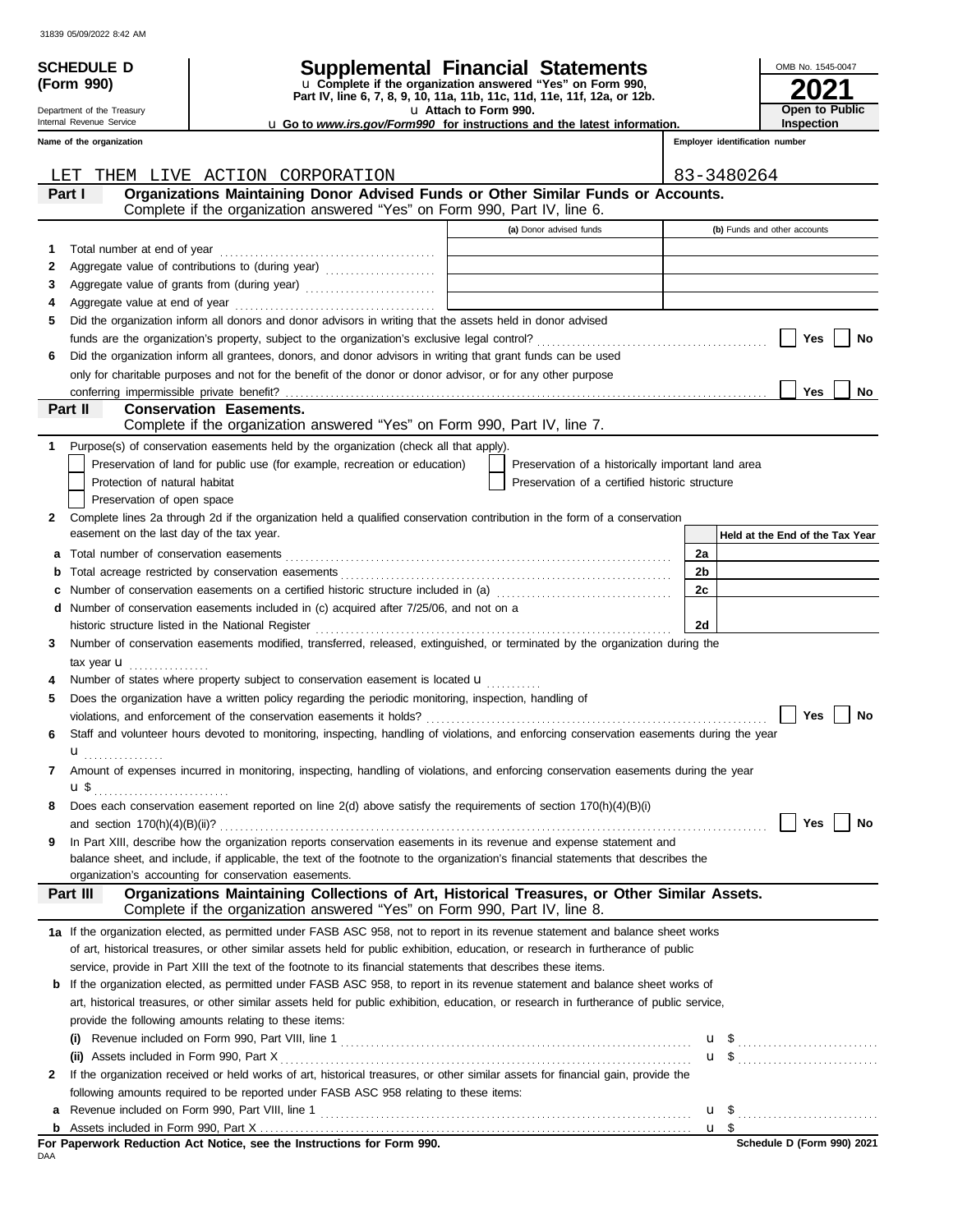|   | Schedule D (Form 990) 2021 LET THEM LIVE ACTION CORPORATION                                                                                                                                                                          |                         |                          |                         | 83-3480264      |                      |                | Page 2              |
|---|--------------------------------------------------------------------------------------------------------------------------------------------------------------------------------------------------------------------------------------|-------------------------|--------------------------|-------------------------|-----------------|----------------------|----------------|---------------------|
|   | Organizations Maintaining Collections of Art, Historical Treasures, or Other Similar Assets (continued)<br>Part III                                                                                                                  |                         |                          |                         |                 |                      |                |                     |
| 3 | Using the organization's acquisition, accession, and other records, check any of the following that make significant use of its<br>collection items (check all that apply):                                                          |                         |                          |                         |                 |                      |                |                     |
| a | Public exhibition                                                                                                                                                                                                                    | d                       | Loan or exchange program |                         |                 |                      |                |                     |
| b | Scholarly research                                                                                                                                                                                                                   | е                       |                          |                         |                 |                      |                |                     |
|   |                                                                                                                                                                                                                                      |                         |                          |                         |                 |                      |                |                     |
| c | Preservation for future generations                                                                                                                                                                                                  |                         |                          |                         |                 |                      |                |                     |
|   | Provide a description of the organization's collections and explain how they further the organization's exempt purpose in Part<br>XIII.                                                                                              |                         |                          |                         |                 |                      |                |                     |
| 5 | During the year, did the organization solicit or receive donations of art, historical treasures, or other similar                                                                                                                    |                         |                          |                         |                 |                      |                |                     |
|   |                                                                                                                                                                                                                                      |                         |                          |                         |                 |                      | <b>Yes</b>     | No                  |
|   | <b>Part IV</b><br><b>Escrow and Custodial Arrangements.</b>                                                                                                                                                                          |                         |                          |                         |                 |                      |                |                     |
|   | Complete if the organization answered "Yes" on Form 990, Part IV, line 9, or reported an amount on Form<br>990, Part X, line 21.                                                                                                     |                         |                          |                         |                 |                      |                |                     |
|   | 1a Is the organization an agent, trustee, custodian or other intermediary for contributions or other assets not                                                                                                                      |                         |                          |                         |                 |                      |                |                     |
|   |                                                                                                                                                                                                                                      |                         |                          |                         |                 |                      | Yes            | No                  |
|   | b If "Yes," explain the arrangement in Part XIII and complete the following table:                                                                                                                                                   |                         |                          |                         |                 |                      |                |                     |
|   |                                                                                                                                                                                                                                      |                         |                          |                         |                 |                      | Amount         |                     |
|   |                                                                                                                                                                                                                                      |                         |                          |                         |                 |                      |                |                     |
|   | c Beginning balance <b>contract the contract of the contract of the contract of the contract of the contract of the contract of the contract of the contract of the contract of the contract of the contract of the contract of </b> |                         |                          |                         |                 | 1c                   |                |                     |
|   |                                                                                                                                                                                                                                      |                         |                          |                         |                 | 1d                   |                |                     |
| е |                                                                                                                                                                                                                                      |                         |                          |                         |                 | 1e                   |                |                     |
|   | Ending balance <b>constructs</b> and constructs and constructs and constructs and constructs and constructs and constructs and constructs and constructs and constructs and constructs and constructs and constructs and constructs  |                         |                          |                         |                 | 1f                   |                |                     |
|   |                                                                                                                                                                                                                                      |                         |                          |                         |                 |                      | <b>Yes</b>     | No                  |
|   |                                                                                                                                                                                                                                      |                         |                          |                         |                 |                      |                |                     |
|   | <b>Part V</b><br><b>Endowment Funds.</b>                                                                                                                                                                                             |                         |                          |                         |                 |                      |                |                     |
|   | Complete if the organization answered "Yes" on Form 990, Part IV, line 10.                                                                                                                                                           |                         |                          |                         |                 |                      |                |                     |
|   |                                                                                                                                                                                                                                      | (a) Current year        | (b) Prior year           | (c) Two years back      |                 | (d) Three years back |                | (e) Four years back |
|   | 1a Beginning of year balance                                                                                                                                                                                                         |                         |                          |                         |                 |                      |                |                     |
|   | <b>b</b> Contributions <b>contributions</b>                                                                                                                                                                                          |                         |                          |                         |                 |                      |                |                     |
|   | c Net investment earnings, gains, and                                                                                                                                                                                                |                         |                          |                         |                 |                      |                |                     |
|   |                                                                                                                                                                                                                                      |                         |                          |                         |                 |                      |                |                     |
|   | d Grants or scholarships                                                                                                                                                                                                             |                         |                          |                         |                 |                      |                |                     |
|   | e Other expenditures for facilities and                                                                                                                                                                                              |                         |                          |                         |                 |                      |                |                     |
|   |                                                                                                                                                                                                                                      |                         |                          |                         |                 |                      |                |                     |
|   | f Administrative expenses                                                                                                                                                                                                            |                         |                          |                         |                 |                      |                |                     |
|   |                                                                                                                                                                                                                                      |                         |                          |                         |                 |                      |                |                     |
|   | End of year balance<br>2 Provide the estimated percentage of the current year end balance (line 1g, column (a)) held as:                                                                                                             |                         |                          |                         |                 |                      |                |                     |
|   |                                                                                                                                                                                                                                      |                         |                          |                         |                 |                      |                |                     |
|   | a Board designated or quasi-endowment u                                                                                                                                                                                              |                         |                          |                         |                 |                      |                |                     |
| b | Permanent endowment <b>u</b> %                                                                                                                                                                                                       |                         |                          |                         |                 |                      |                |                     |
| c | Term endowment <b>u</b><br>%                                                                                                                                                                                                         |                         |                          |                         |                 |                      |                |                     |
|   | The percentages on lines 2a, 2b, and 2c should equal 100%.                                                                                                                                                                           |                         |                          |                         |                 |                      |                |                     |
|   | 3a Are there endowment funds not in the possession of the organization that are held and administered for the                                                                                                                        |                         |                          |                         |                 |                      |                |                     |
|   | organization by:                                                                                                                                                                                                                     |                         |                          |                         |                 |                      |                | Yes<br>No           |
|   |                                                                                                                                                                                                                                      |                         |                          |                         |                 |                      | 3a(i)          |                     |
|   |                                                                                                                                                                                                                                      |                         |                          |                         |                 |                      | 3a(ii)         |                     |
|   |                                                                                                                                                                                                                                      |                         |                          |                         |                 |                      | 3b             |                     |
|   | Describe in Part XIII the intended uses of the organization's endowment funds.                                                                                                                                                       |                         |                          |                         |                 |                      |                |                     |
|   | Part VI<br>Land, Buildings, and Equipment.                                                                                                                                                                                           |                         |                          |                         |                 |                      |                |                     |
|   | Complete if the organization answered "Yes" on Form 990, Part IV, line 11a. See Form 990, Part X, line 10.                                                                                                                           |                         |                          |                         |                 |                      |                |                     |
|   | Description of property                                                                                                                                                                                                              | (a) Cost or other basis |                          | (b) Cost or other basis | (c) Accumulated |                      | (d) Book value |                     |
|   |                                                                                                                                                                                                                                      | (investment)            |                          | (other)                 | depreciation    |                      |                |                     |
|   |                                                                                                                                                                                                                                      |                         |                          |                         |                 |                      |                |                     |
|   |                                                                                                                                                                                                                                      |                         |                          |                         |                 |                      |                |                     |
|   | c Leasehold improvements                                                                                                                                                                                                             |                         |                          |                         |                 |                      |                |                     |
|   |                                                                                                                                                                                                                                      |                         |                          | 13,200                  |                 | 2,698                |                | 10,502              |
|   |                                                                                                                                                                                                                                      |                         |                          |                         |                 |                      |                |                     |
|   |                                                                                                                                                                                                                                      |                         |                          |                         |                 |                      |                | 10,502              |
|   |                                                                                                                                                                                                                                      |                         |                          |                         |                 | $\mathbf{u}$         |                |                     |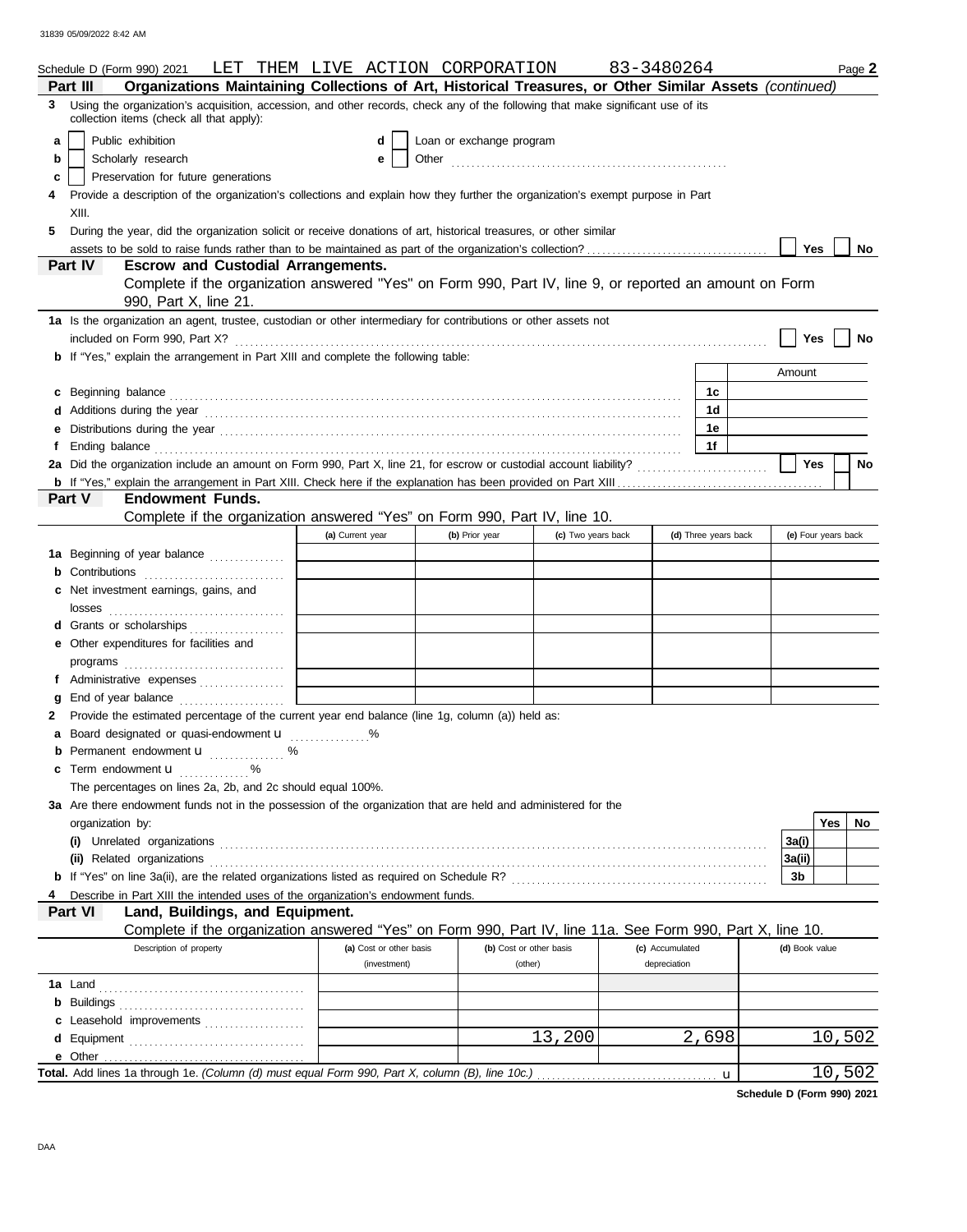|                           | THEM LIVE ACTION CORPORATION<br>LET.<br>Schedule D (Form 990) 2021                                                                                   |                | 83-3480264                       | Page 3         |
|---------------------------|------------------------------------------------------------------------------------------------------------------------------------------------------|----------------|----------------------------------|----------------|
| Part VII                  | <b>Investments - Other Securities.</b>                                                                                                               |                |                                  |                |
|                           | Complete if the organization answered "Yes" on Form 990, Part IV, line 11b. See Form 990, Part X, line 12.                                           |                |                                  |                |
|                           | (a) Description of security or category                                                                                                              | (b) Book value | (c) Method of valuation:         |                |
|                           | (including name of security)                                                                                                                         |                | Cost or end-of-year market value |                |
| (1) Financial derivatives |                                                                                                                                                      |                |                                  |                |
|                           | (2) Closely held equity interests                                                                                                                    |                |                                  |                |
| $(3)$ Other               |                                                                                                                                                      |                |                                  |                |
| (A)                       |                                                                                                                                                      |                |                                  |                |
| (B)                       |                                                                                                                                                      |                |                                  |                |
| (C)                       |                                                                                                                                                      |                |                                  |                |
|                           |                                                                                                                                                      |                |                                  |                |
| (D)                       |                                                                                                                                                      |                |                                  |                |
| (E)                       |                                                                                                                                                      |                |                                  |                |
| (F)                       |                                                                                                                                                      |                |                                  |                |
| (G)                       |                                                                                                                                                      |                |                                  |                |
| (H)                       |                                                                                                                                                      |                |                                  |                |
|                           | Total. (Column (b) must equal Form 990, Part X, col. (B) line 12.)<br>u                                                                              |                |                                  |                |
| Part VIII                 | Investments - Program Related.                                                                                                                       |                |                                  |                |
|                           | Complete if the organization answered "Yes" on Form 990, Part IV, line 11c. See Form 990, Part X, line 13.                                           |                |                                  |                |
|                           | (a) Description of investment                                                                                                                        | (b) Book value | (c) Method of valuation:         |                |
|                           |                                                                                                                                                      |                | Cost or end-of-year market value |                |
| (1)                       |                                                                                                                                                      |                |                                  |                |
| (2)                       |                                                                                                                                                      |                |                                  |                |
| (3)                       |                                                                                                                                                      |                |                                  |                |
| (4)                       |                                                                                                                                                      |                |                                  |                |
| (5)                       |                                                                                                                                                      |                |                                  |                |
| (6)                       |                                                                                                                                                      |                |                                  |                |
| (7)                       |                                                                                                                                                      |                |                                  |                |
| (8)                       |                                                                                                                                                      |                |                                  |                |
| (9)                       |                                                                                                                                                      |                |                                  |                |
|                           | Total. (Column (b) must equal Form 990, Part X, col. (B) line 13.)<br>u                                                                              |                |                                  |                |
| Part IX                   | <b>Other Assets.</b>                                                                                                                                 |                |                                  |                |
|                           | Complete if the organization answered "Yes" on Form 990, Part IV, line 11d. See Form 990, Part X, line 15.                                           |                |                                  |                |
|                           | (a) Description                                                                                                                                      |                |                                  | (b) Book value |
|                           |                                                                                                                                                      |                |                                  |                |
| (1)                       |                                                                                                                                                      |                |                                  |                |
| (2)                       |                                                                                                                                                      |                |                                  |                |
| (3)                       |                                                                                                                                                      |                |                                  |                |
| (4)                       |                                                                                                                                                      |                |                                  |                |
| (5)                       |                                                                                                                                                      |                |                                  |                |
| (6)                       |                                                                                                                                                      |                |                                  |                |
| (7)                       |                                                                                                                                                      |                |                                  |                |
| (8)                       |                                                                                                                                                      |                |                                  |                |
| (9)                       |                                                                                                                                                      |                |                                  |                |
|                           | Total. (Column (b) must equal Form 990, Part X, col. (B) line 15.)                                                                                   |                | u                                |                |
| Part X                    | Other Liabilities.                                                                                                                                   |                |                                  |                |
|                           | Complete if the organization answered "Yes" on Form 990, Part IV, line 11e or 11f. See Form 990, Part X,                                             |                |                                  |                |
|                           | line 25.                                                                                                                                             |                |                                  |                |
| 1.                        | (a) Description of liability                                                                                                                         |                |                                  | (b) Book value |
| (1)                       | Federal income taxes                                                                                                                                 |                |                                  |                |
| (2)                       |                                                                                                                                                      |                |                                  |                |
| (3)                       |                                                                                                                                                      |                |                                  |                |
| (4)                       |                                                                                                                                                      |                |                                  |                |
| (5)                       |                                                                                                                                                      |                |                                  |                |
| (6)                       |                                                                                                                                                      |                |                                  |                |
| (7)                       |                                                                                                                                                      |                |                                  |                |
|                           |                                                                                                                                                      |                |                                  |                |
| (8)                       |                                                                                                                                                      |                |                                  |                |
| (9)                       |                                                                                                                                                      |                |                                  |                |
|                           | Total. (Column (b) must equal Form 990, Part X, col. (B) line 25.)                                                                                   |                | u                                |                |
|                           | 2. Liability for uncertain tax positions. In Part XIII, provide the text of the footnote to the organization's financial statements that reports the |                |                                  |                |
|                           | organization's liability for uncertain tax positions under FASB ASC 740. Check here if the text of the footnote has been provided in Part XIII.      |                |                                  |                |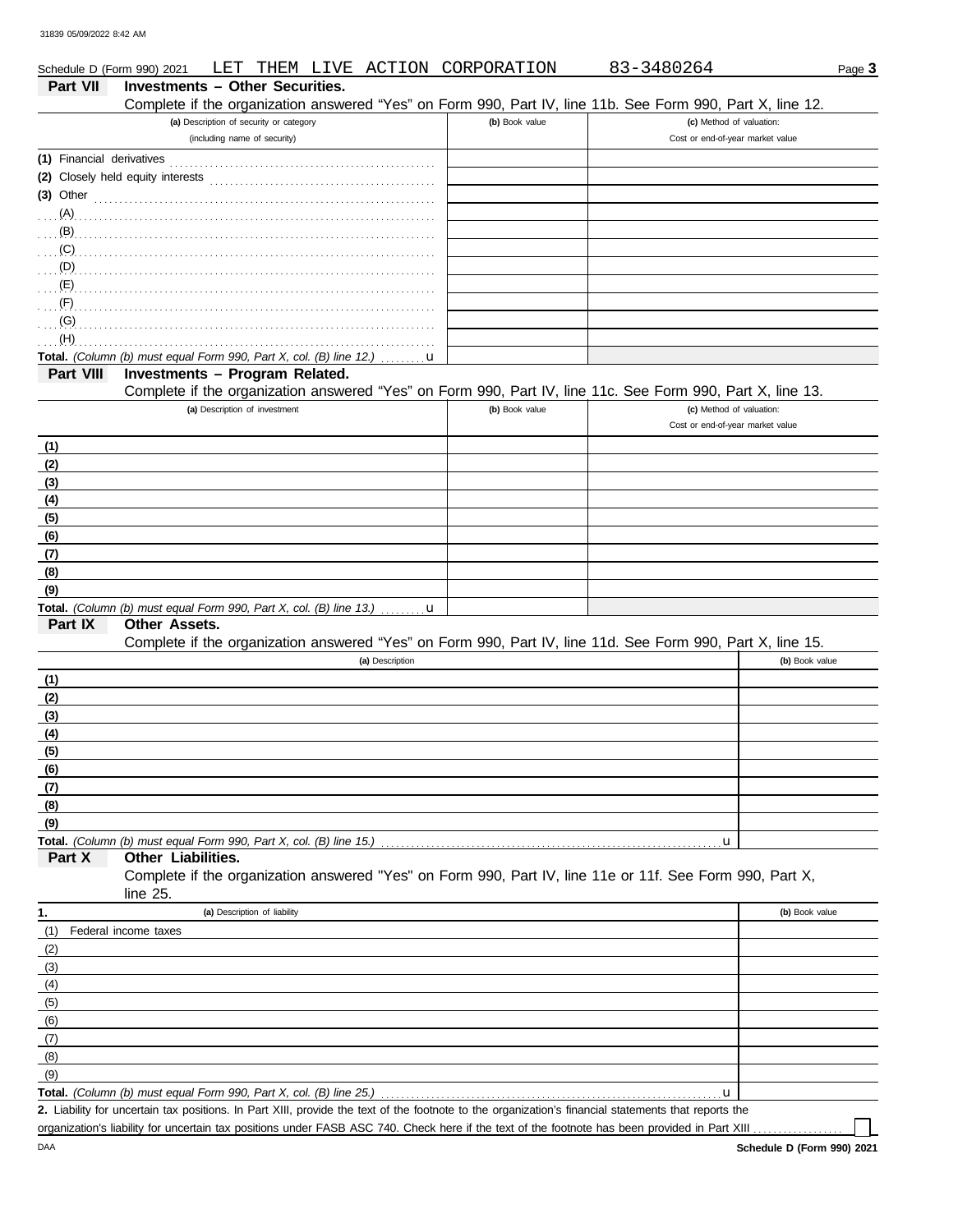|--|--|

|   | LET THEM LIVE ACTION CORPORATION<br>Schedule D (Form 990) 2021<br>Reconciliation of Revenue per Audited Financial Statements With Revenue per Return.<br>Part XI<br>Complete if the organization answered "Yes" on Form 990, Part IV, line 12a. |                | 83-3480264   | Page 4 |
|---|-------------------------------------------------------------------------------------------------------------------------------------------------------------------------------------------------------------------------------------------------|----------------|--------------|--------|
|   |                                                                                                                                                                                                                                                 |                |              |        |
| 1 |                                                                                                                                                                                                                                                 |                | 1            |        |
| 2 | Amounts included on line 1 but not on Form 990, Part VIII, line 12:                                                                                                                                                                             |                |              |        |
| a |                                                                                                                                                                                                                                                 | 2a             |              |        |
| b |                                                                                                                                                                                                                                                 | 2 <sub>b</sub> |              |        |
| c |                                                                                                                                                                                                                                                 | 2c             |              |        |
| d |                                                                                                                                                                                                                                                 | 2d             |              |        |
| е | Add lines 2a through 2d [11] Add [12] Add [12] Add lines 2a through 2d [12] Add lines 2a through 2d                                                                                                                                             |                | 2e           |        |
| З |                                                                                                                                                                                                                                                 |                | 3            |        |
| 4 | Amounts included on Form 990, Part VIII, line 12, but not on line 1:                                                                                                                                                                            |                |              |        |
| a |                                                                                                                                                                                                                                                 | 4a             |              |        |
| b |                                                                                                                                                                                                                                                 | 4b             |              |        |
|   | c Add lines 4a and 4b                                                                                                                                                                                                                           |                | 4c           |        |
| 5 |                                                                                                                                                                                                                                                 |                | 5            |        |
|   | Reconciliation of Expenses per Audited Financial Statements With Expenses per Return.<br>Part XII                                                                                                                                               |                |              |        |
|   | Complete if the organization answered "Yes" on Form 990, Part IV, line 12a.                                                                                                                                                                     |                |              |        |
| 1 |                                                                                                                                                                                                                                                 |                | $\mathbf{1}$ |        |
| 2 | Amounts included on line 1 but not on Form 990, Part IX, line 25:                                                                                                                                                                               |                |              |        |
| a |                                                                                                                                                                                                                                                 | 2a             |              |        |
|   |                                                                                                                                                                                                                                                 | 2 <sub>b</sub> |              |        |
| b |                                                                                                                                                                                                                                                 |                |              |        |
| c |                                                                                                                                                                                                                                                 | 2c             |              |        |
| d |                                                                                                                                                                                                                                                 | 2d             |              |        |
| е | Add lines 2a through 2d [11] March 20 [11] March 20 [12] March 20 [12] March 20 [12] March 20 [12] March 20 [12] March 20 [12] March 20 [12] March 20 [12] March 20 [12] March 20 [12] March 20 [12] March 20 [12] March 20 [1                  |                | 2e           |        |
| 3 |                                                                                                                                                                                                                                                 |                | 3            |        |
| 4 | Amounts included on Form 990, Part IX, line 25, but not on line 1:                                                                                                                                                                              |                |              |        |
| a |                                                                                                                                                                                                                                                 | 4a             |              |        |
| b |                                                                                                                                                                                                                                                 | 4b             |              |        |
|   |                                                                                                                                                                                                                                                 |                |              |        |
|   | c Add lines 4a and 4b                                                                                                                                                                                                                           |                | 4c           |        |
|   |                                                                                                                                                                                                                                                 |                | 5            |        |
|   | Part XIII Supplemental Information.                                                                                                                                                                                                             |                |              |        |
|   | Provide the descriptions required for Part II, lines 3, 5, and 9; Part III, lines 1a and 4; Part IV, lines 1b and 2b; Part V, line 4; Part X, line                                                                                              |                |              |        |
|   | 2; Part XI, lines 2d and 4b; and Part XII, lines 2d and 4b. Also complete this part to provide any additional information.                                                                                                                      |                |              |        |
|   |                                                                                                                                                                                                                                                 |                |              |        |
|   |                                                                                                                                                                                                                                                 |                |              |        |
|   |                                                                                                                                                                                                                                                 |                |              |        |
|   |                                                                                                                                                                                                                                                 |                |              |        |
|   |                                                                                                                                                                                                                                                 |                |              |        |
|   |                                                                                                                                                                                                                                                 |                |              |        |
|   |                                                                                                                                                                                                                                                 |                |              |        |
|   |                                                                                                                                                                                                                                                 |                |              |        |
|   |                                                                                                                                                                                                                                                 |                |              |        |
|   |                                                                                                                                                                                                                                                 |                |              |        |
|   |                                                                                                                                                                                                                                                 |                |              |        |
|   |                                                                                                                                                                                                                                                 |                |              |        |
|   |                                                                                                                                                                                                                                                 |                |              |        |
|   |                                                                                                                                                                                                                                                 |                |              |        |
|   |                                                                                                                                                                                                                                                 |                |              |        |
|   |                                                                                                                                                                                                                                                 |                |              |        |
|   |                                                                                                                                                                                                                                                 |                |              |        |
|   |                                                                                                                                                                                                                                                 |                |              |        |
|   |                                                                                                                                                                                                                                                 |                |              |        |
|   |                                                                                                                                                                                                                                                 |                |              |        |
|   |                                                                                                                                                                                                                                                 |                |              |        |
|   |                                                                                                                                                                                                                                                 |                |              |        |
|   |                                                                                                                                                                                                                                                 |                |              |        |
|   |                                                                                                                                                                                                                                                 |                |              |        |
|   |                                                                                                                                                                                                                                                 |                |              |        |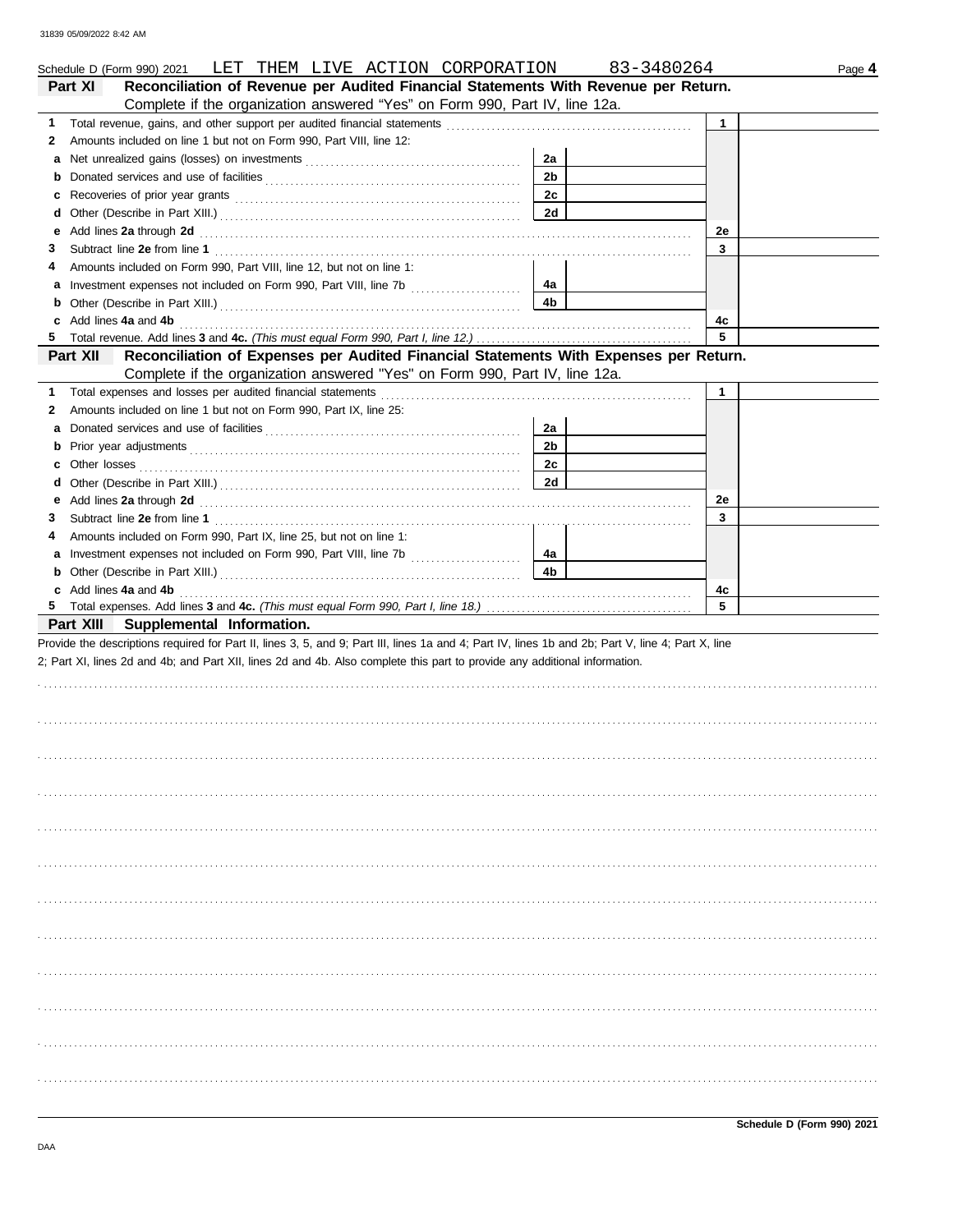|           | Schedule D (Form 990) 2021           |  |  | LET THEM LIVE ACTION CORPORATION | 83-3480264 | Page 5     |
|-----------|--------------------------------------|--|--|----------------------------------|------------|------------|
| Part XIII | Supplemental Information (continued) |  |  |                                  |            |            |
|           |                                      |  |  |                                  |            |            |
| $\cdots$  |                                      |  |  |                                  |            |            |
|           |                                      |  |  |                                  |            |            |
|           |                                      |  |  |                                  |            |            |
|           |                                      |  |  |                                  |            |            |
|           |                                      |  |  |                                  |            |            |
|           |                                      |  |  |                                  |            |            |
|           |                                      |  |  |                                  |            |            |
|           |                                      |  |  |                                  |            |            |
|           |                                      |  |  |                                  |            |            |
|           |                                      |  |  |                                  |            |            |
|           |                                      |  |  |                                  |            |            |
|           |                                      |  |  |                                  |            |            |
|           |                                      |  |  |                                  |            |            |
|           |                                      |  |  |                                  |            |            |
|           |                                      |  |  |                                  |            |            |
|           |                                      |  |  |                                  |            |            |
|           |                                      |  |  |                                  |            |            |
|           |                                      |  |  |                                  |            |            |
|           |                                      |  |  |                                  |            |            |
|           |                                      |  |  |                                  |            |            |
|           |                                      |  |  |                                  |            |            |
|           |                                      |  |  |                                  |            |            |
|           |                                      |  |  |                                  |            |            |
|           |                                      |  |  |                                  |            |            |
|           |                                      |  |  |                                  |            |            |
|           |                                      |  |  |                                  |            |            |
|           |                                      |  |  |                                  |            |            |
|           |                                      |  |  |                                  |            |            |
|           |                                      |  |  |                                  |            |            |
|           |                                      |  |  |                                  |            |            |
|           |                                      |  |  |                                  |            |            |
|           |                                      |  |  |                                  |            |            |
|           |                                      |  |  |                                  |            |            |
|           |                                      |  |  |                                  |            |            |
|           |                                      |  |  |                                  |            |            |
|           |                                      |  |  |                                  |            | . <b>.</b> |
|           |                                      |  |  |                                  |            |            |
|           |                                      |  |  |                                  |            |            |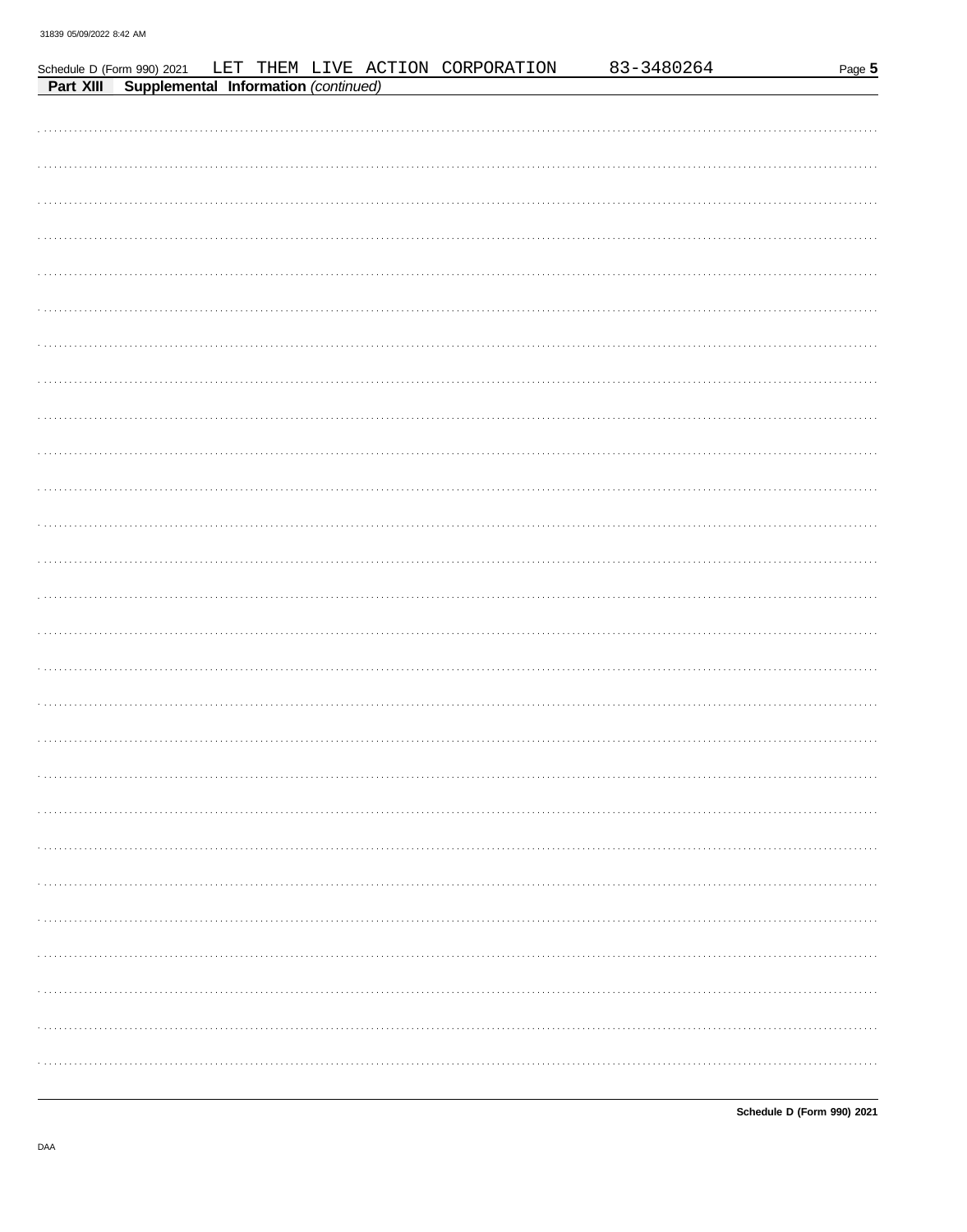| (Form 990)                                             |                                 | U Complete if the organization answered "Yes" on Form 990, Part IV, line 25a, 25b, 26, 27,                                    |                                       | 28a, 28b, or 28c, or Form 990-EZ, Part V, line 38a or 40b. |  |                                       |                                  |  |                                |                                |                              |     |                           |                |             |
|--------------------------------------------------------|---------------------------------|-------------------------------------------------------------------------------------------------------------------------------|---------------------------------------|------------------------------------------------------------|--|---------------------------------------|----------------------------------|--|--------------------------------|--------------------------------|------------------------------|-----|---------------------------|----------------|-------------|
| Department of the Treasury<br>Internal Revenue Service |                                 | U Attach to Form 990 or Form 990-EZ.<br><b>LI Go to www.irs.gov/Form990 for instructions and the latest information.</b>      |                                       |                                                            |  |                                       |                                  |  |                                |                                | Open To Public<br>Inspection |     |                           |                |             |
| Name of the organization                               |                                 |                                                                                                                               |                                       |                                                            |  |                                       |                                  |  |                                | Employer identification number |                              |     |                           |                |             |
|                                                        |                                 | LET THEM LIVE ACTION CORPORATION                                                                                              |                                       |                                                            |  |                                       |                                  |  |                                | 83-3480264                     |                              |     |                           |                |             |
| Part I                                                 |                                 | <b>Excess Benefit Transactions</b> (section $501(c)(3)$ , section $501(c)(4)$ , and section $501(c)(29)$ organizations only). |                                       |                                                            |  |                                       |                                  |  |                                |                                |                              |     |                           |                |             |
|                                                        |                                 | Complete if the organization answered "Yes" on Form 990, Part IV, line 25a or 25b, or Form 990-EZ, Part V, line 40b.          |                                       | (b) Relationship between disqualified person and           |  |                                       |                                  |  |                                |                                |                              |     |                           | (d) Corrected? |             |
| 1                                                      | (a) Name of disqualified person |                                                                                                                               |                                       | organization                                               |  |                                       |                                  |  | (c) Description of transaction |                                |                              |     | Yes                       |                | No          |
| (1)                                                    |                                 |                                                                                                                               |                                       |                                                            |  |                                       |                                  |  |                                |                                |                              |     |                           |                |             |
| (2)                                                    |                                 |                                                                                                                               |                                       |                                                            |  |                                       |                                  |  |                                |                                |                              |     |                           |                |             |
| (3)<br>(4)                                             |                                 |                                                                                                                               |                                       |                                                            |  |                                       |                                  |  |                                |                                |                              |     |                           |                |             |
| (5)                                                    |                                 |                                                                                                                               |                                       |                                                            |  |                                       |                                  |  |                                |                                |                              |     |                           |                |             |
| (6)                                                    |                                 |                                                                                                                               |                                       |                                                            |  |                                       |                                  |  |                                |                                |                              |     |                           |                |             |
| $\mathbf{2}$                                           |                                 | Enter the amount of tax incurred by the organization managers or disqualified persons during the year                         |                                       |                                                            |  |                                       |                                  |  |                                |                                |                              |     |                           |                |             |
| 3                                                      |                                 |                                                                                                                               |                                       |                                                            |  |                                       |                                  |  |                                |                                |                              |     |                           |                |             |
|                                                        |                                 |                                                                                                                               |                                       |                                                            |  |                                       |                                  |  |                                |                                |                              |     |                           |                |             |
|                                                        | (a) Name of interested person   | organization reported an amount on Form 990, Part X, line 5, 6, or 22.                                                        | (b) Relationship<br>with organization | (c) Purpose of<br>loan                                     |  | $(d)$ Loan<br>to or from<br>the org.? | (e) Original<br>principal amount |  | (f) Balance due                |                                | (g) In default? (h) Approved |     | by board or<br>committee? | agreement?     | (i) Written |
|                                                        |                                 |                                                                                                                               |                                       |                                                            |  | To From                               |                                  |  |                                | <b>Yes</b>                     | No                           | Yes | No                        | Yes            | No          |
| (1)                                                    |                                 | <u> 1980 - Andrea Station Barbara, amerikan personal (h. 1980).</u>                                                           |                                       |                                                            |  |                                       |                                  |  |                                |                                |                              |     |                           |                |             |
| (2)                                                    |                                 | <u> 1989 - Johann Stein, fransk politik (d. 1989)</u>                                                                         |                                       |                                                            |  |                                       |                                  |  |                                |                                |                              |     |                           |                |             |
| (3)                                                    |                                 | <u> 1989 - Andrea Station Barbara, amerikan per</u>                                                                           |                                       |                                                            |  |                                       |                                  |  |                                |                                |                              |     |                           |                |             |
| (4)                                                    |                                 |                                                                                                                               |                                       |                                                            |  |                                       |                                  |  |                                |                                |                              |     |                           |                |             |
|                                                        |                                 | <u> 1989 - Johann John Stein, mars an de Francisco (f. 1918)</u>                                                              |                                       |                                                            |  |                                       |                                  |  |                                |                                |                              |     |                           |                |             |
| (5)                                                    |                                 |                                                                                                                               |                                       |                                                            |  |                                       |                                  |  |                                |                                |                              |     |                           |                |             |
| (6)                                                    |                                 |                                                                                                                               |                                       |                                                            |  |                                       |                                  |  |                                |                                |                              |     |                           |                |             |
|                                                        |                                 |                                                                                                                               |                                       |                                                            |  |                                       |                                  |  |                                |                                |                              |     |                           |                |             |
|                                                        |                                 |                                                                                                                               |                                       |                                                            |  |                                       |                                  |  |                                |                                |                              |     |                           |                |             |
|                                                        |                                 |                                                                                                                               |                                       |                                                            |  |                                       |                                  |  |                                |                                |                              |     |                           |                |             |
|                                                        |                                 |                                                                                                                               |                                       |                                                            |  |                                       |                                  |  |                                |                                |                              |     |                           |                |             |
| $\sqrt{7}$<br>(8)<br>(9)<br>(10)                       |                                 |                                                                                                                               |                                       |                                                            |  |                                       |                                  |  |                                |                                |                              |     |                           |                |             |

| (a) Name of interested person                                                         | (b) Relationship between interested<br>person and the organization | (c) Amount of assistance | (d) Type of assistance | (e) Purpose of assistance       |
|---------------------------------------------------------------------------------------|--------------------------------------------------------------------|--------------------------|------------------------|---------------------------------|
| (1)                                                                                   |                                                                    |                          |                        |                                 |
| (2)                                                                                   |                                                                    |                          |                        |                                 |
| (3)                                                                                   |                                                                    |                          |                        |                                 |
| (4)                                                                                   |                                                                    |                          |                        |                                 |
| (5)                                                                                   |                                                                    |                          |                        |                                 |
| (6)                                                                                   |                                                                    |                          |                        |                                 |
| $\sigma$                                                                              |                                                                    |                          |                        |                                 |
| (8)                                                                                   |                                                                    |                          |                        |                                 |
| <u>(9)</u>                                                                            |                                                                    |                          |                        |                                 |
| (10)                                                                                  |                                                                    |                          |                        |                                 |
| Fee Department: Dedication, Act Notice, and the Instructions for Fermi 000 on 000 F7. |                                                                    |                          |                        | Calcadole L. (Fause, 000), 0004 |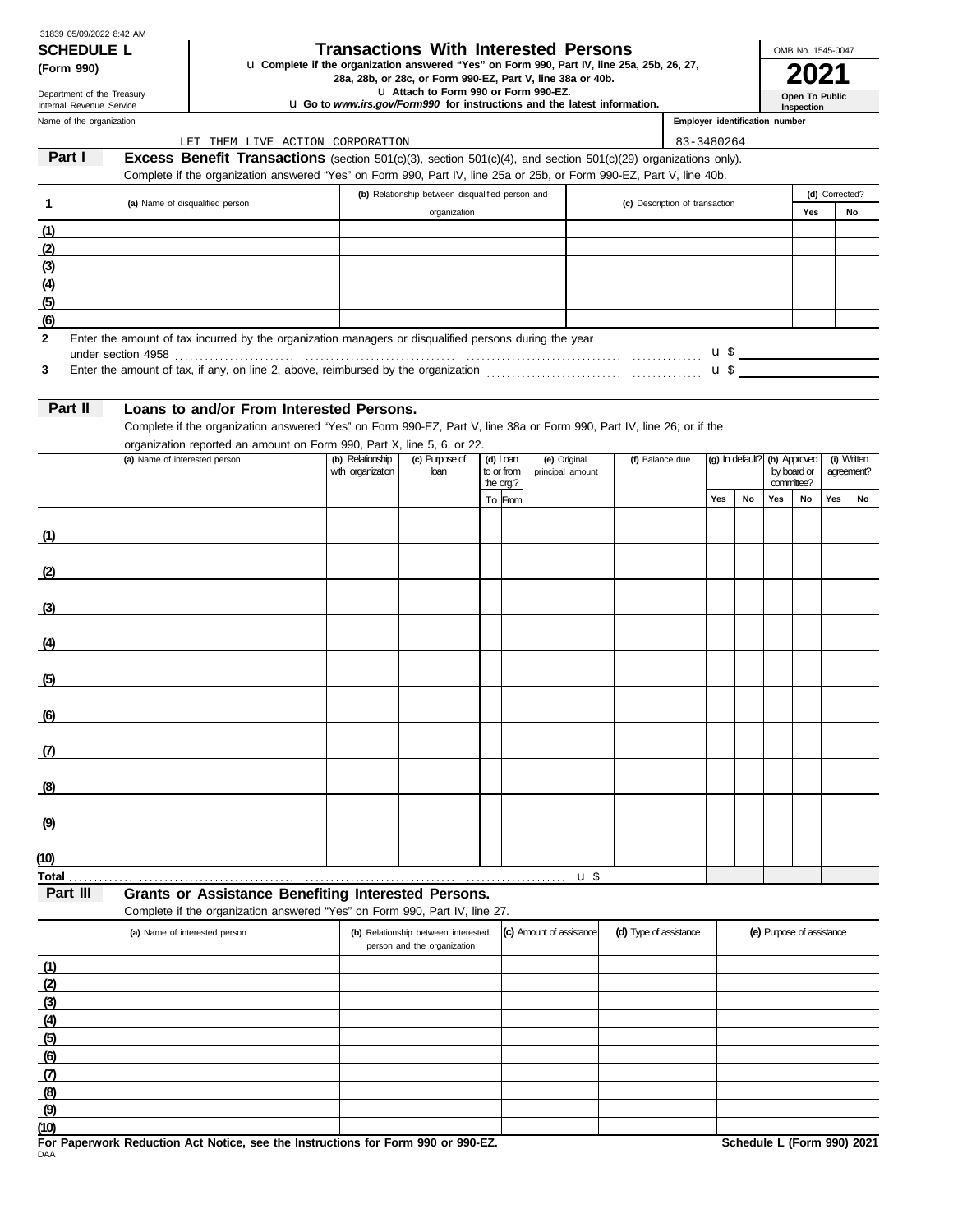#### **Yes No** of org.<br>revenues? **(e)** Sharing (d) Description of transaction interested person and the Part IV Business Transactions Involving Interested Persons. Complete if the organization answered "Yes" on Form 990, Part IV, line 28a, 28b, or 28c. **(a)** Name of interested person **(b)** Relationship between organization **(c)** Amount of transaction Schedule L (Form 990) 2021 Page **2** LET THEM LIVE ACTION CORPORATION 83-3480264 **(6) (5) (4) (3) (2) (1)** BERNING PROPERTIES LLC SAME OFFICERS 4,800 RENT PAID X **(7) (8) (9) (10)** BOARD MEMBER  $\vert$  23,683 CONSULTING FEES PAID  $\vert$  X

#### Part V Supplemental Information.

Provide additional information for responses to questions on Schedule L (see instructions).

SCHEDULE L, PART V - ADDITIONAL INFORMATION

THE ORGANIZATION PAID RENT DURING THE YEAR TO BERNING PROPERTIES, LLC WHICH

IS OWNED BY EMILY AND NATHAN BERNING.

THE ORGANIZATION PAID BLAIR GROUP LLC, A CONSULTING FIRM, \$23,683 DURING

THE TAX YEAR FOR MEDIA OUTREACH AND STRATEGIC COMMUNICATION SERVICES. AFTER

THIS ENGAGEMENT ENDED, THE OWNER OF BLAIR GROUP LLC WAS ELECTED AS A BOARD

MEMBER OF THE ORGANIZATION.